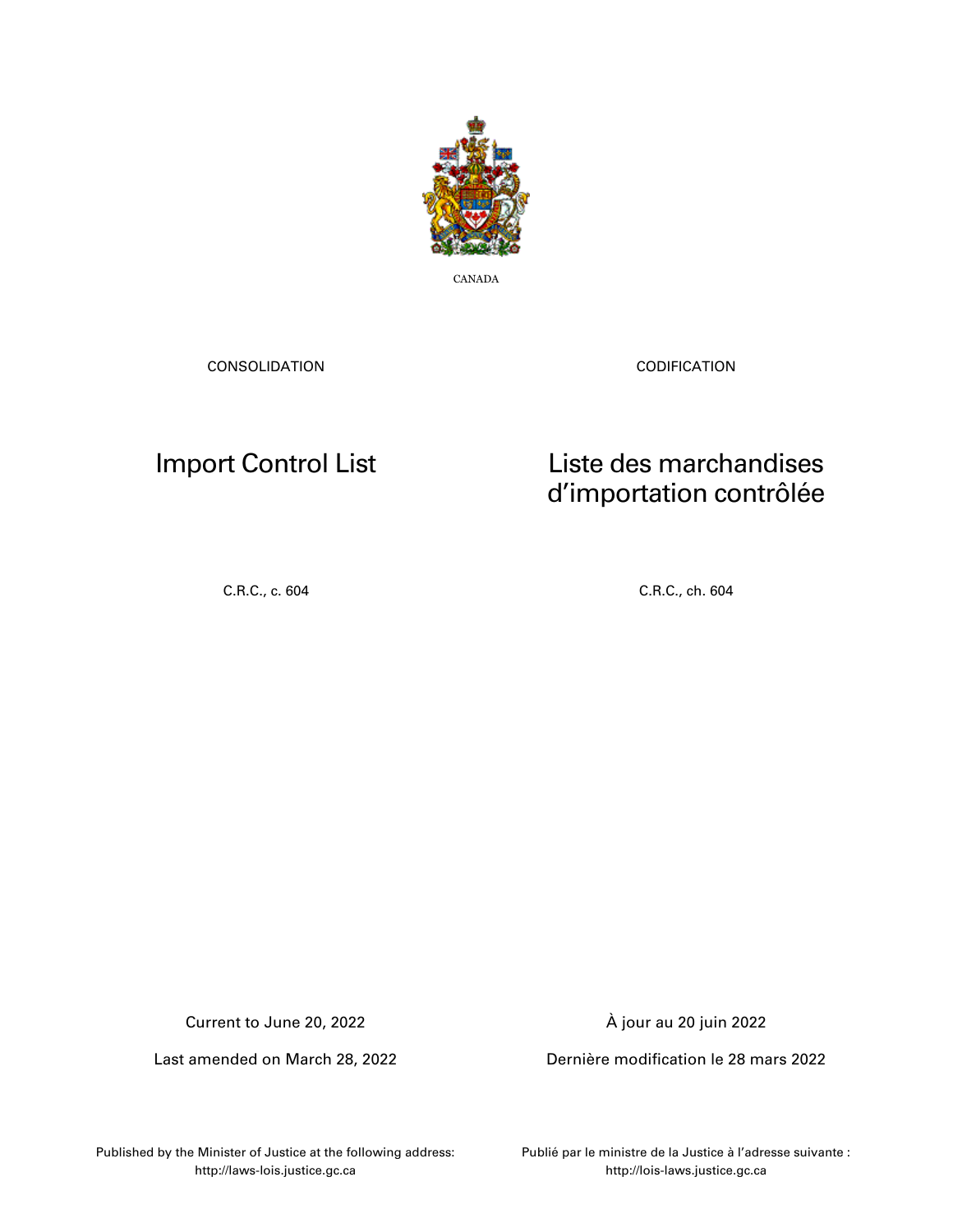### **OFFICIAL STATUS OF CONSOLIDATIONS**

Subsections 31(1) and (3) of the *Legislation Revision and Consolidation Act*, in force on June 1, 2009, provide as follows:

**31 (1)** Every copy of a consolidated statute or consolidated regulation published by the Minister under this Act in either print or electronic form is evidence of that statute or regulation and of its contents and every copy purporting to be published by the Minister is deemed to be so published, unless the contrary is shown.

**(3)** In the event of an inconsistency between a consolidated regulation published by the Minister under this Act and the original regulation or a subsequent amendment as registered by the Clerk of the Privy Council under the *Statutory Instruments Act*, the original regulation or amendment prevails to the extent of the inconsistency.

#### **LAYOUT**

The notes that appeared in the left or right margins are now in boldface text directly above the provisions to which they relate. They form no part of the enactment, but are inserted for convenience of reference only.

#### **NOTE NOTE**

This consolidation is current to June 20, 2022. The last amendments came into force on March 28, 2022. Any amendments that were not in force as of June 20, 2022 are set out at the end of this document under the heading "Amendments Not in Force".

### **CARACTÈRE OFFICIEL DES CODIFICATIONS**

Les paragraphes 31(1) et (3) de la *Loi sur la révision et la codification des textes législatifs*, en vigueur le 1er juin 2009, prévoient ce qui suit :

#### **Published consolidation is evidence Codifications comme élément de preuve**

**31 (1)** Tout exemplaire d'une loi codifiée ou d'un règlement codifié, publié par le ministre en vertu de la présente loi sur support papier ou sur support électronique, fait foi de cette loi ou de ce règlement et de son contenu. Tout exemplaire donné comme publié par le ministre est réputé avoir été ainsi publié, sauf preuve contraire.

... [...]

#### **Inconsistencies in regulations Incompatibilité — règlements**

**(3)** Les dispositions du règlement d'origine avec ses modifications subséquentes enregistrées par le greffier du Conseil privé en vertu de la *Loi sur les textes réglementaires* l'emportent sur les dispositions incompatibles du règlement codifié publié par le ministre en vertu de la présente loi.

#### **MISE EN PAGE**

Les notes apparaissant auparavant dans les marges de droite ou de gauche se retrouvent maintenant en caractères gras juste au-dessus de la disposition à laquelle elles se rattachent. Elles ne font pas partie du texte, n'y figurant qu'à titre de repère ou d'information.

Cette codification est à jour au 20 juin 2022. Les dernières modifications sont entrées en vigueur le 28 mars 2022. Toutes modifications qui n'étaient pas en vigueur au 20 juin 2022 sont énoncées à la fin de ce document sous le titre « Modifications non en vigueur ».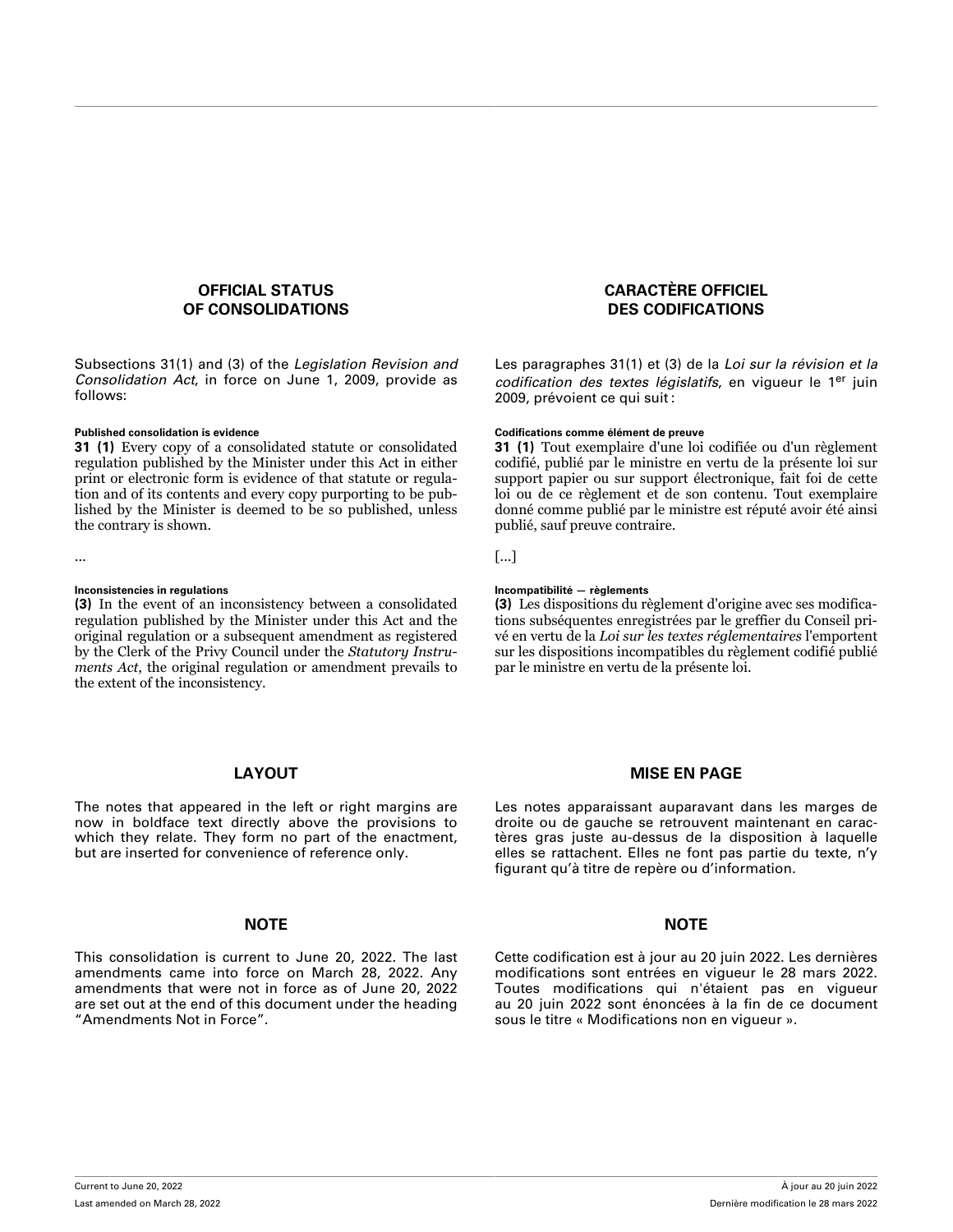### **TABLE OF PROVISIONS TABLE ANALYTIQUE**

**[APPENDICES I, II AND III](#page-32-0) [ANNEXES I, II ET III](#page-32-0)**

**Import Control List Liste des marchandises d'importation contrôlée**

**[IMPORT CONTROL LIST](#page-3-0) LISTE DES MARCHANDISES [D'IMPORTATION CONTRÔLÉE](#page-3-0)**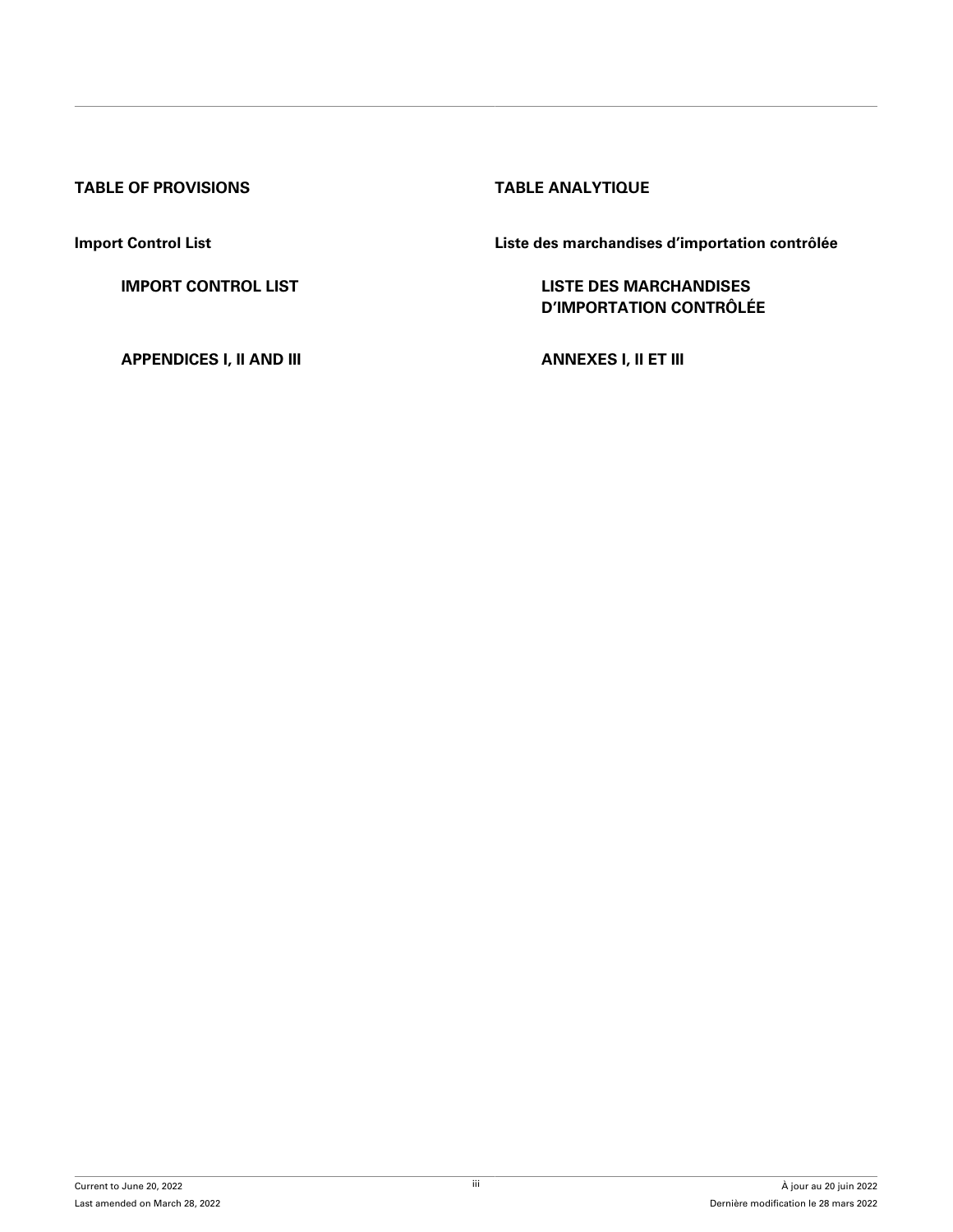- 
- 
- 
- 
- 
- 
- 
- **12** [Repealed, SOR/85-247, s. 1] **12** [Abrogé, DORS/85-247, art. 1]
- 
- 
- 
- 
- 
- 
- 
- 
- 
- 
- 
- 
- 
- 
- 
- 
- 
- 
- 
- 

### <span id="page-3-0"></span>**IMPORT CONTROL LIST LISTE DES MARCHANDISES D'IMPORTATION CONTRÔLÉE**

- **1** [Repealed, SOR/95-32, s. 1] **1** [Abrogé, DORS/95-32, art. 1]
- **2 and 3** [Repealed, SOR/95-395, s. 1] **2 et 3** [Abrogés, DORS/95-395, art. 1]
- **4** [Repealed, SOR/95-32, s. 2] **4** [Abrogé, DORS/95-32, art. 2]
- **5** [Repealed, SOR/89-532, s. 1] **5** [Abrogé, DORS/89-532, art. 1]
- **6 to 9** [Repealed, SOR/95-32, s. 3] **6 à 9** [Abrogés, DORS/95-32, art. 3]
- **10** [Repealed, SOR/95-395, s. 1] **10** [Abrogé, DORS/95-395, art. 1]
- **11** [Repealed, SOR/95-32, s. 4] **11** [Abrogé, DORS/95-32, art. 4]
	-
- **14** [Repealed, SOR/82-234, s. 1] **14** [Abrogé, DORS/82-234, art. 1]
- **15** [Repealed, SOR/87-17, s. 1] **15** [Abrogé, DORS/87-17, art. 1]
- **17 to 19** [Repealed, SOR/95-32, s. 5] **17 à 19** [Abrogés, DORS/95-32, art. 5]
- 20 [Repealed, SOR/86-39, s. 1] 20 [Abrogé, DORS/86-39, art. 1]
- 21 [Repealed, SOR/95-395, s. 1] 21 [Abrogé, DORS/95-395, art. 1]
- 22 [Repealed, SOR/2005-71, s. 1] 22 [Abrogé, DORS/2005-71, art. 1]
- 24 to 27 [Repealed, SOR/2005-71, s. 1] 24 à 27 [Abrogés, DORS/2005-71, art. 1]
- 29 [Repealed, SOR/2005-71, s. 1] 29 [Abrogé, DORS/2005-71, art. 1]
- 30 [Repealed, SOR/97-18, s. 1] 30 [Abrogé, DORS/97-18, art. 1]
- 31 [Repealed, SOR/2005-71, s. 1] 31 [Abrogé, DORS/2005-71, art. 1]
- 31.1 [Repealed, SOR/82-234, s. 5] 31.1 [Abrogé, DORS/82-234, art. 5]
- 32 [Repealed, SOR/2005-71, s. 1] 32 [Abrogé, DORS/2005-71, art. 1]
- 32.1 [Repealed, SOR/82-234, s. 5] 32.1 [Abrogé, DORS/82-234, art. 5]
- 34 [Repealed, SOR/2005-71, s. 1] 34 [Abrogé, DORS/2005-71, art. 1]
- 35 and 36 [Repealed, SOR/82-234, s. 7] 35 et 36 [Abrogés, DORS/82-234, art. 7]
- 37 [Repealed, SOR/2005-71, s. 1] 37 [Abrogé, DORS/2005-71, art. 1]
- 38 [Repealed, SOR/82-234, s. 9] 38 [Abrogé, DORS/82-234, art. 9]
- **39 to 47** [Repealed, SOR/2005-71, s. 1] **39 à 47** [Abrogés, DORS/2005-71, art. 1]
- 48 [Repealed, SOR/82-234, s. 11] 48 [Abrogé, DORS/82-234, art. 11]
- 49 to 52 [Repealed, SOR/2005-71, s. 1] 49 à 52 [Abrogés, DORS/2005-71, art. 1]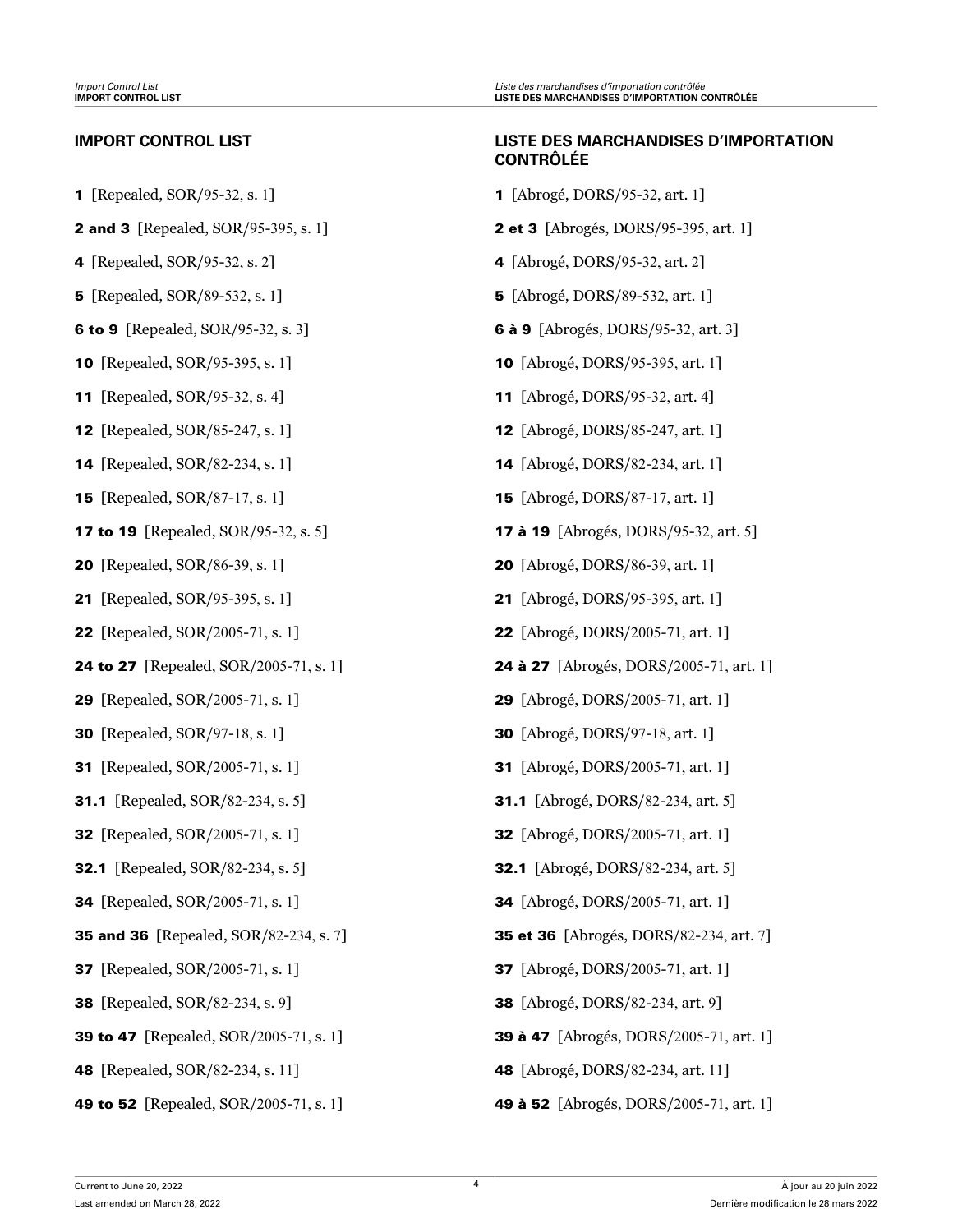- 
- 
- 
- 
- 
- 
- 
- 
- 70 (1) Small arms that are
	- (a) rifles;
	- (b) carbines;
	- (c) revolvers;
	- (d) pistols;
	- (e) machine pistols; or
	- (f) machine guns.

(2) All components and parts specifically designed for the goods set out in subsection (1).

71 (1) Large-calibre armaments or weapons and projectors that are

- (a) guns;
- (b) howitzers;
- (c) cannons;
- (d) mortars;
- (e) tank destroyers;
- (f) rocket or missile launchers;
- (g) military flame-throwers;
- (h) recoilless rifles; or
- (i) military smoke, gas and pyrotechnic projectors.

(2) All components and parts specifically designed for the goods set out in subsection (1).

- 56 [Repealed, SOR/97-18, s. 2] 56 [Abrogé, DORS/97-18, art. 2]
- **57 and 58** [Repealed, SOR/2005-71, s. 1] **57 et 58** [Abrogés, DORS/2005-71, art. 1]
- 59 [Repealed, SOR/88-187, s. 1] 59 [Abrogé, DORS/88-187, art. 1]
- **60 and 61** [Repealed, SOR/2005-71, s. 1] **60 et 61** [Abrogés, DORS/2005-71, art. 1]
- 62 to 65 [Repealed, SOR/87-17, s. 12] 62 à 65 [Abrogés, DORS/87-17, art. 12]
- 66 [Repealed, SOR/82-667, s. 1] 66 [Abrogé, DORS/82-667, art. 1]
- 67 [Repealed, SOR/2005-71, s. 1] 67 [Abrogé, DORS/2005-71, art. 1]
- 68 [Repealed, SOR/93-489, s. 1] 68 [Abrogé, DORS/93-489, art. 1]
	- 70 (1) Armes portatives suivantes :
		- a) fusils;
		- b) carabines;
		- c) revolvers;
		- d) pistolets;
		- e) mitraillettes;
		- f) mitrailleuses.

(2) Pièces et composants spécialement conçus pour les marchandises visées au paragraphe (1).

71 (1) Armes ou armements de gros calibre et engins de lancement suivants :

- a) pièces d'artillerie;
- b) obusiers;
- c) canons;
- d) mortiers;
- e) armes anti-chars;
- f) lance-roquettes ou lance-missiles;
- g) lance-flammes militaires;
- h) fusils sans recul;

i) engins militaires servant à lancer des fumées et des gaz, et matériel pyrotechnique militaire.

(2) Pièces et composants spécialement conçus pour les marchandises visées au paragraphe (1).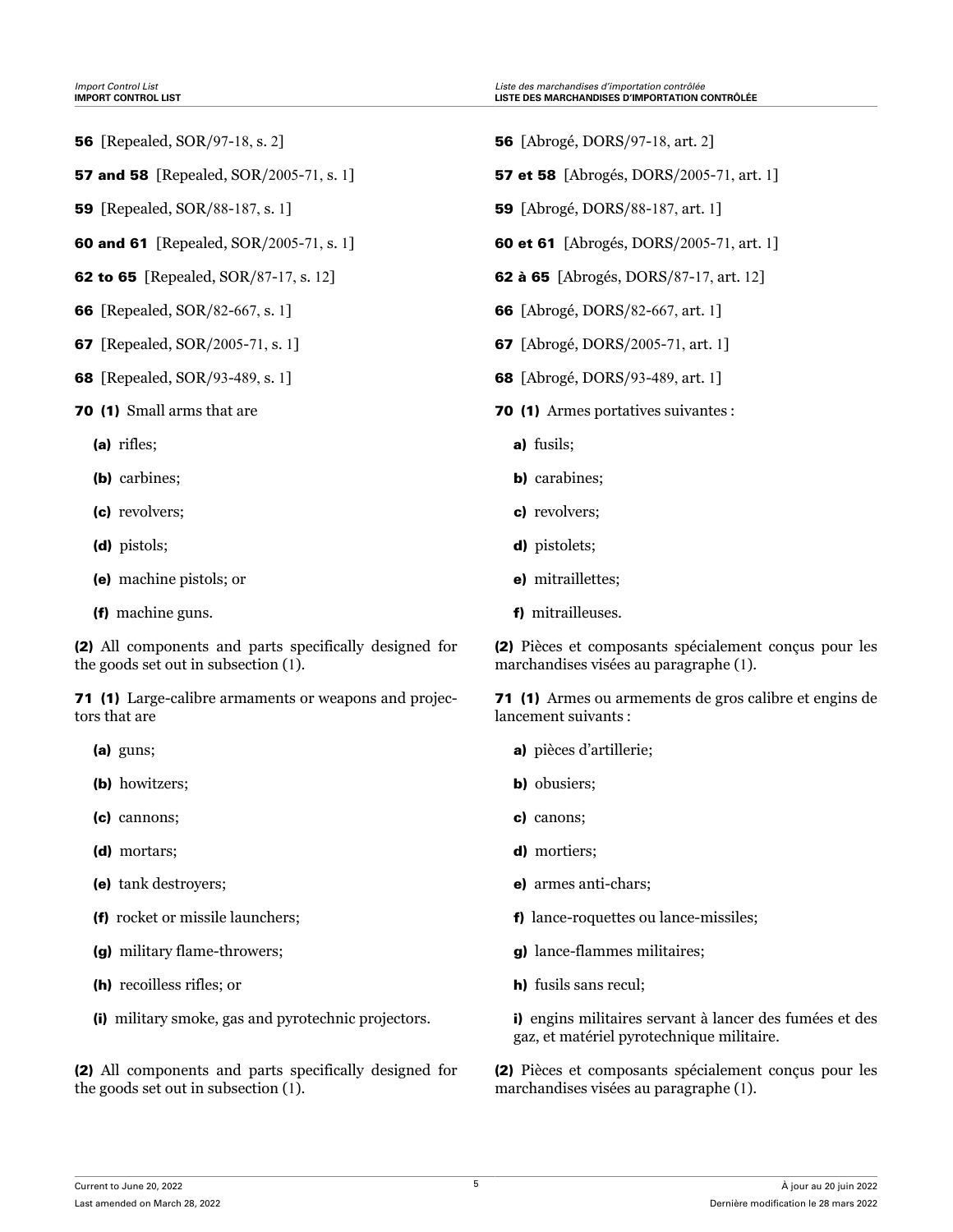72 Tanks and self-propelled guns and all components and parts specifically designed therefor.

73 Bombs, torpedos, rockets and guided or unguided missiles and all components and parts specifically designed therefor, and any other ammunition for the goods set out in items 70 to 72.

74 (1) The following CWC Schedule 1 A toxic chemicals:

(a) O-Alkyl (equal to or less than C10, including cycloalkyl) alkyl (Methyl, Ethyl, n-Propyl or Isopropyl) phosphonofluoridates, e.g., Sarin:O-Isopropyl methylphosphonofluoridate, (CAS 107-44-8) and Soman:O-Pinacolyl methylphosphonofluoridate, (CAS 96-64-0);

(b) O-Alkyl (equal to or less than C10, including cycloalkyl) N,N-dialkyl (Methyl, Ethyl, n-Propyl or Isopropyl) phosphoramidocyanidates, e.g., Tabun: O-Ethyl N,N-dimethyl phosphoramidocyanidate, (CAS 77-81-6);

(c) O-Alkyl (H or equal to or less than C10, including cycloalkyl) S-2-dialkyl (Methyl, Ethyl, n-Propyl or Isopropyl)-aminoethyl alkyl (Methyl, Ethyl, n-Propyl or Isopropyl) phosphonothiolates and corresponding alkylated or protonated salts, e.g., VX: O-Ethyl S-2-diisopropylaminoethyl methyl phosphonothiolate, (CAS 50782-69-9);

(d) the following sulphur mustards:

| (i) 2-Chloroethylchloromethylsulphide,<br>$2625 - 76 - 5$ ,             | (CAS         |
|-------------------------------------------------------------------------|--------------|
| (ii) Mustard gas: Bis(2-chloroethyl) sulphide, (CAS<br>$505 - 60 - 2$ , |              |
| (iii) Bis(2-chloroethylthio)<br>methane,<br>$63869 - 13 - 6$ ,          | (CAS         |
| (iv) Sesquimustard:<br>chloroethylthio)ethane, (CAS 3563-36-8),         | $1,2-Bis(2-$ |
| $(v)$ 1,3-Bis(2-chloroethylthio)-n-propane,<br>$63905 - 10 - 2$ ,       | (CAS         |
| (vi) 1,4-Bis(2-chloroethylthio)-n-butane,<br>142868-93-7),              | (CAS         |
| (vii) $1,5-Bis(2-chloroethylthio)-n-pentane$ ,<br>142868-94-8),         | (CAS         |
| (viii) Bis(2-chloroethylthiomethyl)ether;<br>$63918 - 90 - 1$ , and     | (CAS         |

72 Chars et pièces d'artillerie automotrices; pièces et composants spécialement conçus pour ceux-ci.

73 Bombes, torpilles, roquettes et missiles guidés ou non guidés; pièces et composants spécialement conçus pour ceux-ci; munitions destinées aux marchandises visées aux articles 70 à 72.

74 (1) Les produits chimiques toxiques ci-après de la partie A du tableau 1 de la CAC :

a) alkyl (Me, Et, n-Pr ou i-Pr)phosphonofluoridates de O-alkyle (égal ou inférieur à C10, y compris cycloalkyle), p. ex. Sarin : méthylphosphonofluoridate de Oisopropyle (CAS 107-44-8) et Soman : méthylphosphonofluoridate de O-pinacolyle (CAS 96-64-0);

b) N,N-dialkyl(Me, Et, n-Pr ou i-Pr)phosphoramidocyanidates de O-alkyle (égal ou inférieur à C10, y compris cycloalkyle), p. ex. Tabun : N,N-diméthylphosphoramidocyanidate de O-éthyle (CAS 77-81-6);

c) alkyl(Me, Et, n-Pr ou i-Pr)phosphonothioates de Oalkyle (H ou égal ou inférieur à C10, y compris cycloalkyle) et de S-2-dialkyl(Me, Et, n-Pr ou i-Pr)aminoéthyle et les sels alkylés ou protonés correspondants, p. ex. VX : méthylphosphonothioate de O-éthyle et de S-2-diisopropylaminoéthyle (CAS 50782-69-9);

d) les moutardes au soufre suivantes :

(i) sulfure de 2-chloroéthyle et de chlorométhyle (CAS 2625-76-5),

(ii) gaz moutarde : sulfure de bis(2-chloroéthyle) (CAS 505-60-2),

| (iii) Bis(2-chloroéthylthio)méthane<br>63869-13-6). | (CAS                   |
|-----------------------------------------------------|------------------------|
| (iv) sesquimoutarde:                                | 1,2-bis(2-chloroéthyl- |

thio)éthane (CAS 3563-36-8),

(v) 1,3-Bis(2-chloroéthylthio)-n-propane (CAS 63905-10-2),

(vi) 1,4-Bis(2-chloroéthylthio)-n-butane (CAS 142868-93-7),

(vii) 1,5-Bis(2-chloroéthylthio)-n-pentane (CAS 142868-94-8),

(viii) oxyde de bis(2-chloroéthylthiométhyle) (CAS 63918-90-1),

(ix) moutarde-O : oxyde de bis(2-chloroéthylthioéthyle) (CAS 63918-89-8);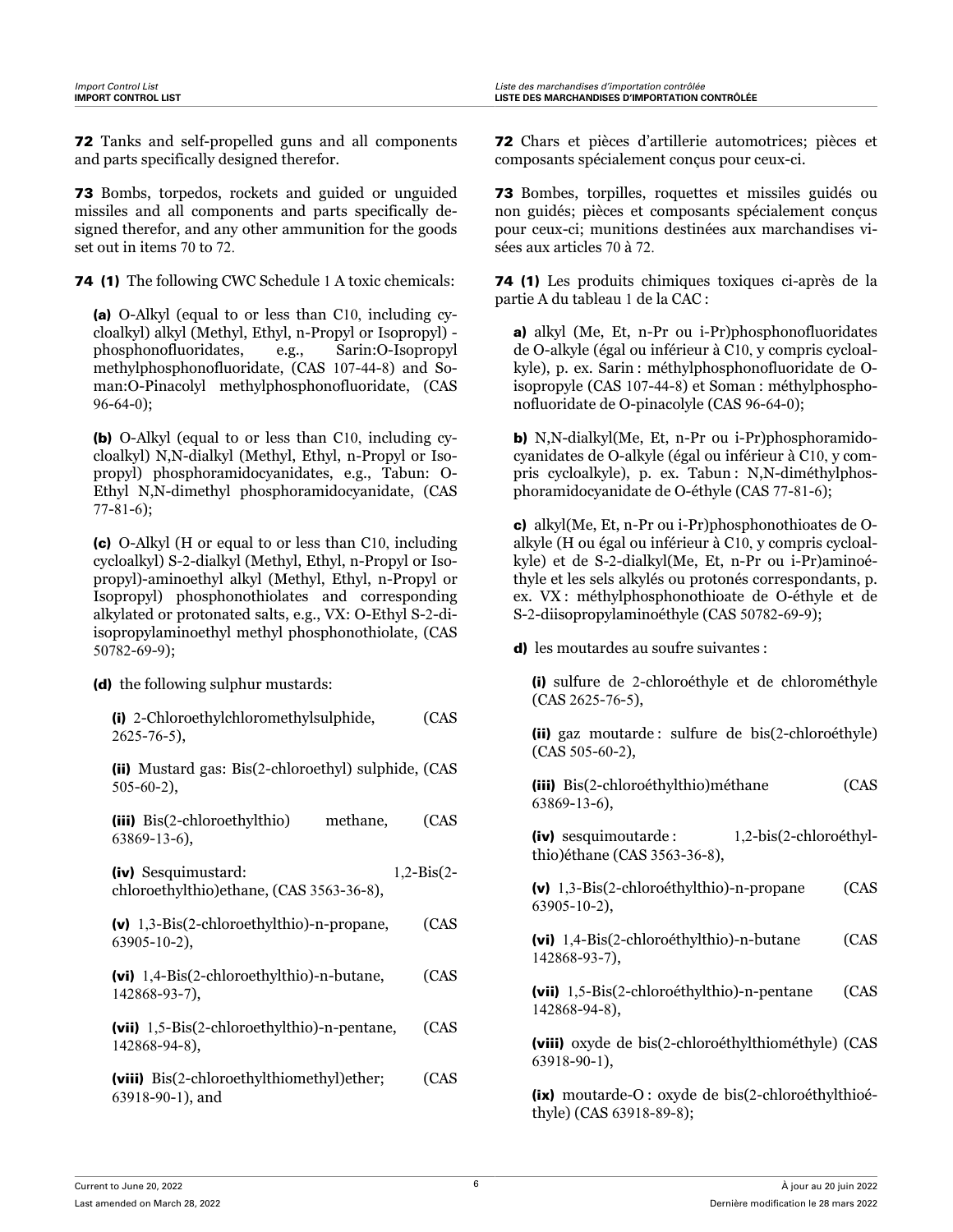(ix) O-Mustard: Bis(2-chloroethylthioethyl)ether, (CAS 63918-89-8);

(e) the following lewisites:

(i) Lewisite 1: 2-Chlorovinyldichloroarsine, (CAS 541-25-3),

(ii) Lewisite 2: Bis(2-chlorovinyl)chloroarsine, (CAS 40334-69-8), and

(iii) Lewisite 3: Tris(2-chlorovinyl)arsine, (CAS 40334-70-1);

(f) the following nitrogen mustards:

| $(i)$ $HN1$ :    | Bis(2-chloroethyl)ethylamine, | (CAS |
|------------------|-------------------------------|------|
| $538 - 07 - 8$ , |                               |      |

(ii) HN2: Bis(2-chloroethyl)methylamine, (CAS 51-75-2), and

(iii) HN3: Tris(2-chloroethyl)amine, (CAS 555-77-1);

- (g) Saxitoxin, (CAS 35523-89-8); and
- (h) Ricin, (CAS 9009-86-3).

(2) The following CWC Schedule 1 B precursors:

(a) Alkyl (Me, Et, n-Pr or i-Pr) phosphonyldifluorides, e.g., DF: Methylphosphonyldifluoride, (CAS 676-99-3);

(b) O-Alkyl (H equal to or less than C10, including cycloalkyl) O-2-dialkyl (Me, Et, n-Pr or i-Pr)-aminoethyl alkyl (Me, Et, n-Pr or i-Pr) phosphonites and corresponding alkylated or protonated salts, e.g., QL: O-Ethyl O-2-diisopropylaminoethyl methylphosphonite, (CAS 57856-11-8);

(c) Chlorosarin: O-Isopropyl methylphosphonochloridate, (CAS 1445-76-7); and

(d) Chlorosoman: O-Pinacolyl methylphosphonochloridate, (CAS 7040-57-5).

(3) The following CWC Schedule 2 A toxic chemicals:

(a) Amiton: O,O-Diethyl S-[2-(diethylamino)ethyl] phosphorothiolate, (CAS 78-53-5) and corresponding alkylated or protonated salts;

(b) PFIB: 1,1,3,3,3-Pentafluoro-2-(trifluoromethyl)-1 propene, (CAS 382-21-8); and

e) les lewisites suivantes :

(i) lewisite 1 : 2-chlorovinyldichlorarsine (CAS 541-25-3),

(ii) lewisite 2 : bis(2-chlorovinyl)chlorarsine (CAS 40334-69-8),

(iii) lewisite 3: tris(2-chlorovinyl)arsine (CAS 40334-70-1);

f) les moutardes à l'azote suivantes :

(i) HN1 : bis(2-chloroéthyl)éthylamine (CAS 538-07-8),

(ii) HN2 : bis(2-chloroéthyl)méthylamine (CAS 51-75-2),

(iii) HN3: tris(2-chloroéthyl)amine (CAS 555-77-1);

g) saxitoxine (CAS 35523-89-8);

h) ricine (CAS 9009-86-3).

(2) Les précurseurs ci-après de la partie B du tableau 1 de la CAC :

a) difluorures d'alkyl(Me, Et, n-Pr ou i-Pr)phosphonyle, p. ex. DF : difluorure de méthylphosphonyle (CAS 676-99-3);

b) alkyl(Me, Et, n-Pr ou i-Pr)phosphonites de O-alkyle (H ou égale ou inférieur à C10, y compris cycloalkyle) et de O-2-dialkyl(Me, Et, n-Pr ou i-Pr)aminoéthyle et les sels alkylés ou protonés correspondants, p. ex. QL : méthylphosphonite de O-éthyle et de O-2-diisopropylaminoéthyle, (CAS 57856-11-8);

c) chloro sarin : méthylphosphonochloridate de Oisopropyle (CAS 1445-76-7);

d) chloro soman : méthylphosphonochloridate de Opinacolyle (CAS 7040-57-5).

(3) Les produits chimiques toxiques ci-après de la partie A du tableau 2 de la CAC :

a) amiton : phosphorothioate de O,O-diéthyle et de S-[2-(diéthylamino)éthyle] (CAS 78-53-5) et les sels alkylés ou protonés correspondants;

**b)** PFIB:  $1,1,3,3,3$ -pentafluoro-2-(trifluorométhyl) propène (CAS 382-21-8);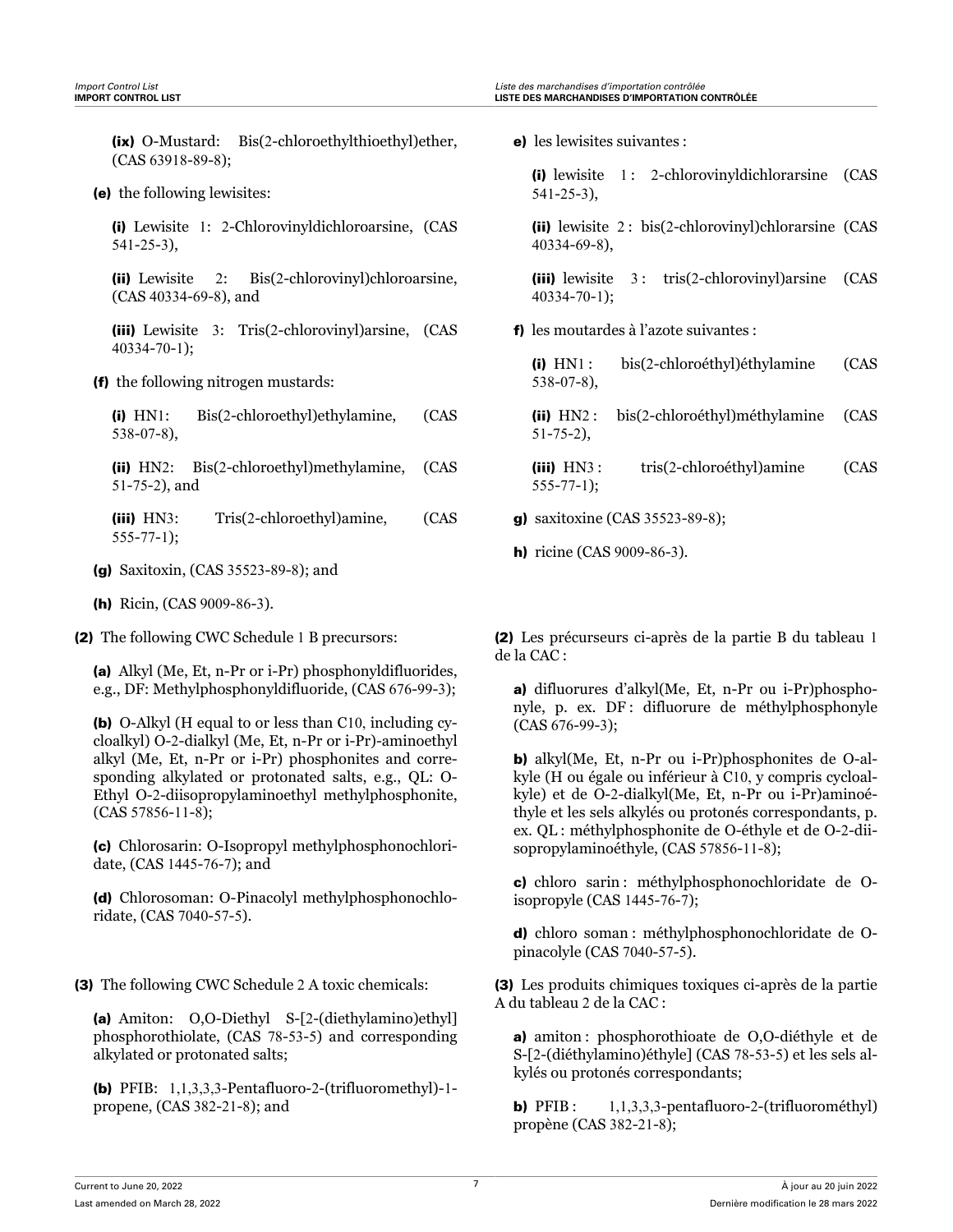- 
- (4) The following CWC Schedule 2 B precursors:

(a) Chemicals, except for those listed in subsection (1) or (2), containing a phosphorus atom to which is bonded one methyl, ethyl or propyl (normal or iso) group but not further carbon atoms, such as: Dimethyl methylphosphonate, (CAS 756-79-6) or Methylphosphonyl dichloride, (CAS 676-97-1); Note: This paragraph does not include Fonofos: 0-Ethyl S-phenyl ethylphosphonothiolothionate, (CAS 944-22-9);

(b) N,N-Dialkyl (Me, Et, n-Pr or i-Pr) phosphoramidic dihalides;

(c) Dialkyl (Me, Et, n-Pr or i-Pr) N,N-Dialkyl (Me, Et, n-Pr or i-Pr)-phosphoramidates;

- (d) Arsenic trichloride, (CAS 7784-34-1);
- (e) 2,2-diphenyl-2-hydroxyacetic acid, (CAS 76-93-7);
- (f) Quinuclidin-3-ol, (CAS 1619-34-7);

(g) N,N-Dialkyl (Me, Et, n-Pr or i-Pr) aminoethyl-2 chlorides and corresponding protonated salts;

(h) N,N-Dialkyl (Me, Et, n-Pr or i-Pr) aminoethane-2 ols and corresponding protonated salts, but not including

(i) N,N-Dimethylaminoethanol, (CAS 108-01-0) and corresponding protonated salts, or

(ii) N,N-Diethylaminoethanol, (CAS 100-37-8) and corresponding protonated salts;

(i) N,N-Dialkyl (Me, Et, n-Pr or i-Pr)aminoethane-2 thiols and corresponding protonated salts;

(j) Thiodiglycol: Bis(2-hydroxyethyl)sulfide, (CAS 111-48-8); and

(k) Pinacolyl alcohol: 3,3-Dimethylbutan-2-ol, (CAS 464-07-3).

- (5) The following CWC Schedule 3 A toxic chemicals:
	- (a) Phosgene: Carbonyl dichloride, (CAS 75-44-5);
	- (b) Cyanogen chloride, (CAS 506-77-4);
	- (c) Hydrogen cyanide, (CAS 74-90-8);

(c) BZ: 3-Quinuclidinyl benzilate, (CAS 6581-06-2). c) BZ : benzilate de 3-quinuclidinyle (CAS 6581-06-2).

(4) Les précurseurs ci-après de la partie B du tableau 2 de la CAC :

a) produits chimiques, sauf ceux qui sont répertoriés aux paragraphes (1) ou (2), contenant un atome de phosphore auquel est lié un groupe méthyle, éthyle ou propyle (normal ou iso), sans autre atome de carbone, p. ex. : 1. méthylphosphonate de diméthyle (CAS 756-79-6), 2. dichlorure de méthylphosphonyle (CAS 676-97-1); note : cet alinéa ne couvre pas le fonofos :éthyldithiophosphonate de O-éthyle et de S-phényle (CAS 944-22-9);

b) dihalogénures N,N-dialkyl(Me, Et, n-Pr ou i-Pr)phosphoramidiques;

c) N,N-Dialkyl(Me, Et, n-Pr ou i-Pr)phosphoramidates de dialkyle(Me, Et, n-Pr ou i-Pr);

d) trichlorure d'arsenic (CAS 7784-34-1);

e) acide 2,2-diphényl-2-hydroxyacétique (CAS 76-93-7);

f) quinuclidin-3-ol (CAS 1619-34-7);

g) chlorures de N,N-2-dialkyl(Me, Et, n-Pr ou i-Pr)aminoéthyle et les sels protonés correspondants;

h) N,N-2-dialkyl(Me, Et, n-Pr ou i-Pr)aminoéthanol et les sels protonés correspondants, à l'exclusion des précurseurs suivants :

(i) N,N-Diméthylaminoéthanol (CAS 108-01-0) et les sels protonés correspondants,

(ii) N,N-Diéthylaminoéthanol (CAS 100-37-8) et les sels protonés correspondants;

i) N,N-2-dialkyl(Me, Et, n-Pr ou i-Pr)aminoéthanethiol et les sels protonés correspondants;

j) thiodiglycol : sulfure de bis(2-hydroxyéthyle) (CAS 111-48-8);

k) alcool pinacolique : 3,3-diméthylbutan-2-ol (CAS 464-07-3).

(5) Les produits chimiques toxiques ci-après de la partie A du tableau 3 de la CAC :

- a) phosgène : Dichlorure de carbonyle (CAS 75-44-5);
- b) chlorure de cyanogène (CAS 506-77-4);
- c) cyanure d'hydrogène (CAS 74-90-8);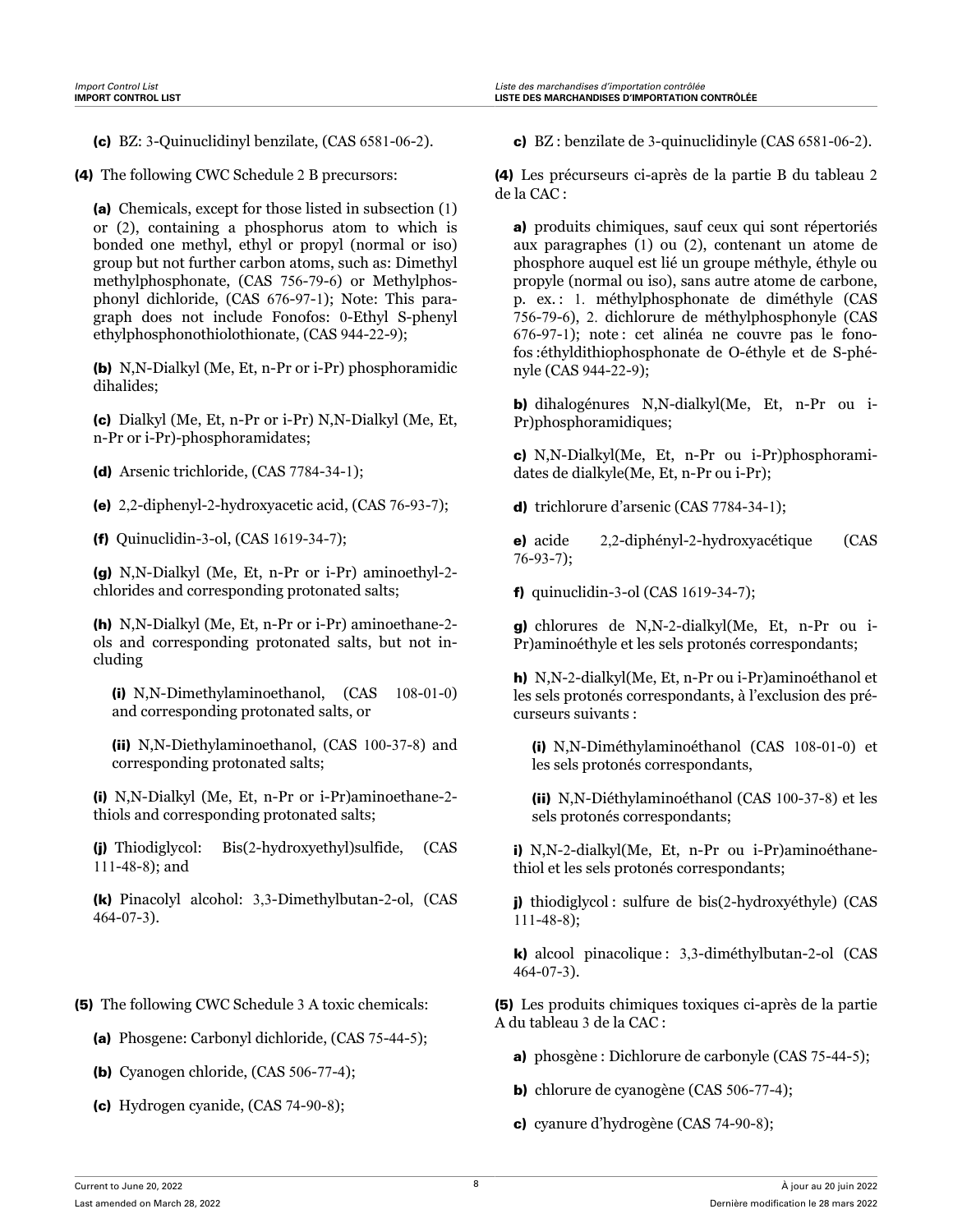- (6) The following CWC Schedule 3 B precursors:
	- (a) Phosphorus oxychloride, (CAS 10025-87-3);
	- (b) Phosphorus trichloride, (CAS 7719-12-2);
	- (c) Phosphorus pentachloride, (CAS 10026-13-8);
	- (d) Trimethyl phosphite, (CAS 121-45-9);
	- (e) Triethyl phosphite, (CAS 122-52-1);
	- (f) Dimethyl phosphite, (CAS 868-85-9);
	- (g) Diethyl phosphite, (CAS 762-04-9);
	- (h) Sulfur monochloride, (CAS 10025-67-9);
	- (i) Sulfur dichloride, (CAS 10545-99-0);
	- (j) Thionyl chloride, (CAS 7719-09-7);
	- (k) Ethyldiethanolamine, (CAS 139-87-7);
	- (l) Methyldiethanolamine, (CAS 105-59-9); and
	- (m) Triethanolamine, (CAS 102-71-6).

(7) Mixtures containing any quantity of toxic chemicals or precursors listed in subsections (1) and (2).

(8) Mixtures containing any quantity of toxic chemicals or precursors listed in subsections (3) to (6), unless the listed chemical or precursor is an ingredient in a product identified as a consumer good packaged for retail sale to be used for personal purposes.

(9) In this section, *CWC* means the Convention on the Prohibition of the Development, Production, Stockpiling and Use of Chemical Weapons and on their Destruction, adopted in Geneva on September 3, 1992 by the Organisation for the Prohibition of Chemical Weapons (known as the Chemical Weapons Convention).

(10) For the purposes of this section, the acronym "CAS" refers to the Chemical Abstracts Service Registry number for a chemical as listed in the Chemical Abstracts Service Registry Handbook published by the American Chemical Society, Washington, D.C.

d) chloropicrine : trichloronitrométhane (CAS 76-06-2).

(6) Les précurseurs ci-après de la partie B du tableau 3 de la CAC :

- a) oxychlorure de phosphore (CAS 10025-87-3);
- b) trichlorure de phosphore (CAS 7719-12-2);
- c) pentachlorure de phosphore (CAS 10026-13-8);
- d) phosphite de triméthyle (CAS 121-45-9);
- e) phosphite de triéthyle (CAS 122-52-1);
- f) phosphite de diméthyle (CAS 868-85-9);
- g) phosphite de diéthyle (CAS 762-04-9);
- h) monochlorure de soufre (CAS 10025-67-9);
- i) dichlorure de soufre (CAS 10545-99-0);
- j) chlorure de thionyle (CAS 7719-09-7);
- k) ethyldiéthanolamine (CAS 139-87-7);
- l) méthyldiéthanolamine (CAS 105-59-9);
- m) triéthanolamine (CAS 102-71-6).

(7) Les mélanges contenant une quantité quelconque de produits chimiques toxiques ou de précurseurs énumérés aux paragraphes (1) ou (2).

(8) Les mélanges contenant une quantité quelconque de produits chimiques toxiques ou de précurseurs énumérés aux paragraphes (3) à (6), à moins que le produit chimique ou le précurseur en cause ne soit un ingrédient d'un produit identifié comme bien de consommation conditionné pour la vente au détail en vue d'être utilisé à des fins personnelles.

(9) Dans le présent article, *CAC* s'entend de la Convention sur l'interdiction de la mise au point, de la fabrication, du stockage et de l'emploi des armes chimiques et sur leur destruction adoptée à Genève le 3 septembre 1992 par l'Organisation pour l'interdiction des armes chimiques (connue sous le nom de Convention sur les armes chimiques).

(10) Pour l'application du présent article, le sigle « CAS » se rapporte au numéro d'enregistrement attribué à une substance chimique par le Chemical Abstracts Service Registry Handbook, publié par l'American Chemical Society, Washington (D.C.).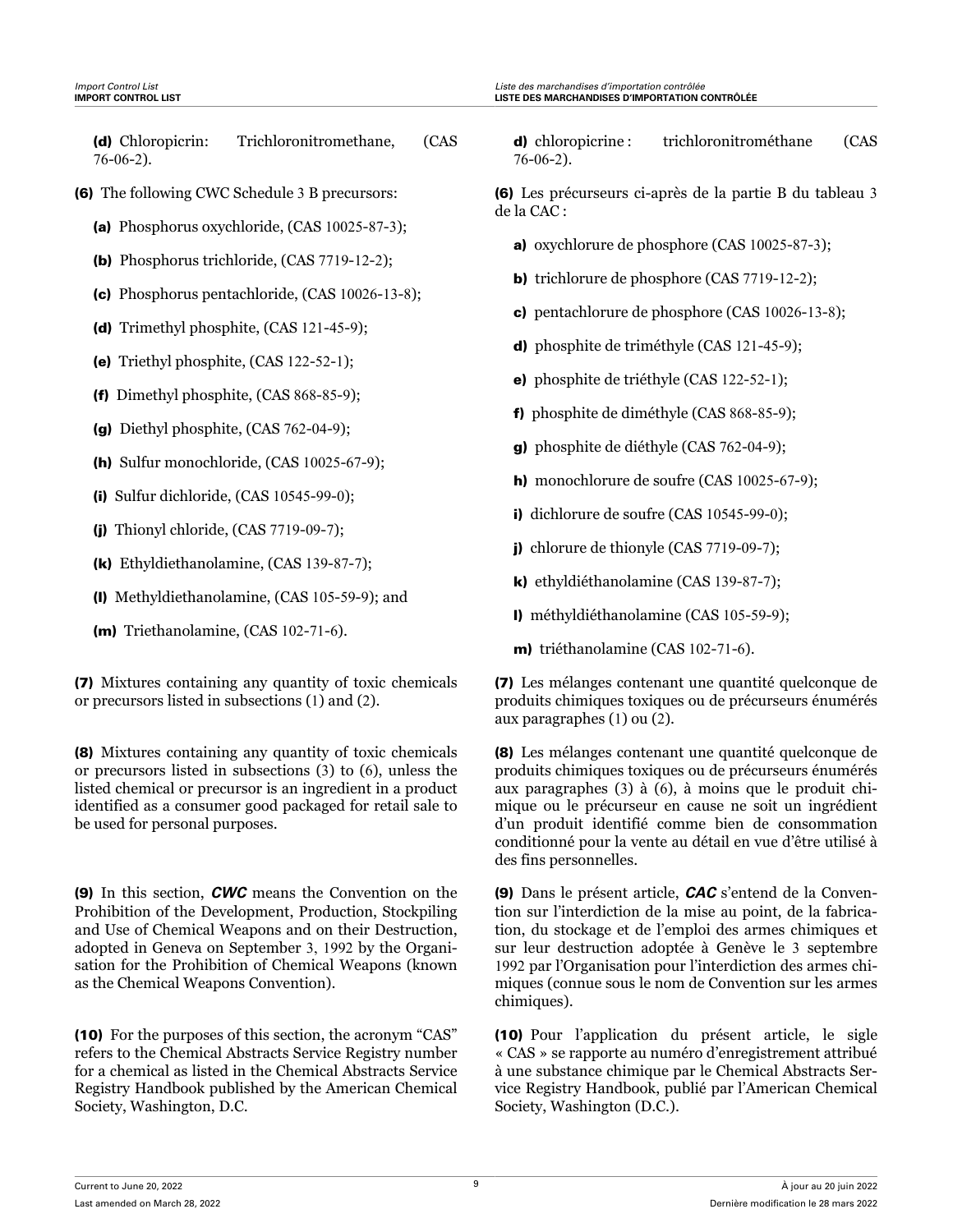80 Carbon steel products including semi-finished products (ingots, blooms, billets, slabs and sheet bars), plate, sheet and strip, wire rods, wire and wire products, railway-type products, bars, structural shapes and units, pipes and tubes, but excluding the specialty steel products referred to in item 81.

81 Specialty steel products: stainless steel flat-rolled products (sheet, strip and plate), stainless steel bar, stainless steel pipe and tube, stainless steel wire and wire products, stainless steel in ingots or other primary forms, semi-finished products of stainless steel, alloy tool steel, mold steel and high-speed steel.

83 Aluminum products: alloyed and not alloyed unwrought aluminum products, and wrought aluminum products limited to bars, rods, profiles, wires, plates, sheets, strips, foils, tubes and pipes, tube and pipe fittings and other articles of castings and forgings.

85 (1) Apparel goods that

(a) are both cut or knit to shape and sewn or otherwise assembled in Mexico or the United States from fabric or yarn produced or obtained outside the free trade area;

(b) are not included in another item

in this List; and

(c) are eligible for a tariff preference level benefit established in Section C of Annex 6-A of Chapter 6 of CUSMA.

(2) The definitions in this subitem apply in this item.

*apparel goods* means the following goods in the List of Tariff Provisions set out in the schedule to the *Customs Tariff*:

(a) goods provided for in Chapters 61 and 62; and

(b) goods classified under heading 96.19 that are of textile material other than wadding. (*vêtements*)

*Canada* means the land mass of Canada, the internal waters and the territorial sea. (*Canada*)

*free-trade area* means the area comprising Canada, Mexico and the United States. (*zone de libre-échange*)

80 Produits en acier ordinaire, notamment demi-produits (lingots, blooms, billettes, brames et largets), plaques, feuilles et feuillards, fils machines, fils et produits de fils, produits de type ferroviaire, barres, profilés et éléments de charpente, tuyaux et tubes, à l'exclusion des produits en acier spécialisé visés à l'article 81.

81 Produits en acier spécialisé : produits en acier inoxydable laminé à plat (feuilles, feuillards et plaques), barres d'acier inoxydable, tuyaux et tubes en acier inoxydable, fils et produits de fils en acier inoxydable, acier inoxydable en lingots ou autres formes primaires, demi-produits en acier inoxydable, acier allié à outils, acier à mouler et acier rapide.

**82** [Repealed, SOR/2022-72, s. 1] **82** [Abrogé, DORS/2022-72, art. 1]

83 Produits d'aluminium : les produits d'aluminium sous forme brute alliés et non alliés et les produits d'aluminium forgés suivants : barres, tiges, profilés, fils, plaques, tôles, bandes, feuilles, tubes et tuyaux, raccords de tubes et de tuyaux et autres articles de moulages et pièces forgées.

**84** [Repealed, SOR/95-32, s. 6] **84** [Abrogé, DORS/95-32, art. 6]

85 (1) Vêtements qui, à la fois :

a) sont coupés ou façonnés et cousus ou autrement assemblés au Mexique ou aux États-Unis à partir d'un tissu ou d'un filé produit ou obtenu à l'extérieur de la zone de libre-échange;

b) ne sont pas inclus dans un autre article de la présente liste;

c) sont admissibles à un avantage relatif au niveau de préférence tarifaire indiqué à la section C de l'annexe 6-A du chapitre 6 de l'ACEUM.

(2) Les définitions qui suivent s'appliquent au présent article.

*Canada* Le Canada comprend, outre sa masse terrestre, les eaux intérieures et la mer territoriale. (*Canada*)

*États-Unis* S'entend au sens du paragraphe 2(1) du *Tarif des douanes*. (*United States*)

*Mexique* S'entend au sens du paragraphe 2(1) du *Tarif des douanes*. (*Mexico*)

*vêtements* Les marchandises ci-après figurant dans la liste des dispositions tarifaires de l'annexe du *Tarif des douanes* :

a) les marchandises visées aux chapitres 61 et 62;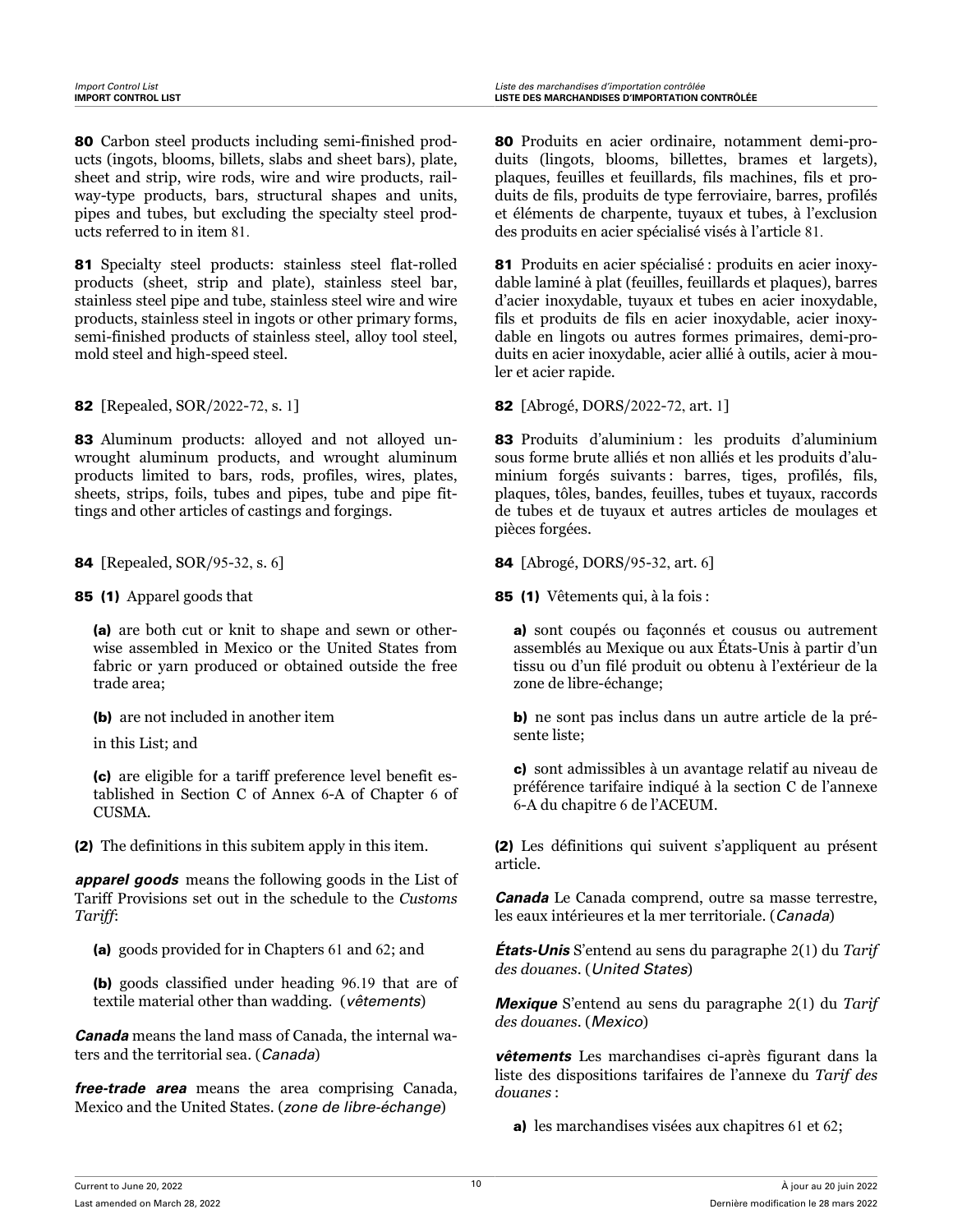*Mexico* has the same meaning as in subsection 2(1) of the *Customs Tariff*. (*Mexique*)

*United States* has the same meaning as in subsection 2(1) of the *Customs Tariff*. (*États-Unis*)

86.1 (1) Cotton or man-made fibre yarn that is classified under heading Nos. 52.05 to 52.07 or 55.09 to 55.11 in the List of Tariff Provisions set out in the schedule to the *Customs Tariff* that

(a) is spun in Mexico or the United States from fibre classified under heading Nos. 52.01 to 52.03 or 55.01 to 55.07 in the List of Tariff Provisions set out in the schedule to the *Customs Tariff* and produced or obtained outside the free trade area;

(b) is not included in another item in this List; and

(c) are eligible for a tariff preference level benefit established in Section C of Annex 6-A of Chapter 6 of CUSMA.

(1.1) Metallized yarn that is classified under subheading 5605.00 in the List of Tariff Provisions set out in the schedule to the *Customs Tariff* that

(a) is formed in the United States from fibres obtained outside the free trade area;

(b) is not included in another item in this List; and

(c) is eligible for a tariff preference level benefit established in Section C of Annex 6-A of Chapter 6 of CUS-MA.

(2) In this item, *free trade area*, *Mexico* and *United States* have the same meaning as in subitem 85(2).

86.2 (1) Cotton or man-made fibre fabric and cotton or man-made fibre made-up textile goods provided for in Chapters 52 to 55, excluding goods containing 36% or more by weight of wool or fine animal hair, and in Chapters 58, 60 and 63 in the List of Tariff Provisions set out in the schedule to the *Customs Tariff* that

(a) are woven or knit in Mexico or the United States from yarn produced or obtained outside the free trade area, or that are woven or knit in Mexico or the United States from yarn produced in the free trade area from

b) les marchandises classées dans la position 96.19 qui sont en matières textiles autres que celles en ouates. (*apparel goods*)

*zone de libre-échange* La zone comprenant le Canada, le Mexique et les États-Unis. (*free-trade area*)

86 [Repealed, SOR/2005-71, s. 1] 86 [Abrogé, DORS/2005-71, art. 1]

86.1 (1) Les filés de coton ou de fibres synthétiques ou artificielles qui sont classés aux positions 52.05 à 52.07 ou 55.09 à 55.11 de la liste des dispositions tarifaires de l'annexe du *Tarif des douanes* qui, à la fois :

a) sont filés au Mexique ou aux États-Unis à partir de fibres classées aux positions 52.01 à 52.03 ou 55.01 à 55.07 de la liste des dispositions tarifaires de l'annexe du *Tarif des douanes* et produites ou obtenues à l'extérieur de la zone de libre-échange;

b) ne sont pas inclus dans un autre article de la présente liste;

c) sont admissibles à un avantage relatif au niveau de préférence tarifaire indiqué à la section C de l'annexe 6-A du chapitre 6 de l'ACEUM.

(1.1) Les filés métalliques ou les fils métallisés qui sont classés à la sous-position 5605.00 de la liste des dispositions tarifaires de l'annexe du *Tarif des douanes* qui, à la fois :

a) sont formés aux États-Unis à partir de fibres obtenues à l'extérieur de la zone de libre-échange;

b) ne sont pas inclus dans un autre article de la présente liste;

c) sont admissibles à un avantage relatif au niveau de préférence tarifaire indiqué à la section C de l'annexe 6-A du chapitre 6 de l'ACEUM.

(2) Dans le présent article, *États-Unis*, *Mexique* et *zone de libre-échange* s'entendent au sens du paragraphe 85(2).

86.2 (1) Les tissus de coton ou de fibres synthétiques ou artificielles et les produits textiles de coton ou de fibres synthétiques ou artificielles classés aux chapitres 52 à 55, à l'exclusion des articles contenant, en poids, 36 % ou plus de laine ou de poils fins, et aux chapitres 58, 60 et 63 de la liste des dispositions tarifaires de l'annexe du *Tarif des douanes* qui, à la fois :

a) sont tissés ou confectionnés au Mexique ou aux États-Unis à partir de filé produit ou obtenu à l'extérieur de la zone de libre-échange, ou tissés ou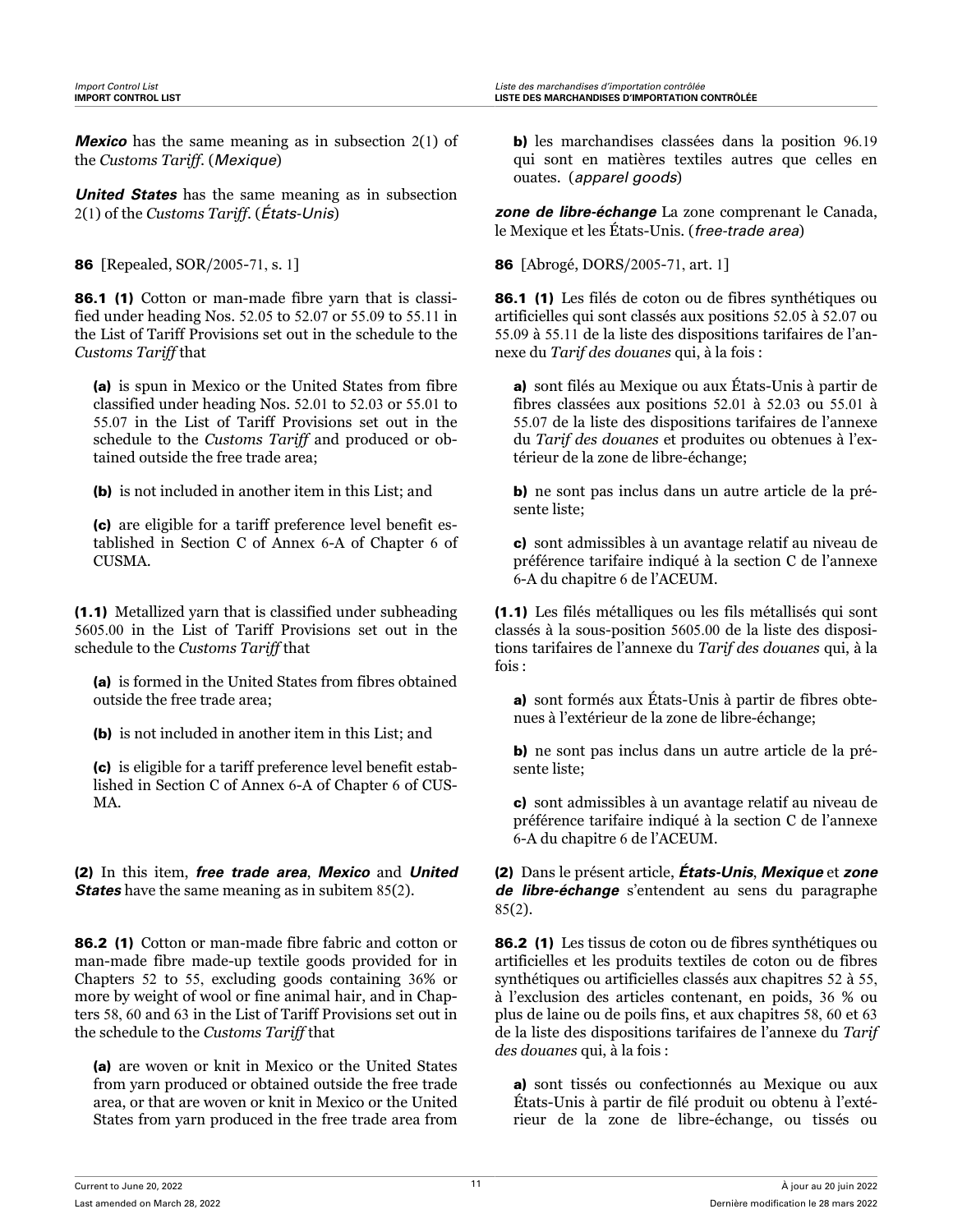fibre produced or obtained outside the free trade area, or that are knit in Mexico or the United States from yarn spun in the free trade area from fibre produced or obtained outside the free trade area;

(b) are not included in another item in this List; and

(c) are eligible for a tariff preference level benefit established in Section C of Annex 6-A of Chapter 6 of CUSMA.

(2) In this item, *free trade area*, *Mexico* and *United States* have the same meaning as in subitem 85(2).

86.3 (1) Goods provided for in subheadings 9404.40 and 9404.90 in the List of Tariff Provisions set out in the schedule to the *Customs Tariff* that

(a) are finished, cut and sewn or otherwise assembled in Mexico or the United States from fabrics of subheadings 5208.11 to 5208.29, 5209.11 to 5209.29, 5210.11 to 5210.29, 5211.11 to 5211.20, 5212.11, 5212.12, 5212.21, 5212.22, 5407.41, 5407.51, 5407.71, 5407.81, 5407.91, 5408.21, 5408.31, 5512.11, 5512.21, 5512.91, 5513.11 to 5513.19, 5514.11 to 5514.19, 5516.11, 5516.21, 5516.31, 5516.41 or 5516.91 in the List of Tariff Provisions set out in the schedule to the *Customs Tariff* that are produced or obtained outside the free trade area;

(b) are not included in another item in this List; and

(c) are eligible for a tariff preference level benefit established in Section C of Annex 6-A of Chapter 6 of CUSMA.

(2) In this item, *free trade area*, *Mexico* and *United States* have the same meaning as in subitem 85(2).

86.4 (1) Apparel goods that

(a) are both cut or knit to shape and sewn or otherwise assembled in Chile from fabric or yarn produced or obtained outside Chile and Canada;

(b) are not included in another item in this List; and

(c) are eligible for a tariff preference level benefit established in Appendix 5.1 of Annex C 00 B of CCFTA.

confectionnés au Mexique ou aux États-Unis à partir de filé produit dans la zone de libre-échange à partir de fibres produites ou obtenues à l'extérieur de la zone de libre-échange, ou confectionnés au Mexique ou aux États-Unis à partir de filé fabriqué dans la zone de libre-échange à partir de fibres produites ou obtenues à l'extérieur de la zone de libre-échange;

b) ne sont pas inclus dans un autre article de la présente liste;

c) sont admissibles à un avantage relatif au niveau de préférence tarifaire indiqué à la section C de l'annexe 6-A du chapitre 6 de l'ACEUM.

(2) Dans le présent article, *États-Unis*, *Mexique* et *zone de libre-échange* s'entendent au sens du paragraphe 85(2).

86.3 (1) Les produits visés aux sous-positions 9404.40 et 9404.90 de la liste des dispositions tarifaires de l'annexe du *Tarif des douanes* qui, à la fois :

a) sont finis, coupés, cousus ou autrement assemblés au Mexique ou aux États-Unis à partir des tissus des sous-positions 5208.11 à 5208.29, 5209.11 à 5209.29, 5210.11 à 5210.29, 5211.11 à 5211.20, 5212.11, 5212.12, 5212.21, 5212.22, 5407.41, 5407.51, 5407.71, 5407.81, 5407.91, 5408.21, 5408.31, 5512.11, 5512.21, 5512.91, 5513.11 à 5513.19, 5514.11 à 5514.19, 5516.11, 5516.21, 5516.31, 5516.41 ou 5516.91 de la liste des dispositions tarifaires de l'annexe du *Tarif des douanes* qui sont produits ou obtenus à l'extérieur de la zone de libreéchange;

b) ne sont pas inclus dans un autre article de la présente liste;

c) sont admissibles à un avantage relatif au niveau de préférence tarifaire indiqué à la section C de l'annexe 6-A du chapitre 6 de l'ACEUM.

(2) Dans le présent article, *États-Unis*, *Mexique* et *zone de libre-échange* s'entendent au sens du paragraphe 85(2).

86.4 (1) Vêtements qui, à la fois :

a) sont coupés ou façonnés et cousus ou autrement assemblés au Chili à partir d'un tissu ou d'un filé produit ou obtenu à l'extérieur du Chili et du Canada;

b) ne sont pas inclus dans un autre article de la présente liste;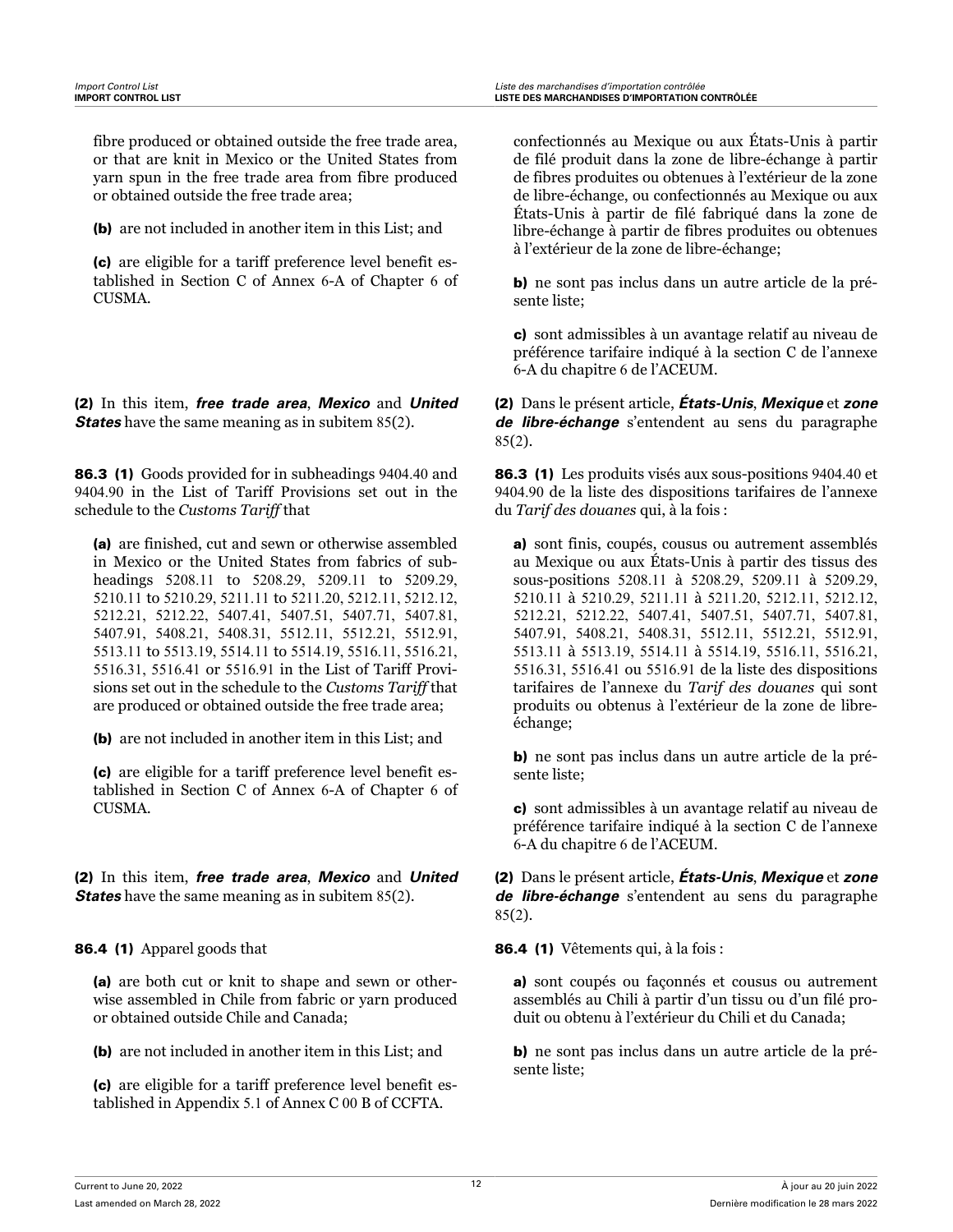(2) The definition in this subitem applies in this item.

*apparel goods* means goods provided for in Chapters 61 and 62 in the List of Tariff Provisions set out in the schedule to the *Customs Tariff*. (*vêtements*)

86.5 Cotton or man-made fibre yarn that is classified under heading Nos. 52.05 to 52.07 or 55.09 to 55.11 in the List of Tariff Provisions set out in the schedule to the *Customs Tariff* that

(a) is spun in Chile from fibre classified under heading Nos. 52.01 to 52.03 or 55.01 to 55.07 in the List of Tariff Provisions set out in the schedule to the *Customs Tariff* and produced or obtained outside Chile and Canada;

(b) is not included in another item in this List;

(c) are eligible for a tariff preference level benefit established in Appendix 5.1 of Annex C 00 B of CCFTA.

86.6 Cotton or man-made fibre fabric and cotton or man-made fibre made-up textile goods provided for in Chapters 52 to 55, excluding goods containing 36% or more by weight of wool or fine animal hair, and in Chapters 58, 60 and 63 in the List of Tariff Provisions set out in the schedule to the *Customs Tariff* that

(a) are woven or knit in Chile from yarn produced or obtained outside Chile and Canada, or knit in Chile from yarn spun in Chile or Canada from fibre produced or obtained outside Chile and Canada;

(b) are not included in another item in this List; and

(c) are eligible for a tariff preference level benefit established in Appendix 5.1 of Annex C 00 B of CCFTA.

86.7 Goods provided for in subheadings 9404.40 and 9404.90 in the List of Tariff Provisions set out in the schedule to the *Customs Tariff* that

(a) are finished and cut and sewn or otherwise assembled in Chile from fabrics of subheadings 5208.11 to 5208.29, 5209.11 to 5209.29, 5210.11 to 5210.29, 5211.11 to 5211.29, 5212.11, 5212.12, 5212.21, 5212.22, 5407.41,

c) sont admissibles à un avantage relatif au niveau de préférence tarifaire indiqué à l'appendice 5.1 de l'annexe C-00-B de l'ALÉCC.

(2) La définition qui suit s'applique au présent article.

*vêtements* Marchandises visées aux chapitres 61 et 62 de la liste des dispositions tarifaires de l'annexe du *Tarif des douanes*. (*apparel goods*)

86.5 Les filés de coton ou de fibres synthétiques ou artificielles qui sont classés aux positions 52.05 à 52.07 ou 55.09 à 55.11 de la liste des dispositions tarifaires de l'annexe du *Tarif des douanes* qui, à la fois :

a) sont filés au Chili à partir de fibres classées aux positions 52.01 à 52.03 ou 55.01 à 55.07 de la liste des dispositions tarifaires de l'annexe du *Tarif des douanes* et produites ou obtenues à l'extérieur du Chili et du Canada;

b) ne sont pas inclus dans un autre article de la présente liste;

c) sont admissibles à un avantage relatif au niveau de préférence tarifaire indiqué à l'appendice 5.1 de l'annexe C-00-B de l'ALÉCC.

86.6 Les tissus de coton ou de fibres synthétiques ou artificielles et les produits textiles de coton ou de fibres synthétiques ou artificielles classés aux chapitres 52 à 55, à l'exclusion des articles contenant, en poids, 36 % ou plus de laine ou de poils fins, et aux chapitres 58, 60 et 63 de la liste des dispositions tarifaires de l'annexe du *Tarif des douanes* qui, à la fois :

a) sont tissés ou confectionnés au Chili à partir de filé produit ou obtenu à l'extérieur du Chili et du Canada, ou confectionnés au Chili à partir de filé fabriqué au Chili ou au Canada à partir de fibres produites ou obtenues à l'extérieur du Chili et du Canada;

b) ne sont pas inclus dans un autre article de la présente liste;

c) sont admissibles à un avantage relatif au niveau de préférence tarifaire indiqué à l'appendice 5.1 de l'annexe C-00-B de l'ALÉCC.

86.7 Les produits visés aux sous-positions 9404.40 et 9404.90 de la liste des dispositions tarifaires de l'annexe du *Tarif des douanes* qui, à la fois :

a) sont finis, coupés, cousus ou autrement assemblés au Chili à partir des tissus des sous-positions 5208.11 à 5208.29, 5209.11 à 5209.29, 5210.11 à 5210.29, 5211.11 à 5211.29, 5212.11, 5212.12, 5212.21, 5212.22, 5407.41,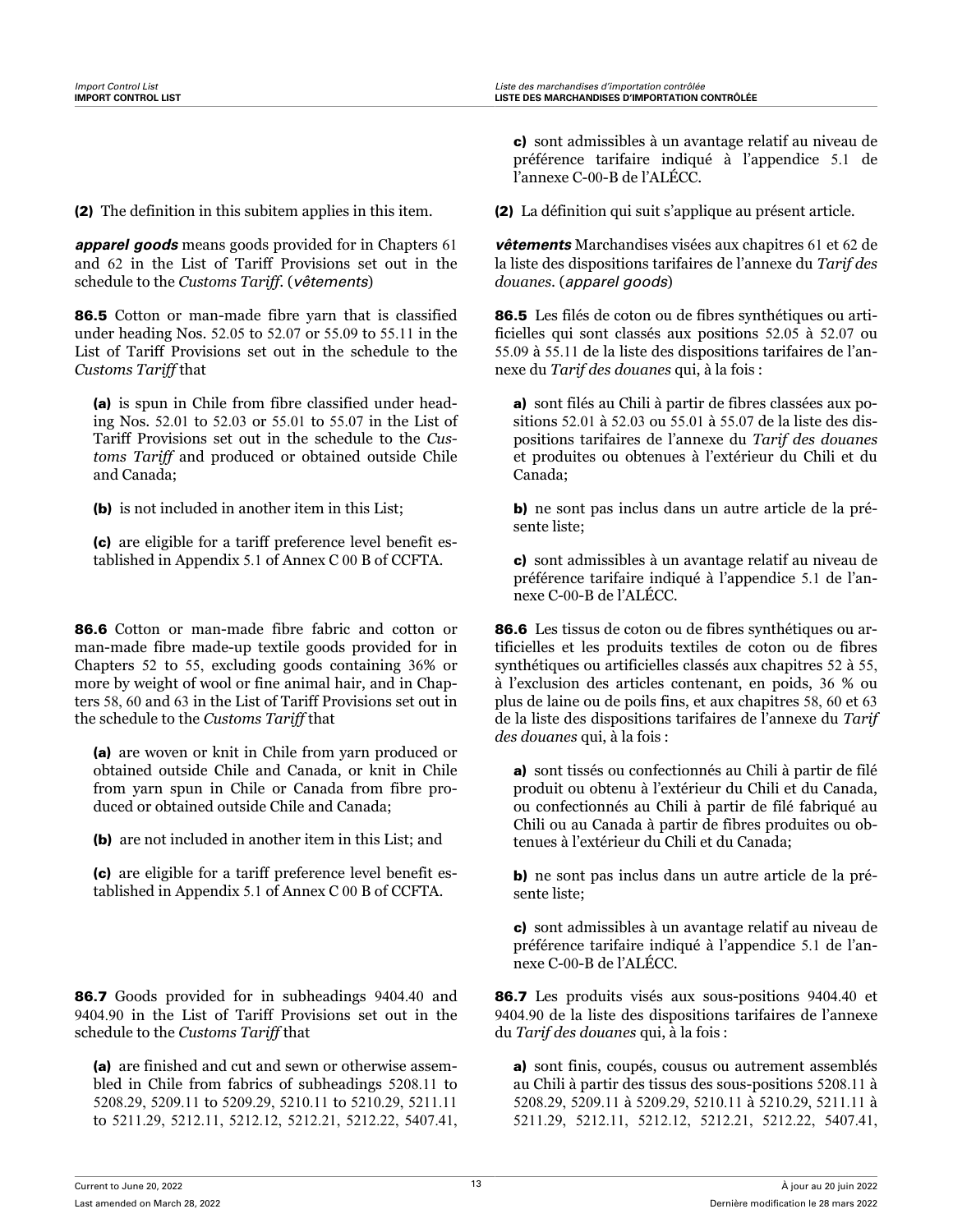5407.51, 5407.71, 5407.81, 5407.91, 5408.21, 5408.31, 5512.11, 5512.21, 5512.91, 5513.11 to 5513.19, 5514.11 to 5514.19, 5516.11, 5516.21, 5516.31, 5516.41 or 5516.91 in the List of Tariff Provisions set out in the schedule to the *Customs Tariff* that are produced or obtained outside Chile and Canada;

(b) are not included in another item in this List; and

(c) are eligible for a tariff preference level benefit established in Appendix 5.1 of Annex C 00 B of CCFTA.

86.8 Wool fabric and wool made-up textile goods provided for in Chapters 51 to 55, containing 36% or more by weight of wool or fine animal hair, and in Chapters 58, 60 and 63 in the List of Tariff Provisions set out in the schedule to the *Customs Tariff* that

(a) are woven or knit in Chile from yarn produced or obtained outside Chile and Canada, or knit in Chile from yarn spun in Chile or Canada from fibre produced or obtained outside Chile and Canada;

(b) are not included in another item in this List; and

(c) are eligible for a tariff preference level benefit established in Appendix 5.1 of Annex C 00 B of CCFTA.

### 86.9 (1) Apparel goods that

(a) are both cut or knit to shape and sewn or otherwise assembled in Costa Rica from fabric or yarn produced or obtained outside Costa Rica and Canada;

(b) are not included in another item in this List; and

(c) are eligible for a tariff preference level benefit established in Appendix III 1.6.1 of Annex III.1 of CCRF-TA.

(2) In this item *apparel goods* means goods provided for in chapters 61 and 62 in the list of Tariff provisions set out in the schedule to the *Customs Tariff*.

86.91 Cotton or man-made fibre yarn that is classified under heading Nos. 52.05 to 52.07 or 55.09 to 55.11 in the List of Tariff Provisions set out in the schedule to the *Customs Tariff* that

5407.51, 5407.71, 5407.81, 5407.91, 5408.21, 5408.31, 5512.11, 5512.21, 5512.91, 5513.11 à 5513.19, 5514.11 à 5514.19, 5516.11, 5516.21, 5516.31, 5516.41 ou 5516.91 de la liste des dispositions tarifaires de l'annexe du *Tarif des douanes* qui sont produits ou obtenus à l'extérieur du Chili et du Canada;

b) ne sont pas inclus dans un autre article de la présente liste;

c) sont admissibles à un avantage relatif au niveau de préférence tarifaire indiqué à l'appendice 5.1 de l'annexe C-00-B de l'ALÉCC.

86.8 Les tissus de laine et produits textiles faits de laine classés aux chapitres 51 à 55, contenant, en poids, 36 % ou plus de laine ou de poils fins, et aux chapitres 58, 60 et 63 de la liste des dispositions tarifaires de l'annexe du *Tarif des douanes* qui, à la fois :

a) sont tissés ou confectionnés au Chili à partir de filé produit ou obtenu à l'extérieur du Chili et du Canada, ou confectionnés au Chili à partir de filé fabriqué au Chili ou au Canada à partir de fibres produites ou obtenues à l'extérieur du Chili et du Canada;

b) ne sont pas inclus dans un autre article de la présente liste;

c) sont admissibles à un avantage relatif au niveau de préférence tarifaire indiqué à l'appendice 5.1 de l'annexe C-00-B de l'ALÉCC.

86.9 (1) Vêtements qui, à la fois :

a) sont coupés ou façonnés et cousus ou autrement assemblés au Costa Rica à partir d'un tissu ou d'un filé produit ou obtenu à l'extérieur du Costa Rica et du Canada;

b) ne sont pas inclus dans un autre article de la présente liste;

c) sont admissibles à un avantage relatif au niveau de préférence tarifaire indiqué à l'appendice III 1.6.1 de l'annexe III.1 de l'ALÉCCR.

(2) Au présent article, *vêtements* s'entend des marchandises mentionnées aux chapitres 61 et 62 de la liste des dispositions tarifaires de l'annexe du *Tarif des douanes*.

86.91 Les filés de coton ou de fibres synthétiques ou artificielles qui sont classés aux positions 52.05 à 52.07 ou 55.09 à 55.11 de la liste des dispositions tarifaires de l'annexe du *Tarif des douanes* qui, à la fois :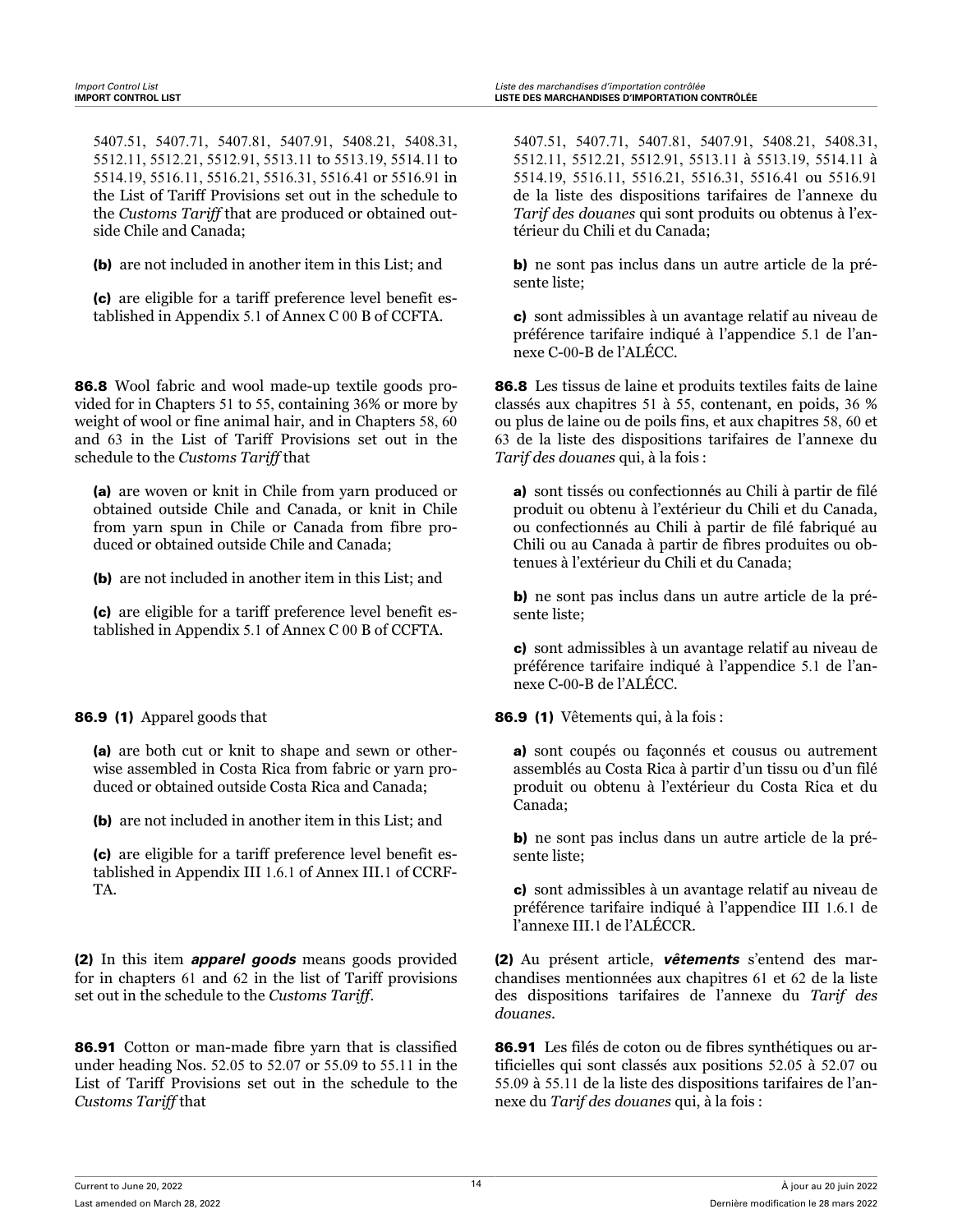(a) is spun in Costa Rica from fibre classified under heading Nos. 52.01 to 52.03 or 55.01 to 55.07 in the List of Tariff Provisions set out in the schedule to the *Customs Tariff* and produced or obtained outside Costa Rica and Canada;

(b) is not included in another item in this List; and

(c) are eligible for a tariff preference level benefit established in Appendix III 1.6.1 of Annex III.1 of CCRF-TA.

86.92 Cotton or man-made fibre fabric and cotton or man-made fibre made-up textile goods provided for in Chapters 52 to 55, excluding goods containing 36% or more by weight of wool or fine animal hair, and in Chapters 58, 60 and 63 in the List of Tariff Provisions set out in the schedule to the *Customs Tariff* that

(a) are woven or knit in Costa Rica from yarn produced or obtained outside Costa Rica and Canada, or knit in Costa Rica from yarn spun in Costa Rica or Canada from fibre produced or obtained outside Costa Rica and Canada;

(b) are not included in another item in this List; and

(c) are eligible for a tariff preference level benefit established in Appendix III 1.6.1 of Annex III.1 of CCRF-TA.

86.93 Goods provided for in subheadings 9404.40 and 9404.90 in the List of Tariff Provisions set out in the schedule to the *Customs Tariff* that

(a) are finished and cut and sewn or otherwise assembled in Costa Rica from fabrics of subheadings 5208.11 to 5208.29, 5209.11 to 5209.29, 5210.11 to 5210.29, 5211.11 to 5211.29, 5212.11, 5212.12, 5212.21, 5212.22, 5407.41, 5407.51, 5407.71, 5407.81, 5407.91, 5408.21, 5408.31, 5512.11, 5512.21, 5512.91, 5513.11 to 5513.19, 5514.11 to 5514.19, 5516.11, 5516.21, 5516.31, 5516.41 or 5516.91 in the List of Tariff Provisions set out in the schedule to the *Customs Tariff* that are produced or obtained outside Costa Rica and Canada;

(b) are not included in another item in this List; and

(c) are eligible for a tariff preference level benefit established in Appendix III 1.6.1 of Annex III.1 of CCRF-TA.

a) sont filés au Costa Rica à partir de fibres classées aux positions 52.01 à 52.03 ou 55.01 à 55.07 de la liste des dispositions tarifaires de l'annexe du *Tarif des douanes* et produites ou obtenues à l'extérieur du Costa Rica et du Canada;

b) ne sont pas inclus dans un autre article de la présente liste;

c) sont admissibles à un avantage relatif au niveau de préférence tarifaire indiqué à l'appendice III 1.6.1 de l'annexe III.1 de l'ALÉCCR.

86.92 Les tissus de coton ou de fibres synthétiques ou artificielles et les produits textiles de coton ou de fibres synthétiques ou artificielles classés aux chapitres 52 à 55, à l'exclusion des articles contenant, en poids, 36 % ou plus de laine ou de poils fins, et aux chapitres 58, 60 et 63 de la liste des dispositions tarifaires de l'annexe du *Tarif des douanes* qui, à la fois :

a) sont tissés ou confectionnés au Costa Rica à partir de filé produit ou obtenu à l'extérieur du Costa Rica et du Canada, ou confectionnés au Costa Rica à partir de filé fabriqué au Costa Rica ou au Canada à partir de fibres produites ou obtenues à l'extérieur du Costa Rica et du Canada;

b) ne sont pas inclus dans un autre article de la présente liste;

c) sont admissibles à un avantage relatif au niveau de préférence tarifaire indiqué à l'appendice III 1.6.1 de l'annexe III.1 de l'ALÉCCR.

86.93 Les produits visés aux sous-positions 9404.40 et 9404.90 de la liste des dispositions tarifaires de l'annexe du *Tarif des douanes* qui, à la fois :

a) sont finis, coupés, cousus ou autrement assemblés au Costa Rica à partir des tissus des sous-positions 5208.11 à 5208.29, 5209.11 à 5209.29, 5210.11 à 5210.29, 5211.11 à 5211.29, 5212.11, 5212.12, 5212.21, 5212.22, 5407.41, 5407.51, 5407.71, 5407.81, 5407.91, 5408.21, 5408.31, 5512.11, 5512.21, 5512.91, 5513.11 à 5513.19, 5514.11 à 5514.19, 5516.11, 5516.21, 5516.31, 5516.41 ou 5516.91 de la liste des dispositions tarifaires de l'annexe du *Tarif des douanes* qui sont produits ou obtenus à l'extérieur du Costa Rica et du Canada;

b) ne sont pas inclus dans un autre article de la présente liste;

c) sont admissibles à un avantage relatif au niveau de préférence tarifaire indiqué à l'appendice III 1.6.1 de l'annexe III.1 de l'ALÉCCR.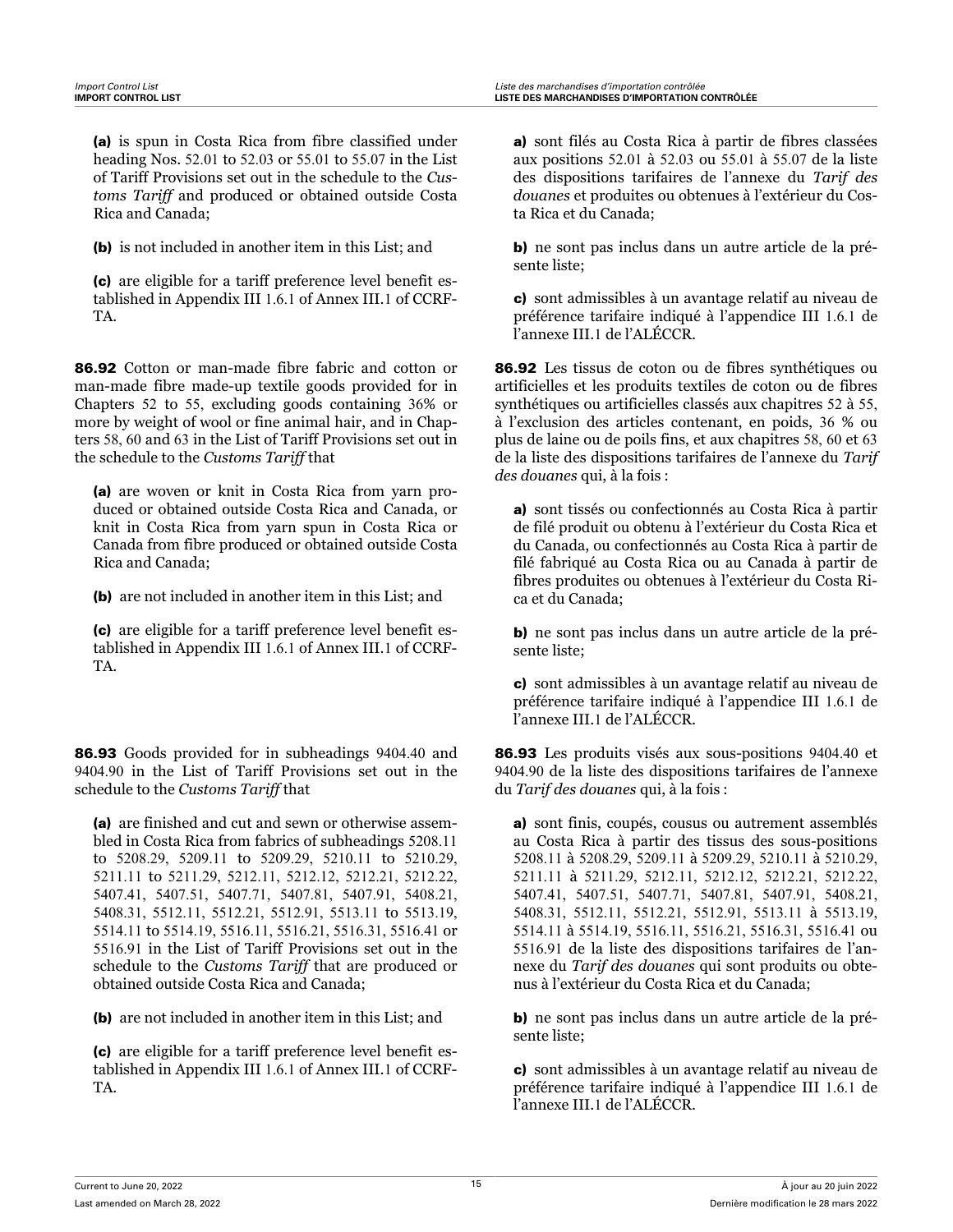86.94 Wool fabric and wool made-up textile goods provided for in Chapters 51 to 55, containing 36% or more by weight of wool or fine animal hair, and in Chapters 58, 60 and 63 in the List of Tariff Provisions set out in the schedule to the *Customs Tariff* that

(a) are woven or knit in Costa Rica from yarn produced or obtained outside Costa Rica and Canada, or knit in Costa Rica from yarn spun in Costa Rica or Canada from fibre produced or obtained outside Costa Rica and Canada;

(b) are not included in another item in this List; and

(c) are eligible for a tariff preference level benefit established in Appendix III 1.6.1 of Annex III.1 of CCRF-TA.

86.95 (1) Apparel goods that

(a) are both cut or knit to shape and sewn or otherwise assembled in Honduras from fabric or yarn produced or obtained outside Honduras and Canada;

(b) are not included in another item in this List; and

(c) are eligible for a tariff preference level benefit established in section 5 of Annex 3.1 of CHFTA.

(2) In this item, *apparel goods* means goods provided for in Chapters 61 and 62 in the List of Tariff Provisions set out in the schedule to the *Customs Tariff*.

86.96 Fabric and made-up textile goods provided for in Chapters 51 to 55, 58, 60 and 63 in the List of Tariff Provisions set out in the schedule to the *Customs Tariff* that

(a) are woven or knit in Honduras from yarn produced or obtained outside Honduras and Canada, or knit in Honduras from yarn spun in Honduras or Canada from fibre or filaments produced or obtained outside Honduras and Canada;

(b) are not included in another item in this List; and

(c) are eligible for a tariff preference level benefit established in section 5 of Annex 3.1 of CHFTA.

86.94 Les tissus de laine et produits textiles faits de laine classés aux chapitres 51 à 55, contenant, en poids, 36 % ou plus de laine ou de poils fins, et aux chapitres 58, 60 et 63 de la liste des dispositions tarifaires de l'annexe du *Tarif des douanes* qui, à la fois :

a) sont tissés ou confectionnés au Costa Rica à partir de filé produit ou obtenu à l'extérieur du Costa Rica et du Canada, ou confectionnés au Costa Rica à partir de filé fabriqué au Costa Rica ou au Canada à partir de fibres produites ou obtenues à l'extérieur du Costa Rica et du Canada;

b) ne sont pas inclus dans un autre article de la présente liste;

c) sont admissibles à un avantage relatif au niveau de préférence tarifaire indiqué à l'appendice III 1.6.1 de l'annexe III.1 de l'ALÉCCR.

86.95 (1) Vêtements qui, à la fois :

a) sont coupés ou façonnés et cousus ou autrement assemblés au Honduras à partir de tissus ou de fil produits ou obtenus à l'extérieur du Honduras et du Canada;

b) ne sont pas inclus dans un autre article de la présente liste;

c) sont admissibles à un avantage relatif au niveau de préférence tarifaire indiqué à la section 5 de l'annexe 3.1 de l'ALÉCH.

(2) Au présent article, *vêtements* s'entend des marchandises visées aux chapitres 61 et 62 de la liste des dispositions tarifaires de l'annexe du *Tarif des douanes*.

86.96 Tissus et articles textiles confectionnés visés aux chapitres 51 à 55, 58, 60 et 63 de la liste des dispositions tarifaires de l'annexe du *Tarif des douanes* qui, à la fois :

a) sont tissés ou confectionnés au Honduras à partir de fil produit ou obtenu à l'extérieur du Honduras et du Canada, ou confectionnés au Honduras à partir de fil fabriqué au Honduras ou au Canada à partir de fibres ou de filaments produits ou obtenus à l'extérieur du Honduras et du Canada;

b) ne sont pas inclus dans un autre article de la présente liste;

c) sont admissibles à un avantage relatif au niveau de préférence tarifaire indiqué à la section 5 de l'annexe 3.1 de l'ALÉCH.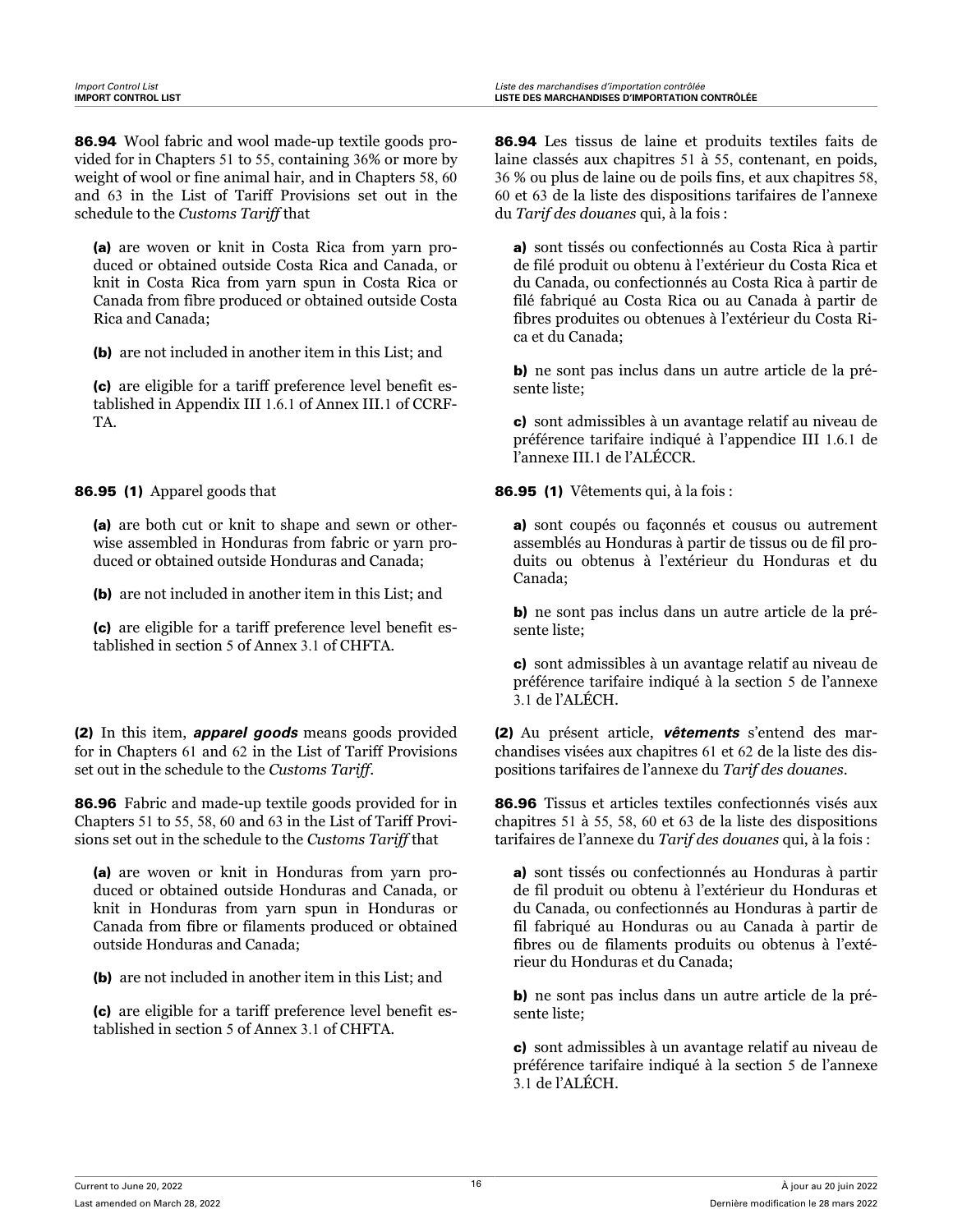86.97 Goods provided for in subheadings 9404.40 and 9404.90 in the List of Tariff Provisions set out in the schedule to the *Customs Tariff* that

(a) are finished and cut and sewn or otherwise assembled in Honduras from fabric or yarn produced or obtained outside Honduras and Canada;

(b) are not included in another item in this List; and

(c) are eligible for a tariff preference level benefit established in section 5 of Annex 3.1 of CHFTA.

86.98 Textile goods classified under headings and subheadings 5007.20, 5111.30, 51.12, 5208.39, 5401.10, 5402.11, 54.04, 54.07, 56.03, 5607.41, 5607.49, 5702.42, 5703.20, 5703.21, 5703.29, 5704.90, 59.03, 5904.10, 5910.00, 59.11, 6302.21, 6302.31 and 6302.91 in the List of Tariff Provisions set out in the schedule to the *Customs Tariff* that

(a) originate in an EU country or other CETA beneficiary or in a CUKTCA beneficiary and comply with the product description and sufficient production criteria referred to in Table C.3 of Annex 5-A to Annex 5 of the Protocol on Rules of Origin and Origin Procedures of CETA or incorporated by reference in CUKTCA;

(b) are not included in another item in this List; and

(c) are eligible for tariff elimination in accordance with the schedules set out in Annex 2-A of CETA or Annex 2-A to Annex B of CUKTCA.

86.99 Apparel goods classified under headings and subheadings 6105.10, 61.06, 61.09, 61.10, 61.14, 61.15, 6202.11, 6202.20, 6202.40, 6202.93, 6203.11, 6203.12 to 6203.49, 62.04, 6205.20, 62.10, 62.11 and 62.12 in the List of Tariff Provisions set out in the schedule to the *Customs Tariff* that

(a) originate in an EU country or other CETA beneficiary or in a CUKTCA beneficiary and comply with the product description and sufficient production criteria referred to in Table C.4 of Annex 5-A to Annex 5 of the Protocol on Rules of Origin and Origin Procedures of CETA or incorporated by reference in CUKTCA;

(b) are not included in another item in this List; and

86.97 Les produits visés aux sous-positions 9404.40 et 9404.90 de la liste des dispositions tarifaires de l'annexe du *Tarif des douanes* qui, à la fois :

a) sont finis et coupés et cousus ou autrement assemblés au Honduras à partir de tissus ou de fil produits ou obtenus à l'extérieur du Honduras et du Canada;

b) ne sont pas inclus dans un autre article de la présente liste;

c) sont admissibles à un avantage relatif au niveau de préférence tarifaire indiqué à la section 5 de l'annexe 3.1 de l'ALÉCH.

86.98 Les produits textiles classés aux positions et aux sous-positions 5007.20, 5111.30, 51.12, 5208.39, 5401.10, 5402.11, 54.04, 54.07, 56.03, 5607.41, 5607.49, 5702.42, 5703.20, 5703.21, 5703.29, 5704.90, 59.03, 5904.10, 5910.00, 59.11, 6302.21, 6302.31 et 6302.91 de la liste des dispositions tarifaires de l'annexe du *Tarif des douanes* qui, à la fois :

a) proviennent d'un pays de l'Union européenne ou autre bénéficiaire de l'AÉCG ou d'un bénéficiaire de l'ACCCRU et répondent aux critères relatifs à la description du produit et à la production suffisante indiqués au tableau C.3 de l'annexe 5-A de l'annexe 5 du Protocole sur les règles d'origine et les procédures d'origine de l'AÉCG ou dans sa version incorporée par renvoi à l'ACCCRU;

b) ne sont pas inclus dans un autre article de la présente liste;

c) sont admissibles à l'élimination des droits de douane aux termes des échéanciers prévus à l'annexe 2-A de l'AÉCG ou à l'annexe 2-A de l'annexe B de l'ACCCRU.

86.99 Les vêtements classés aux positions et aux souspositions 6105.10, 61.06, 61.09, 61.10, 61.14, 61.15, 6202.11, 6202.20, 6202.40, 6202.93, 6203.11, 6203.12 à 6203.49, 62.04, 6205.20, 62.10, 62.11 et 62.12 de la liste des dispositions tarifaires de l'annexe du *Tarif des douanes* qui, à la fois :

a) proviennent d'un pays de l'Union européenne ou autre bénéficiaire de l'AÉCG ou d'un bénéficiaire de l'ACCCRU et répondent aux critères relatifs à la description du produit et à la production suffisante indiqués au tableau C.4 de l'annexe 5-A de l'annexe 5 du Protocole sur les règles d'origine et les procédures d'origine de l'AÉCG ou dans sa version incorporée par renvoi à l'ACCCRU;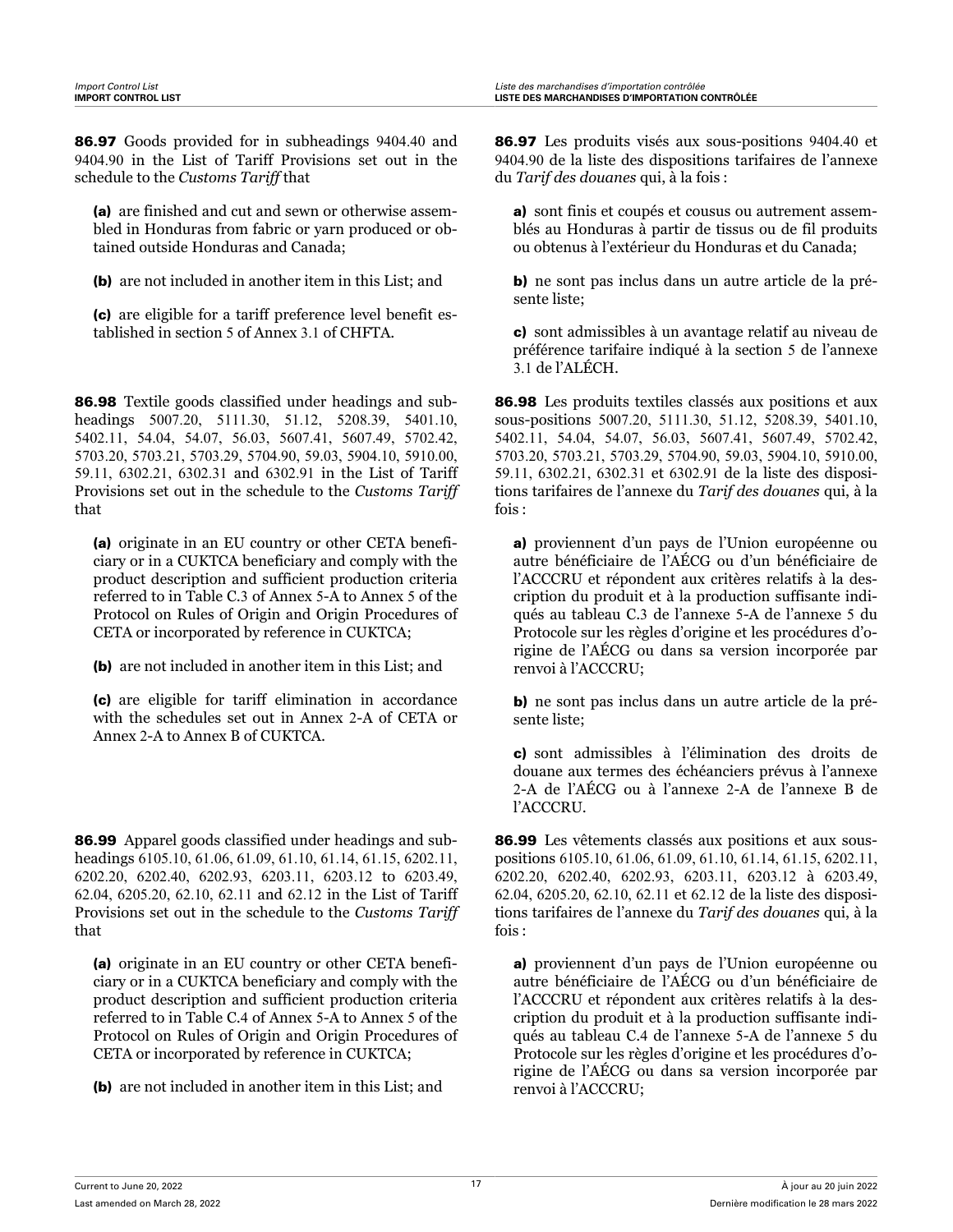(c) are eligible for tariff elimination in accordance with the schedules set out in Annex 2-A of CETA or Annex 2-A to Annex B of CUKTCA.

**91 (1)** Firearms and devices that are

(a) prohibited firearms described in paragraph (c) or (d) of the definition *prohibited firearm* in subsection 84(1) of the *Criminal Code*; and

(b) prohibited devices described in paragraph (b) of the definition *prohibited device* in subsection 84(1) of the *Criminal Code*.

(2) Any part that is a piece of the action of a prohibited firearm referred to in paragraph (1)(a), including the bolt or bolt-carrier, that is designed to enable a prohibited firearm to discharge bullets in rapid succession during one pressure of the trigger, whether or not the part permits the discharge to be limited to a single bullet for each such pressure, and any assembly or sub-assembly that contains one or more of those parts.

94 Live broilers for domestic production, being fowls of the species *Gallus domesticus*, and weighing not more than 185 g, that are classified under tariff item No. 0105.11.21 or 0105.11.22 in the List of Tariff Provisions set out in the schedule to the *Customs Tariff*.

95 Hatching eggs, for broilers, of fowls of the species *Gallus domesticus*, that are classified under tariff item No. 0407.11.11 or 0407.11.12 in the List of Tariff Provisions set out in the schedule to the *Customs Tariff*.

96 Live fowls of the species *Gallus domesticus* (other than those for breeding purposes and other than started pullets and spent fowls), weighing more than 185 g, that are classified under tariff item No. 0105.94.91 or 0105.94.92, in the List of Tariff Provisions set out in the schedule to the *Customs Tariff*.

b) ne sont pas inclus dans un autre article de la présente liste;

c) sont admissibles à l'élimination des droits de douane aux termes des échéanciers prévus à l'annexe 2-A de l'AÉCG ou à l'annexe 2-A de l'annexe B de l'ACCCRU.

87 and 88 [Repealed, SOR/95-32, s. 7] 87 et 88 [Abrogés, DORS/95-32, art. 7]

89 [Repealed, SOR/91-97, s. 2] 89 [Abrogé, DORS/91-97, art. 2]

90 [Repealed, SOR/2012-258, s. 2] 90 [Abrogé, DORS/2012-258, art. 2]

91 (1) Les armes à feu et dispositifs suivants :

a) les armes à feu prohibées au sens des alinéas c) ou d) de la définition d'*arme à feu prohibée*, au paragraphe 84(1) du *Code criminel*;

b) les dispositifs prohibés au sens de l'alinéa b) de la définition de *dispositif prohibé*, au paragraphe 84(1) du *Code criminel*.

(2) Toute pièce faisant partie du mécanisme d'une arme à feu prohibée visée à l'alinéa (1)a), y compris le verrou ou la glissière, qui, par sa conception, permet à l'arme à feu prohibée de tirer rapidement plusieurs balles pendant la durée d'une pression sur la détente, que cette pièce permette ou non de limiter le tir à une seule balle pendant la durée d'une telle pression, ainsi que tout ensemble ou sous-ensemble constitué d'une ou de plusieurs de ces pièces.

92 [Repealed, SOR/94-647, s. 1] 92 [Abrogé, DORS/94-647, art. 1]

93 [Repealed, SOR/2005-71, s. 1] 93 [Abrogé, DORS/2005-71, art. 1]

94 Poulets de chair pour la production nationale qui sont des volailles de l'espèce *Gallus domesticus*, n'excédant pas 185 g, et qui sont classés dans les numéros tarifaires 0105.11.21 ou 0105.11.22 de la liste des dispositions tarifaires de l'annexe du *Tarif des douanes*.

95 Œufs d'incubation pour poulets de chair de l'espèce *Gallus domesticus*, qui sont classés dans les numéros tarifaires 0407.11.11 ou 0407.11.12 de la liste des dispositions tarifaires de l'annexe du *Tarif des douanes*.

96 Volailles vivantes de l'espèce *Gallus domesticus* (autres que celles destinées à la reproduction, les poussins démarrés et la volaille de réforme), pesant plus de 185 g, qui sont classées dans les numéros tarifaires 0105.94.91 ou 0105.94.92 de la liste des dispositions tarifaires de l'annexe du *Tarif des douanes*.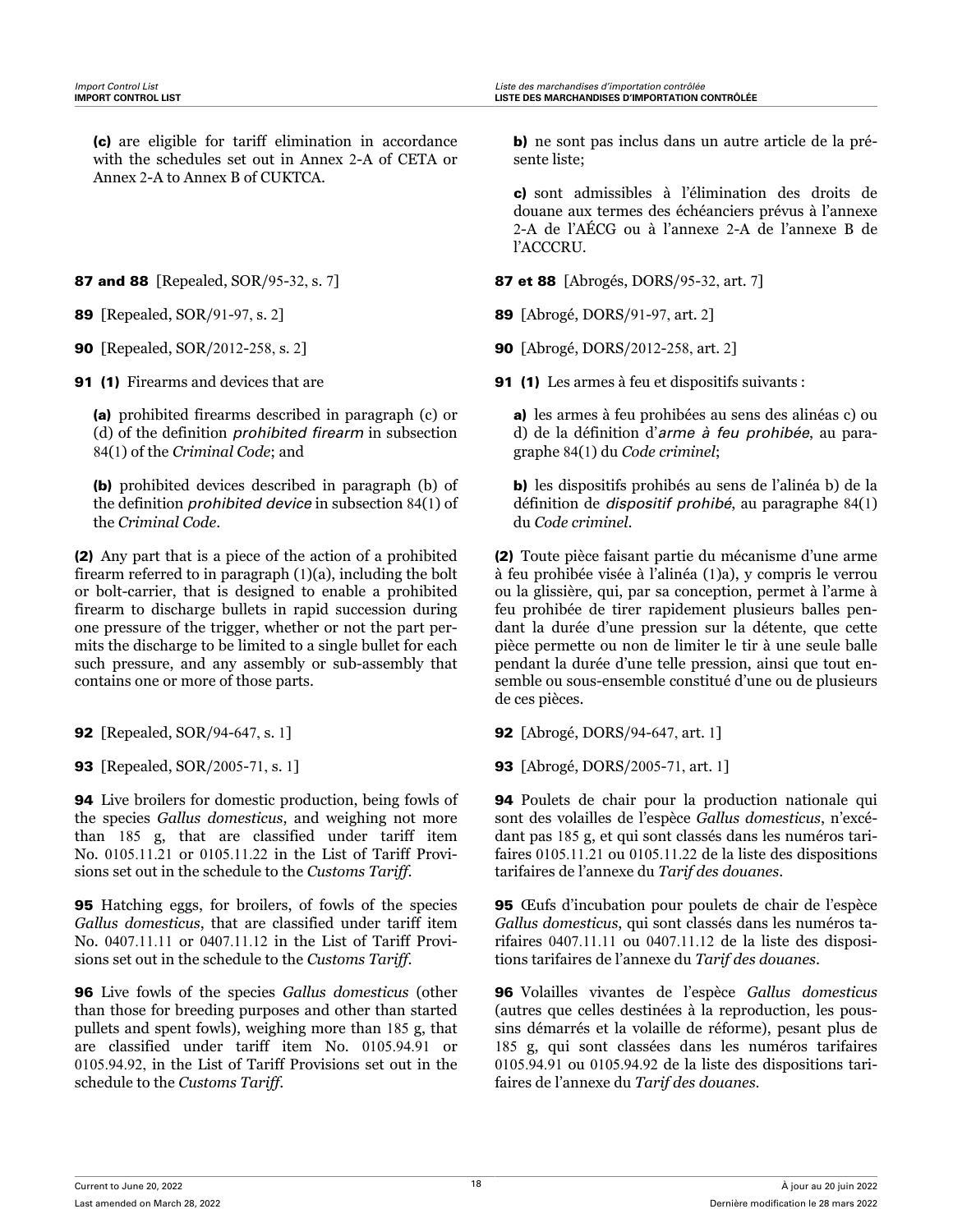97 Meat and edible offal of fowls of the species *Gallus Domesticus*, fresh, chilled or frozen, not cut in pieces (other than spent fowls), that are classified under tariff item No. 0207.11.91, 0207.11.92, 0207.12.91 or 0207.12.92 in the List of Tariff Provisions set out in the schedule to the *Customs Tariff*.

98 Cuts of meat and edible offal, including livers, of fowls of the species *Gallus Domesticus*, fresh, chilled or frozen (other than spent fowls), that are classified under tariff item No. 0207.13.91, 0207.13.92 (bone in), 0207.13.93 (boneless), 0207.14.21, 0207.14.22, 0207.14.91, 0207.14.92 (bone in) or 0207.14.93 (boneless) in the List of Tariff Provisions set out in the schedule to the *Customs Tariff*.

99 Fat of fowls (not rendered or otherwise extracted) of the species *Gallus domesticus*, fresh, chilled or frozen, salted, in brine, dried or smoked, that is classified under tariff item No. 0209.90.10 or 0209.90.20 in the List of Tariff Provisions set out in the schedule to the *Customs Tariff*.

100 Meat of fowls of the species *Gallus Domesticus*, salted, in brine, dried or smoked, that is classified under tariff item No. 0210.99.11, 0210.99.12 (bone in) or 0210.99.13 (boneless) in the List of Tariff Provisions set out in the schedule to the *Customs Tariff*.

101 Sausages and similar products, made from meat, meat offal or blood of fowls of the species *Gallus Domesticus*, and food preparations based on those products (other than in cans or glass jars or made from spent fowls), that are classified under tariff item No. 1601.00.21 or 1601.00.22 in the List of Tariff Provisions set out in the schedule to the *Customs Tariff*.

102 Prepared or preserved liver paste, made from fowls of the species *Gallus Domesticus* (other than in cans or glass jars), that is classified under tariff item No. 1602.20.21 or 1602.20.22 in the List of Tariff Provisions set out in the schedule to the *Customs Tariff*.

**103** Prepared meals, made from fowls of the species *Gallus Domesticus* (other than specially defined mixtures and meals made from spent fowls), that are classified under tariff item No. 1602.32.12, 1602.32.13 (bone in) or 1602.32.14 (boneless) in the List of Tariff Provisions set out in the schedule to the *Customs Tariff*.

104 Prepared or preserved meat or meat offal of fowls of the species *Gallus Domesticus* (other than prepared meals, fowls of the species *Gallus Domesticus* in cans or glass jars, specially defined mixtures and products made from spent fowls) that is classified under tariff item No. 1602.32.93, 1602.32.94 (bone in) or 1602.32.95

97 Viande et abats comestibles de volaille de l'espèce *Gallus domesticus*, frais, réfrigérés ou congelés, non découpés (autres que ceux de la volaille de réforme), qui sont classés dans les numéros tarifaires 0207.11.91, 0207.11.92, 0207.12.91 ou 0207.12.92 de la liste des dispositions tarifaires de l'annexe du *Tarif des douanes*.

98 Morceaux de viande et abats comestibles de volaille de l'espèce *Gallus domesticus*, y compris les foies, frais, réfrigérés ou congelés (autres que ceux de volaille de réforme), qui sont classés dans les numéros tarifaires 0207.13.91, 0207.13.92 (non désossée), 0207.13.93 (désossée), 0207.14.21, 0207.14.22, 0207.14.91, 0207.14.92 (non désossée) ou 0207.14.93 (désossée) de la liste des dispositions tarifaires de l'annexe du *Tarif des douanes*.

99 Graisse non fondue ni autrement extraite de volaille de l'espèce *Gallus domesticus*, fraîche, réfrigérée ou congelée, salée ou en saumure, séchée ou fumée, qui est classée dans les numéros tarifaires 0209.90.10 ou 0209.90.20 de la liste des dispositions tarifaires de l'annexe du *Tarif des douanes*.

100 Viande de volaille de l'espèce domestique, salée, en saumure, séchée ou fumée, qui est classée dans les n<sup>os</sup> tarifaires 0210.99.11, 0210.99.12 (non désossée) ou 0210.99.13 (désossée) de la liste des dispositions tarifaires de l'annexe du *Tarif des douanes*.

101 Saucisses et produits similaires, de viande, d'abats ou de sang de volaille de l'espèce domestique, et préparations alimentaires à base de ces produits (autres que ceux en conserve ou en pots de verre et ceux à base de volaille de réforme), qui sont classés dans les nos tarifaires 1601.00.21 ou 1601.00.22 de la liste des dispositions tarifaires de l'annexe du *Tarif des douanes*.

102 Préparations ou conserves de purée de foie de volaille de l'espèce domestique (autres que celles en conserve ou en pots de verre), qui sont classées dans les n os tarifaires 1602.20.21 ou 1602.20.22 de la liste des dispositions tarifaires de l'annexe du *Tarif des douanes*.

103 Plats cuisinés de volaille de l'espèce *Gallus domesticus* (autres que les mélanges définis de spécialité et les plats à base de volaille de réforme), qui sont classés dans les nos tarifaires 1602.32.12, 1602.32.13 (non désossée) ou 1602.32.14 (désossée) de la liste des dispositions tarifaires de l'annexe du *Tarif des douanes*.

104 Préparations ou conserves de viande ou d'abats de volaille de l'espèce *Gallus domesticus* (autres que les plats cuisinés, la volaille de l'espèce *Gallus domesticus* en conserve ou en pots de verre, les mélanges définis de spécialité et les produits à base de volaille de réforme), qui sont classées dans les n<sup>os</sup> tarifaires 1602.32.93, 1602.32.94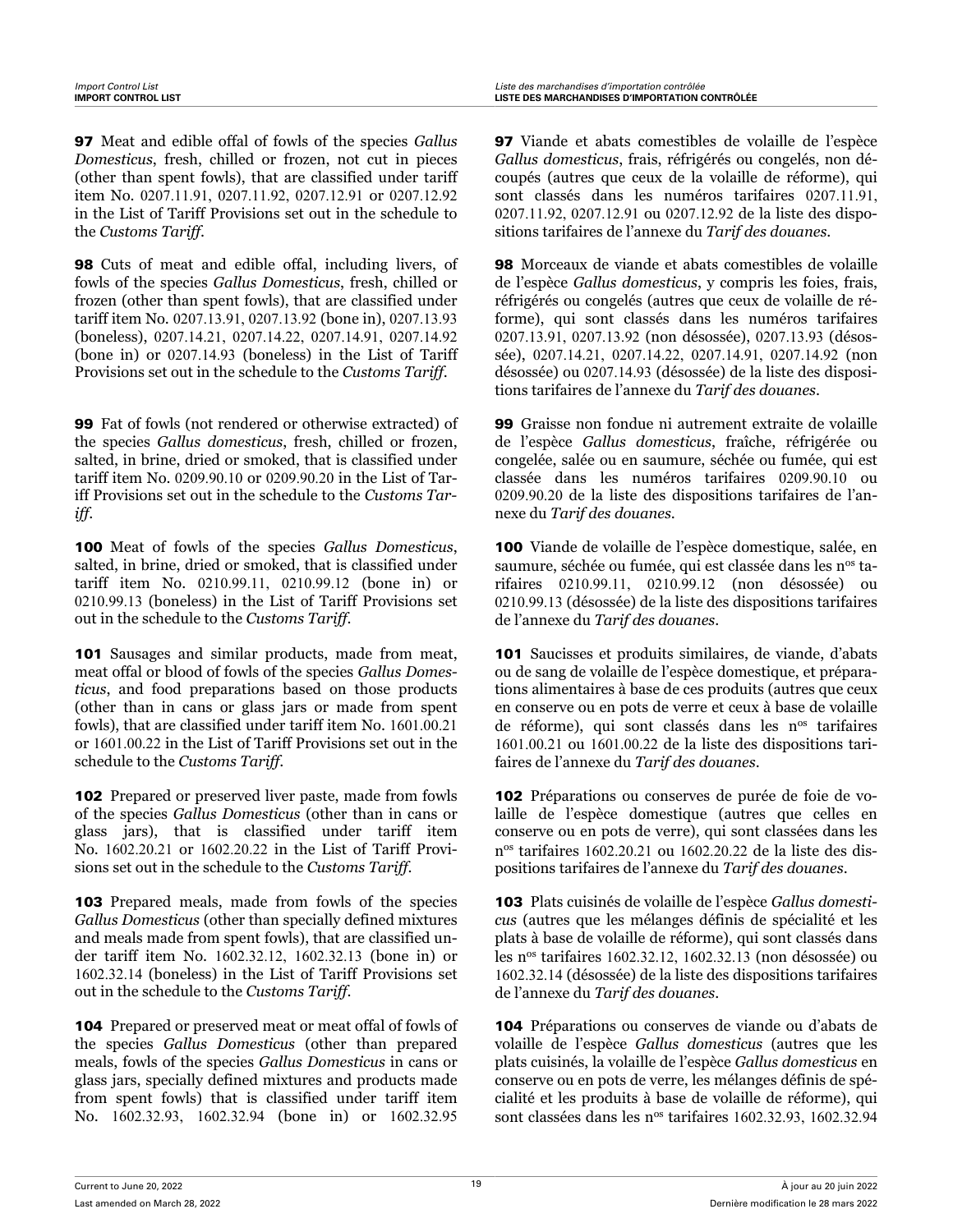(boneless) in the List of Tariff Provisions set out in the schedule to the *Customs Tariff*.

105 Live turkeys, weighing more than 185 g, that are classified under tariff item No. 0105.99.11 or 0105.99.12 in the List of Tariff Provisions set out in the schedule to the *Customs Tariff*.

106 Meat and edible offal of turkeys, fresh, chilled or frozen, not cut in pieces, that are classified under tariff item No. 0207.24.11, 0207.24.12, 0207.24.91, 0207.24.92, 0207.25.11, 0207.25.12, 0207.25.91 or 0207.25.92 in the List of Tariff Provisions set out in the schedule to the *Customs Tariff*.

107 Cuts of meat and edible offal, including livers, of turkeys, fresh, chilled or frozen, that are classified under tariff item No. 0207.26.10, 0207.26.20 (bone in), 0207.26.30 (boneless), 0207.27.11, 0207.27.12, 0207.27.91, 0207.27.92 (bone in) or 0207.27.93 (boneless) in the List of Tariff Provisions set out in the schedule to the *Customs Tariff*.

108 Turkey fat (not rendered or otherwise extracted), fresh, chilled or frozen, salted, in brine, dried or smoked, that is classified under tariff item No. 0209.90.30 or 0209.90.40 in the List of Tariff Provisions set out in the schedule to the *Customs Tariff*.

109 Meat of turkeys, salted, in brine, dried or smoked, that is classified under tariff item No. 0210.99.14, 0210.99.15 (bone in) or 0210.99.16 (boneless) in the List of Tariff Provisions set out in the schedule to the *Customs Tariff*.

110 Sausages and similar products, made from meat, meat offal or blood of turkeys, and food preparations based on those products (other than in cans or glass jars), that are classified under tariff item No. 1601.00.31 or 1601.00.32 in the List of Tariff Provisions set out in the schedule to the *Customs Tariff*.

111 Prepared or preserved liver paste, made from turkeys (other than in cans or glass jars), that is classified under tariff item No. 1602.20.31 or 1602.20.32 in the List of Tariff Provisions set out in the schedule to the *Customs Tariff*.

112 Prepared meals, made from turkeys (other than specially defined mixtures), that are classified under tariff item No. 1602.31.12, 1602.31.13 (bone in) or 1602.31.14 (boneless) in the List of Tariff Provisions set out in the schedule to the *Customs Tariff*.

113 Prepared or preserved meat or meat offal of turkeys (other than prepared meals and specially defined mixtures and other than in cans or glass jars) that is

(non désossée) ou 1602.32.95 (désossée) de la liste des dispositions tarifaires de l'annexe du *Tarif des douanes*.

105 Dindons et dindes vivants, excédant 185 g, qui sont classés dans les numéros tarifaires 0105.99.11 ou 0105.99.12 de la liste des dispositions tarifaires de l'annexe du *Tarif des douanes*.

106 Viande et abats comestibles de dindons et dindes, frais, réfrigérés ou congelés, non découpés, qui sont classés dans les numéros tarifaires 0207.24.11, 0207.24.12, 0207.24.91, 0207.24.92, 0207.25.11, 0207.25.12, 0207.25.91 ou 0207.25.92 de la liste des dispositions tarifaires de l'annexe du *Tarif des douanes*.

107 Morceaux de viande et abats comestibles de dindons et dindes, y compris les foies, frais, réfrigérés ou congelés, qui sont classés dans les numéros tarifaires 0207.26.10, 0207.26.20 (non désossée), 0207.26.30 (désossée), 0207.27.11, 0207.27.12, 0207.27.91, 0207.27.92 (non désossée) ou 0207.27.93 (désossée) de la liste des dispositions tarifaires de l'annexe du *Tarif des douanes*.

108 Graisse non fondue ni autrement extraite de dindons et dindes, fraîche, réfrigérée ou congelée, salée ou en saumure, séchée ou fumée, qui est classée dans les numéros tarifaires 0209.90.30 ou 0209.90.40 de la liste des dispositions tarifaires de l'annexe du *Tarif des douanes*.

109 Viande de dindons et dindes, salée, en saumure, séchée ou fumée, qui est classée dans les nos tarifaires 0210.99.14, 0210.99.15 (non désossée) ou 0210.99.16 (désossée) de la liste des dispositions tarifaires de l'annexe du *Tarif des douanes*.

110 Saucisses et produits similaires, de viande, d'abats ou de sang de dindons et dindes, et préparations alimentaires à base de ces produits (autres que ceux en conserve ou en pots de verre), qui sont classés dans les numéros tarifaires 1601.00.31 ou 1601.00.32 de la liste des dispositions tarifaires de l'annexe du *Tarif des douanes*.

111 Préparations ou conserves de purée de foie de dindons et dindes (autres que celles en conserve ou en pots de verre), qui sont classées dans les n<sup>os</sup> tarifaires 1602.20.31 ou 1602.20.32 de la liste des dispositions tarifaires de l'annexe du *Tarif des douanes*.

112 Plats cuisinés de dindons et dindes (autres que les mélanges définis de spécialité), qui sont classés dans les numéros tarifaires 1602.31.12, 1602.31.13 (non désossés) ou 1602.31.14 (désossés) de la liste des dispositions tarifaires de l'annexe du *Tarif des douanes*.

113 Préparations ou conserves de viande ou d'abats de dindons et dindes (autres que les plats cuisinés, les mélanges définis de spécialité et celles en conserve ou en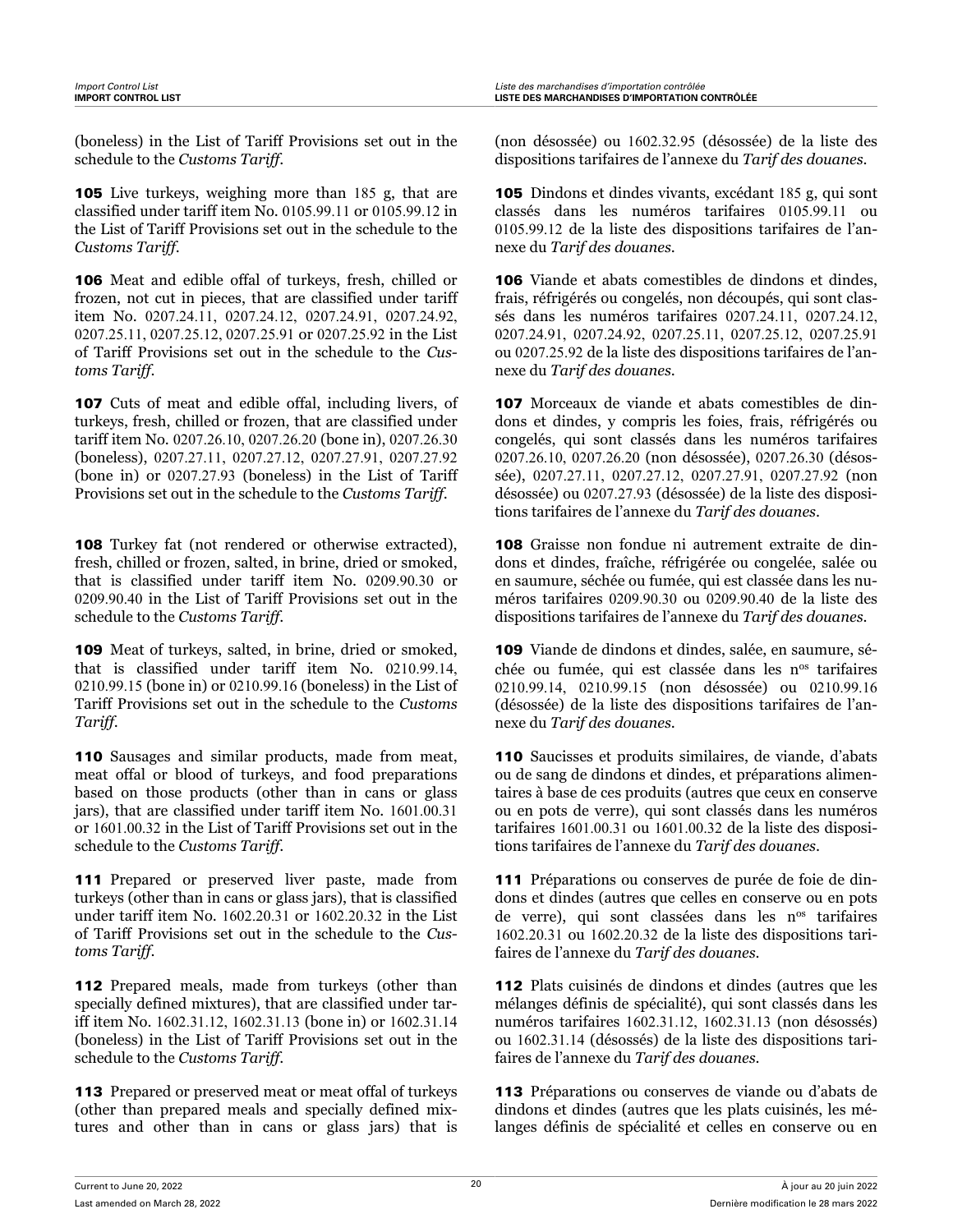classified under tariff item No. 1602.31.93, 1602.31.94 (bone in) or 1602.31.95 (boneless) in the List of Tariff Provisions set out in the schedule to the *Customs Tariff*.

114 Carcasses and half-carcasses of bovine animals, fresh, chilled or frozen, that do not originate in Chile, a CUSMA country, an EU country or other CETA beneficiary or a CUKTCA beneficiary and are classified under tariff item No. 0201.10.10, 0201.10.20, 0202.10.10 or 0202.10.20 in the List of Tariff Provisions set out in the schedule to the *Customs Tariff*.

115 Cuts of meat of bovine animals, fresh, chilled or frozen, with bone in, that do not originate in Chile, a CUSMA country, an EU country or other CETA beneficiary or a CUKTCA beneficiary and are classified under tariff item No. 0201.20.10, 0201.20.20, 0202.20.10 or 0202.20.20 in the List of Tariff Provisions set out in the schedule to the *Customs Tariff*.

116 Boneless meat of bovine animals, fresh, chilled or frozen, that does not originate in Chile, a CUSMA country, an EU country or other CETA beneficiary or a CUKT-CA beneficiary and is classified under tariff item No. 0201.30.10, 0201.30.20, 0202.30.10 or 0202.30.20 in the List of Tariff Provisions set out in the schedule to the *Customs Tariff*.

117 Milk and cream, neither concentrated nor containing added sugar or other sweetening matter, of a fat content, by weight, not exceeding 6 per cent, that are classified under tariff item No. 0401.10.10, 0401.10.20, 0401.20.10 or 0401.20.20 in the List of Tariff Provisions set out in the schedule to the *Customs Tariff*.

117.1 Cream, neither concentrated nor containing added sugar or other sweetening matter, of a fat content, by weight, exceeding 6 per cent, that is classified under tariff item No. 0401.40.10, 0401.40.20, 0401.50.10 or 0401.50.20 in the List of Tariff Provisions set out in the schedule to the *Customs Tariff*.

118 Milk and cream, containing added sugar or other sweetening matter, in powder, granules or other solid forms, of a fat content, by weight, not exceeding 1.5 per cent, classified under tariff item No. 0402.10.10 or 0402.10.20 in the List of Tariff Provisions set out in the schedule to the *Customs Tariff*.

119 Milk and cream, in powder, granules or other solid forms, of a fat content, by weight, exceeding 1.5 per cent, not containing added sugar or other sweetening matter, pots de verre) qui sont classées dans les numéros tarifaires 1602.31.93, 1602.31.94 (non désossée) ou 1602.31.95 (désossée) de la liste des dispositions tarifaires de l'annexe du *Tarif des douanes*.

114 Carcasses et demi-carcasses des animaux de l'espèce bovine, fraîches, réfrigérées ou congelées, qui ne proviennent ni du Chili, ni d'un pays ACEUM, ni d'un pays de l'Union européenne ou autre bénéficiaire de l'AÉCG, ni d'un bénéficiaire de l'ACCCRU et qui sont classées dans les numéros tarifaires 0201.10.10, 0201.10.20, 0202.10.10 ou 0202.10.20 de la liste des dispositions tarifaires de l'annexe du *Tarif des douanes*.

115 Morceaux de viande non désossée des animaux de l'espèce bovine, frais, réfrigérés ou congelés, qui ne proviennent ni du Chili, ni d'un pays ACEUM, ni d'un pays de l'Union européenne ou autre bénéficiaire de l'AÉCG, ni d'un bénéficiaire de l'ACCCRU et qui sont classés dans les numéros tarifaires 0201.20.10, 0201.20.20, 0202.20.10 ou 0202.20.20 de la liste des dispositions tarifaires de l'annexe du *Tarif des douanes*.

116 Viande désossée des animaux de l'espèce bovine, fraîche, réfrigérée ou congelée, qui ne provient ni du Chili, ni d'un pays ACEUM, ni d'un pays de l'Union européenne ou autre bénéficiaire de l'AÉCG, ni d'un bénéficiaire de l'ACCCRU et qui est classée dans les numéros tarifaires 0201.30.10, 0201.30.20, 0202.30.10 ou 0202.30.20 de la liste des dispositions tarifaires de l'annexe du *Tarif des douanes*.

117 Lait et crème, non concentrés ni additionnés de sucre ou d'autres édulcorants, d'une teneur en poids de matières grasses n'excédant pas 6 %, qui sont classés dans les numéros tarifaires 0401.10.10, 0401.10.20, 0401.20.10 ou 0401.20.20 de la liste des dispositions tarifaires de l'annexe du *Tarif des douanes*.

117.1 Crème, non concentrée ni additionnée de sucre ou d'autres édulcorants, d'une teneur en poids de matières grasses excédant 6 %, qui est classée dans les numéros tarifaires 0401.40.10, 0401.40.20, 0401.50.10 ou 0401.50.20 de la liste des dispositions tarifaires de l'annexe du *Tarif des douanes*.

118 Lait et crème, additionnés de sucre ou d'autres édulcorants, en poudre, en granulés ou sous d'autres formes solides, contenant au plus 1,5 % en poids de matières grasses, qui sont classés dans les numéros tarifaires 0402.10.10 ou 0402.10.20 de la liste des dispositions tarifaires de l'annexe du *Tarif des douanes*.

119 Lait et crème, en poudre, en granulés ou sous d'autres formes solides, contenant plus de 1,5 % en poids de matières grasses, non additionnés de sucre ou d'autres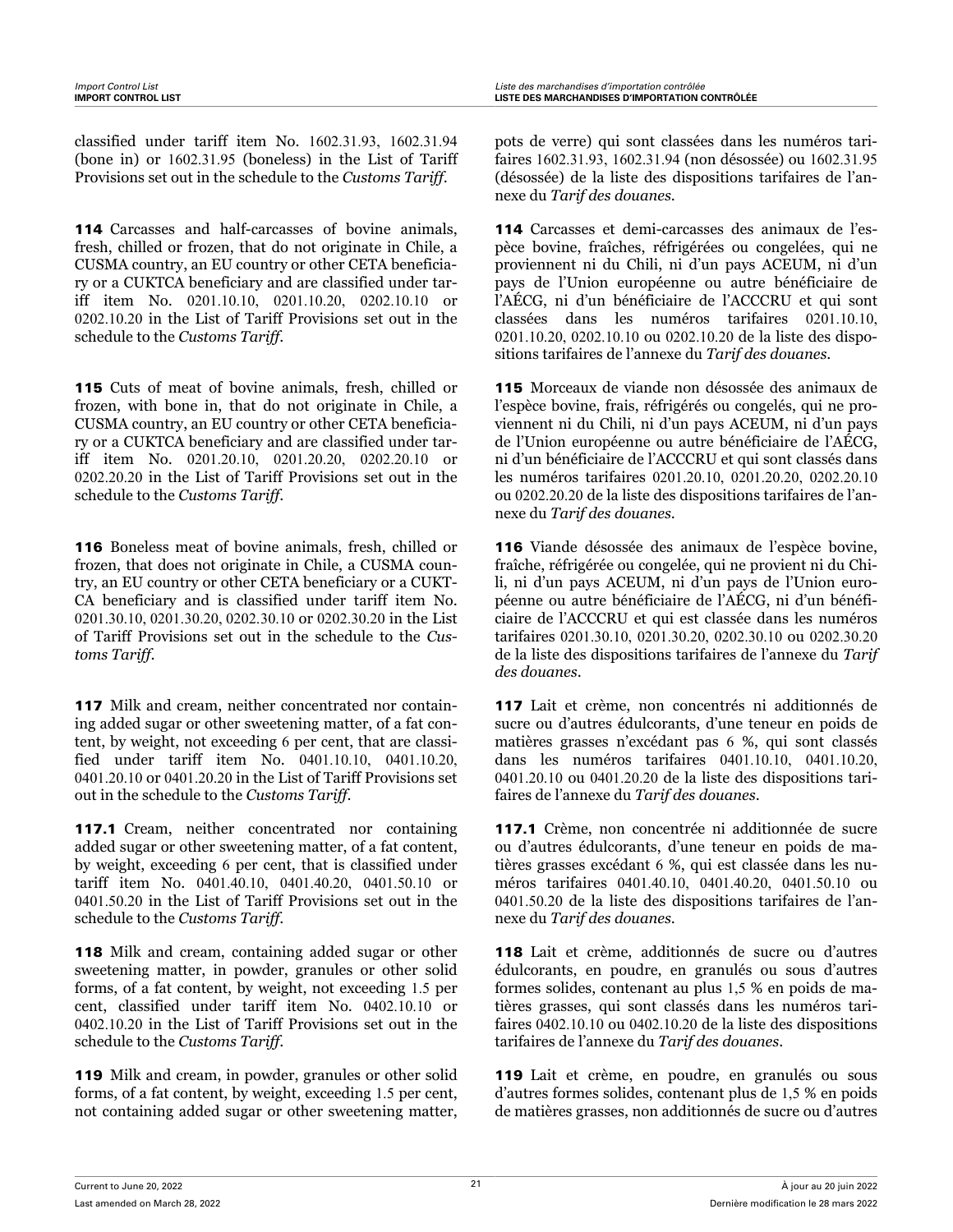classified under tariff item No. 0402.21.11, 0402.21.12, 0402.21.21, or 0402.21.22 in the List of Tariff Provisions set out in the schedule to the *Customs Tariff*.

120 Milk and cream, in powder, granules or other solid forms, of a fat content, by weight, exceeding 1.5 per cent, containing added sugar or other sweetening matter, classified under tariff item No. 0402.29.11, 0402.29.12, 0402.29.21 or 0402.29.22 in the List of Tariff Provisions set out in the schedule to the *Customs Tariff*.

121 Preparations (other than preparations classified under tariff item No. 2106.90.31 or 2106.90.32 in the List of Tariff Provisions set out in the schedule to the *Customs Tariff*) containing more than 15 per cent by weight of milk fat, but less than 50 per cent by weight of dairy content, and suitable for use as butter substitutes, not elsewhere specified or included, that are classified under tariff item No. 2106.90.33 or 2106.90.34 in the List of Tariff Provisions set out in the schedule to the *Customs Tariff*.

122 Milk and cream, not in powder, granules or other solid forms, concentrated (whether or not containing added sugar or other sweetening matter) or not concentrated (containing added sugar or other sweetening matter), that are classified under tariff item No. 0402.91.10, 0402.91.20, 0402.99.10 or 0402.99.20 in the List of Tariff Provisions set out in the schedule to the *Customs Tariff*.

123 Powdered buttermilk, whether or not containing added sugar or other sweetening matter or flavoured or containing added fruit, nuts or cocoa, that is classified under tariff item No. 0403.90.11 or 0403.90.12 in the List of Tariff Provisions set out in the schedule to the *Customs Tariff*.

124 Buttermilk (other than powdered buttermilk), curdled milk and cream, kephir and other fermented or acidified milk and cream, whether or not concentrated or containing added sugar or other sweetening matter or flavoured or containing added fruit, nuts or cocoa, that are classified under tariff item No. 0403.90.91 or 0403.90.92 in the List of Tariff Provisions set out in the schedule to the *Customs Tariff*.

125 Products consisting of natural milk constituents, whether or not containing added sugar or other sweetening matter, not elsewhere specified or included, that are classified under tariff item No. 0404.90.10 or 0404.90.20 in the List of Tariff Provisions set out in the schedule to the *Customs Tariff*.

édulcorants, qui sont classés dans les numéros tarifaires 0402.21.11, 0402.21.12, 0402.21.21 ou 0402.21.22 de la liste des dispositions tarifaires de l'annexe du *Tarif des douanes*.

120 Lait et crème, en poudre, en granulés ou sous d'autres formes solides, contenant plus de 1,5 % en poids de matières grasses, additionnés de sucre ou d'autres édulcorants, qui sont classés dans les numéros tarifaires 0402.29.11, 0402.29.12, 0402.29.21 ou 0402.29.22 de la liste des dispositions tarifaires de l'annexe du *Tarif des douanes*.

121 Préparations (autres que les préparations classées dans les numéros tarifaires 2106.90.31 ou 2106.90.32 de la liste des dispositions tarifaires de l'annexe du *Tarif des douanes*), contenant plus de 15 % en poids de matières grasses du lait, mais moins de 50 % en poids de contenu laitier, et pouvant servir de succédanés du beurre, non dénommées ni comprises ailleurs, qui sont classées dans les numéros tarifaires 2106.90.33 ou 2106.90.34 de la liste des dispositions tarifaires de l'annexe du *Tarif des douanes*.

122 Lait et crème non en poudre, en granulés ou sous d'autres formes solides, concentrés (additionnés ou non de sucre ou d'autres édulcorants) ou non concentrés (additionnés de sucre ou d'autres édulcorants), qui sont classés dans les numéros tarifaires 0402.91.10, 0402.91.20, 0402.99.10 ou 0402.99.20 de la liste des dispositions tarifaires de l'annexe du *Tarif des douanes*.

123 Babeurre en poudre, qu'il soit ou non additionné de sucre ou d'autres édulcorants ou aromatisé ou additionné de fruits, de noix ou de cacao, qui est classé dans les numéros tarifaires 0403.90.11 ou 0403.90.12 de la liste des dispositions tarifaires de l'annexe du *Tarif des douanes*.

124 Babeurre (autre qu'en poudre), lait et crème caillés, képhir et autres laits et crèmes fermentés ou acidifiés, qu'ils soient ou non concentrés, additionnés de sucre ou d'autres édulcorants ou aromatisés ou additionnés de fruits, de noix ou de cacao, qui sont classés dans les numéros tarifaires 0403.90.91 ou 0403.90.92 de la liste des dispositions tarifaires de l'annexe du *Tarif des douanes*.

125 Produits consistant en des composés naturels du lait, qu'ils soient ou non additionnés de sucre ou d'autres édulcorants, non dénommés ni compris ailleurs, qui sont classés dans les numéros tarifaires 0404.90.10 ou 0404.90.20 de la liste des dispositions tarifaires de l'annexe du *Tarif des douanes*.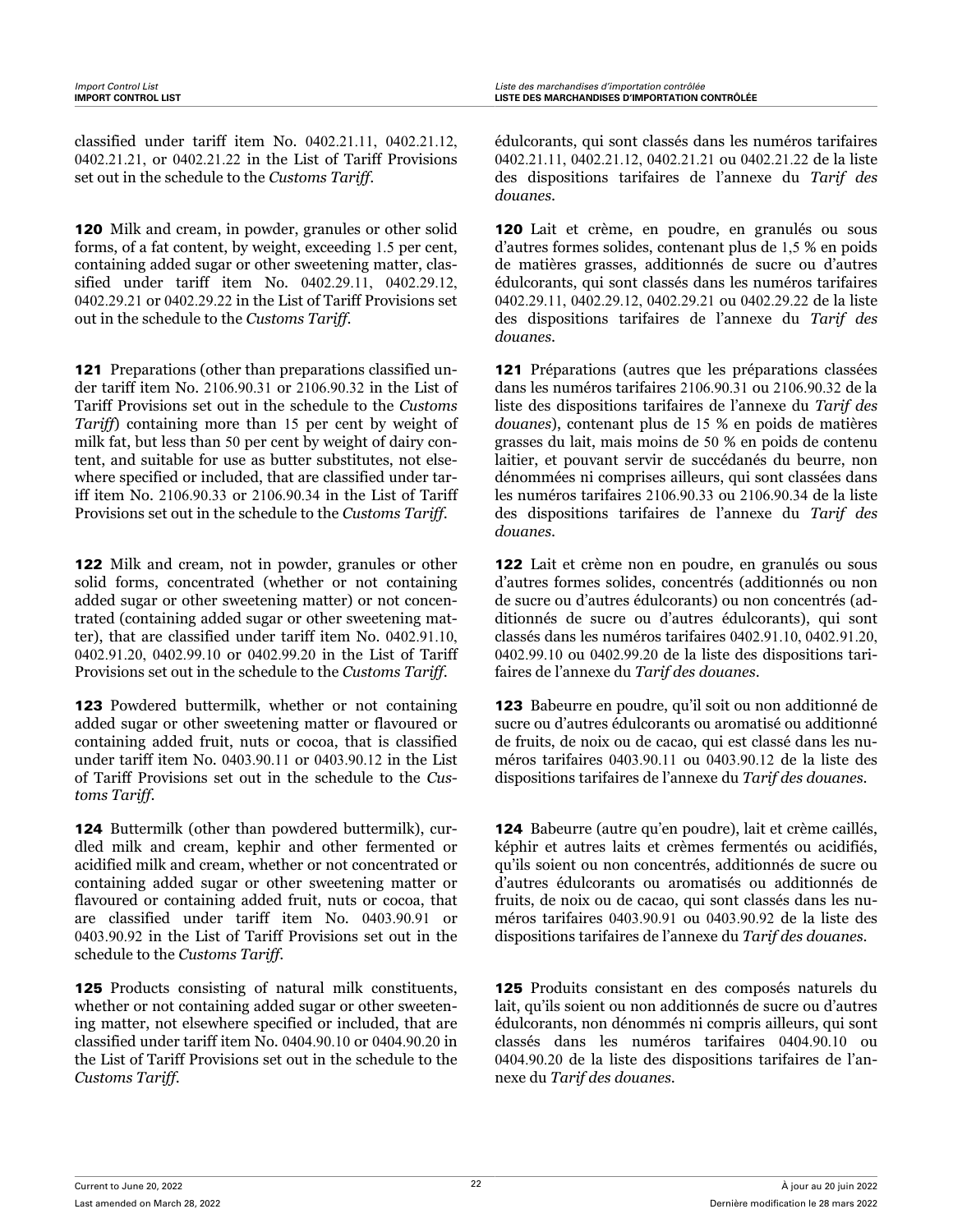125.1 Powdered whey, whether or not containing added sugar or other sweetening matter, that is classified under tariff item No. 0404.10.21 or 0404.10.22 in the List of Tariff Provisions set out in the schedule to the *Customs Tariff*.

125.2 Milk protein substances with a milk protein content of 85% or more by weight, calculated on a dry matter basis, that do not originate in a CUSMA country, an EU country or other CETA beneficiary, a CUKTCA beneficiary, Chile, Costa Rica or Israel and that are the subject of two commitments signed by the Government of Canada on June 12, 2008, one with the European Communities and the other with the Government of Switzerland, relating to the modification, in Canada's schedule of concessions pursuant to the Agreement Establishing the World Trade Organization, to Canada's concession on tariff item No. 3504.00.00 in the List of Tariff Provisions set out in the schedule to the *Customs Tariff* with regard to those substances.

126 Mixes and doughs, for the preparation of bread, pastry, cakes, biscuits and other bakers' wares classified under heading No. 19.05 in the List of Tariff Provisions set out in the schedule to the *Customs Tariff*, containing more than 25 per cent by weight of butterfat and not put up for retail sale, that are classified under tariff item No. 1901.20.11, 1901.20.12, 1901.20.21 or 1901.20.22 in the List of Tariff Provisions set out in the schedule to the *Customs Tariff*.

127 Milk, cream or butter substitutes containing 50 per cent or more by weight of dairy content, not elsewhere specified or included, that are classified under tariff item No. 2106.90.31 or 2106.90.32 in the List of Tariff Provisions set out in the schedule to the *Customs Tariff*.

128 Food preparations of goods of heading Nos. 04.01 to 04.04 in the List of Tariff Provisions set out in the schedule to the *Customs Tariff* (other than ice cream mixes or ice milk mixes), containing more than 10 per cent but less than 50 per cent on a dry weight basis of milk solids, not in retail packaging, that are classified under tariff item No. 1901.90.33 or 1901.90.34 in the List of Tariff Provisions set out in the schedule to the *Customs Tariff*.

128.1 Food preparations of goods of heading Nos. 04.01 to 04.04 in the List of Tariff Provisions set out in the schedule to the *Customs Tariff* (other than ice cream mixes or ice milk mixes), containing 50 per cent or more on a dry weight basis of milk solids, not in retail packaging, that are classified under tariff item No. 1901.90.53 or 1901.90.54 in the List of Tariff Provisions set out in the schedule to the *Customs Tariff*.

125.1 Lactosérum en poudre, additionné ou non de sucre ou d'autres édulcorants, qui est classé dans les numéros tarifaires 0404.10.21 ou 0404.10.22 de la liste des dispositions tarifaires de l'annexe du *Tarif des douanes*.

125.2 Matières protéiques de lait présentant une teneur en protéines de lait égale ou supérieure à 85 %, calculée en poids sur extrait sec, qui ne proviennent ni d'un pays ACEUM, ni d'un pays de l'Union européenne ou autre bénéficiaire de l'AÉCG, ni d'un bénéficiaire de l'ACCCRU, ni du Chili, du Costa Rica ou d'Israël et qui font l'objet de deux engagements que le gouvernement du Canada a signés le 12 juin 2008, l'un avec les Communautés européennes, l'autre avec le gouvernement de la Suisse, concernant la modification de la liste des concessions du Canada aux termes de l'Accord instituant l'Organisation mondiale du commerce, en ce qui a trait à la concession pour le numéro tarifaire 3504.00.00 de la liste des dispositions tarifaires de l'annexe du *Tarif des douanes* relative à ces matières.

126 Mélanges et pâtes pour la préparation des produits de la boulangerie, de la pâtisserie ou de la biscuiterie classés dans la position 19.05 de la liste des dispositions tarifaires de l'annexe du *Tarif des douanes*, contenant plus de 25 % en poids de matières grasses du beurre, non conditionnés pour la vente au détail, qui sont classés dans les numéros tarifaires 1901.20.11, 1901.20.12, 1901.20.21 ou 1901.20.22 de la liste des dispositions tarifaires de l'annexe du *Tarif des douanes*.

127 Succédanés du lait, de la crème ou du beurre, contenant 50 % ou plus en poids de contenu laitier, non dénommés ni compris ailleurs, qui sont classés dans les numéros tarifaires 2106.90.31 ou 2106.90.32 de la liste des dispositions tarifaires de l'annexe du *Tarif des douanes*.

128 Préparations alimentaires de marchandises des positions 04.01 à 04.04 de la liste des dispositions tarifaires de l'annexe du *Tarif des douanes* (autres que les mélanges de crème ou de lait glacés), contenant plus de 10 % et moins de 50 % de solides de lait en poids sec, non emballées pour la vente au détail, qui sont classées dans les numéros tarifaires 1901.90.33 ou 1901.90.34 de la liste des dispositions tarifaires de l'annexe du *Tarif des douanes*.

128.1 Préparations alimentaires de marchandises des positions 04.01 à 04.04 de la liste des dispositions tarifaires de l'annexe du *Tarif des douanes* (autres que les mélanges de crème ou de lait glacés), contenant 50 % ou plus de solides de lait en poids sec, non emballées pour la vente au détail, qui sont classées dans les numéros tarifaires 1901.90.53 ou 1901.90.54 de la liste des dispositions tarifaires de l'annexe du *Tarif des douanes*.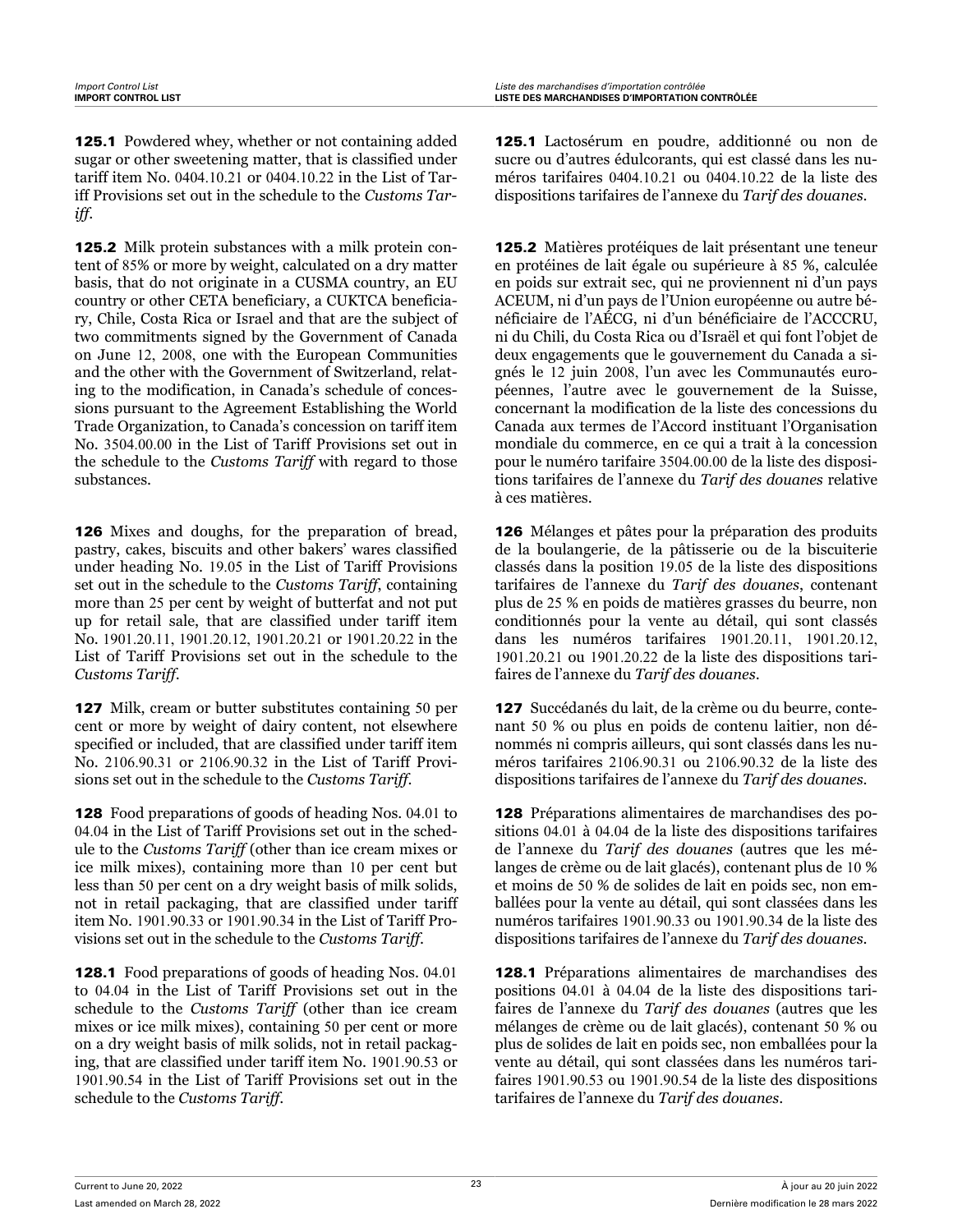129 Food preparations, not elsewhere specified or included, containing 50 per cent or more by weight of dairy content, that are classified under tariff item No. 2106.90.93 or 2106.90.94 in the List of Tariff Provisions set out in the schedule to the *Customs Tariff*.

130 Non-alcoholic beverages containing milk (other than chocolate milk) and containing 50% or more by weight of dairy content and not put up for retail sale, that are classified under tariff item No. 2202.99.32 or 2202.99.33 in the List of Tariff Provisions set out in the schedule to the *Customs Tariff*.

131 Complete feeds and feed supplements, including concentrates, containing 50 per cent or more by weight, in the dry state, of non-fat milk solids (other than preparations classified under tariff item No. 2309.10.00, 2309.90.10 or 2309.90.20 in the List of Tariff Provisions set out in the schedule to the *Customs Tariff*), not elsewhere specified or included, that are classified under tariff item No. 2309.90.31 or 2309.90.32 in the List of Tariff Provisions set out in the schedule to the *Customs Tariff*.

132 Chocolate ice cream mix and ice milk mix that are classified under tariff item No. 1806.20.21, 1806.20.22, 1806.90.11 or 1806.90.12 in the List of Tariff Provisions set out in the schedule to the *Customs Tariff*.

133 Ice cream mixes and ice milk mixes, being food preparations of goods of heading Nos. 04.01 to 04.04 in the List of Tariff Provisions set out in the schedule to the *Customs Tariff*, containing more than 10 per cent but less than 50 per cent on a dry weight basis of milk solids, that are classified under tariff item No. 1901.90.31 or 1901.90.32 in the List of Tariff Provisions set out in the schedule to the *Customs Tariff*.

133.1 Ice cream mixes and ice milk mixes, being food preparations of goods of heading Nos. 04.01 to 04.04 in the List of Tariff Provisions set out in the schedule to the *Customs Tariff*, containing 50 per cent or more on a dry weight basis of milk solids, that are classified under tariff item No. 1901.90.51 or 1901.90.52 in the List of Tariff Provisions set out in the schedule to the *Customs Tariff*.

134 Ice cream and other edible ice, whether or not containing cocoa, other than flavoured ice and ice sherbets, that are classified under tariff item No. 2105.00.91 or 2105.00.92 in the List of Tariff Provisions set out in the schedule to the *Customs Tariff*.

135 Eggs of fowls of the species *Gallus domesticus*, in the shell, fresh, preserved or cooked (other than hatching eggs for broilers), that are classified under tariff item No. 0407.11.91, 0407.11.92, 0407.21.10, 0407.21.20, 0407.90.11

129 Préparations alimentaires non dénommées ni comprises ailleurs, contenant 50 % ou plus en poids de contenu laitier, qui sont classées dans les numéros tarifaires 2106.90.93 ou 2106.90.94 de la liste des dispositions tarifaires de l'annexe du *Tarif des douanes*.

130 Boissons non alcoolisées contenant du lait (autre que le lait au chocolat), contenant 50 % ou plus en poids de contenu laitier, non conditionnées pour la vente au détail, qui sont classées dans les numéros tarifaires 2202.99.32 ou 2202.99.33 de la liste des dispositions tarifaires de l'annexe du *Tarif des douanes*.

131 Aliments complets et compléments alimentaires, y compris les concentrés, contenant à l'état sec 50 % ou plus en poids de solides de lait sans gras (autres que les préparations classées dans les nos tarifaires 2309.10.00, 2309.90.10 ou 2309.90.20 de la liste des dispositions tarifaires de l'annexe du *Tarif des douanes*), non dénommés ni compris ailleurs, qui sont classés dans les n<sup>os</sup> tarifaires 2309.90.31 ou 2309.90.32 de la liste des dispositions tarifaires de l'annexe du *Tarif des douanes*.

132 Mélanges de crème ou de lait glacés au chocolat qui sont classés dans les n<sup>os</sup> tarifaires 1806.20.21, 1806.20.22, 1806.90.11 ou 1806.90.12 de la liste des dispositions tarifaires de l'annexe du *Tarif des douanes*.

133 Mélanges de crème ou de lait glacés qui sont des préparations alimentaires de marchandises des positions 04.01 à 04.04 de la liste des dispositions tarifaires de l'annexe du *Tarif des douanes*, contenant plus de 10 % et moins de 50 % de solides de lait en poids sec, qui sont classés dans les numéros tarifaires 1901.90.31 ou 1901.90.32 de la liste des dispositions tarifaires de l'annexe du *Tarif des douanes*.

133.1 Mélanges de crème ou de lait glacés qui sont des préparations alimentaires de marchandises des positions 04.01 à 04.04 de la liste des dispositions tarifaires de l'annexe du *Tarif des douanes*, contenant 50 % ou plus de solides de lait en poids sec, qui sont classés dans les numéros tarifaires 1901.90.51 ou 1901.90.52 de la liste des dispositions tarifaires de l'annexe du *Tarif des douanes*.

134 Crème glacée ou autres glaces de consommation, même contenant du cacao, autres que les glaces aromatisées et les sorbets glacés, qui sont classées dans les numéros tarifaires 2105.00.91 ou 2105.00.92 de la liste des dispositions tarifaires de l'annexe du *Tarif des douanes*.

135 Œufs de volaille de l'espèce domestique, en coquilles, frais, conservés ou cuits (autres que les œufs d'incubation pour poulets de chair), qui sont classés dans les numéros tarifaires 0407.11.91, 0407.11.92, 0407.21.10,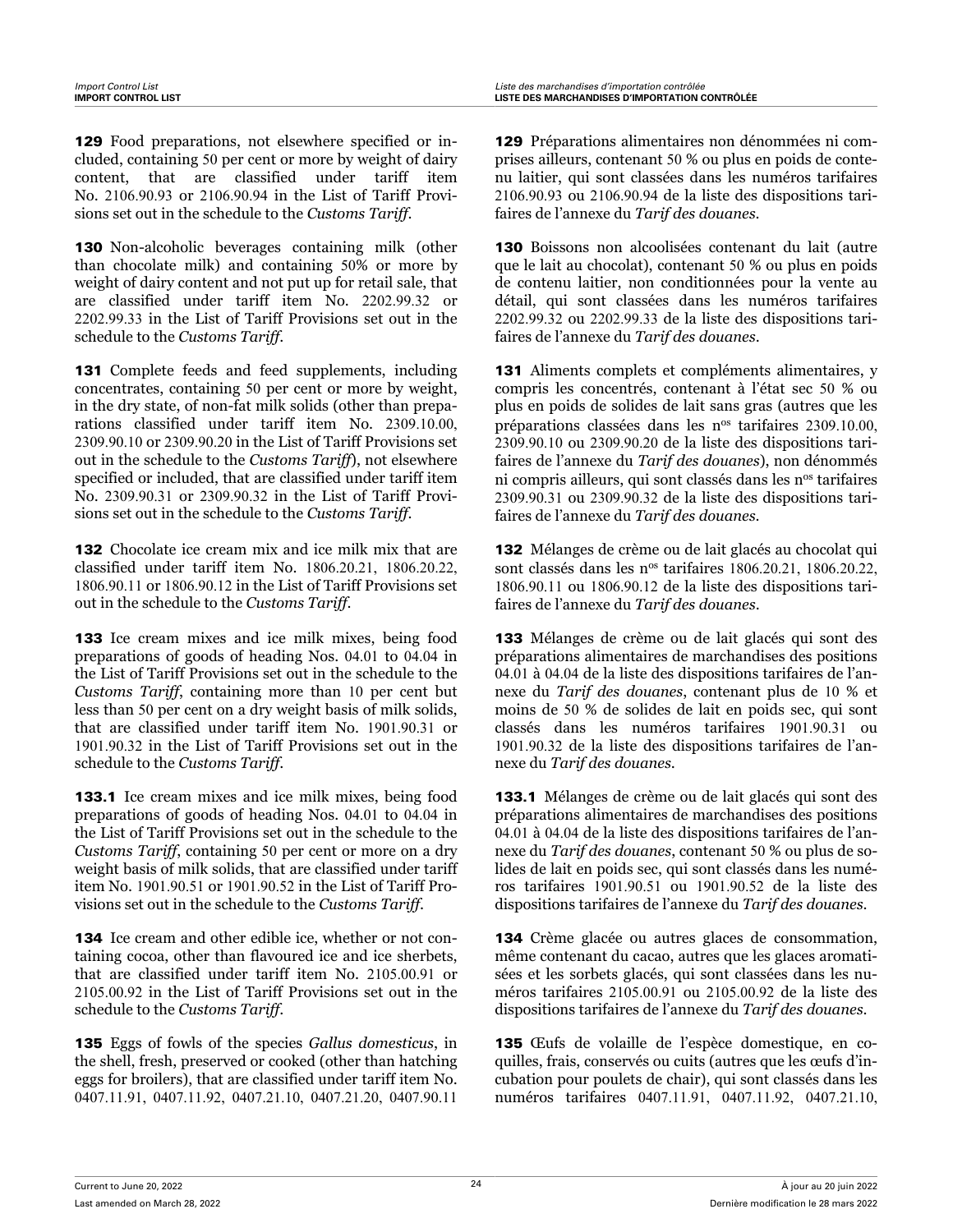or 0407.90.12 in the List of Tariff Provisions set out in the schedule to the *Customs Tariff*.

136 Egg yolks, fresh, dried, cooked by steaming or by boiling in water, moulded, frozen or otherwise preserved, whether or not containing added sugar or other sweetening matter, that are classified under tariff item No. 0408.11.10, 0408.11.20, 0408.19.10 or 0408.19.20 in the List of Tariff Provisions set out in the schedule to the *Customs Tariff*.

137 Birds' eggs, not in the shell, fresh, dried, cooked by steaming or by boiling in water, moulded, frozen or otherwise preserved, whether or not containing added sugar or other sweetening matter, that are classified under tariff item No. 0408.91.10, 0408.91.20, 0408.99.10 or 0408.99.20 in the List of Tariff Provisions set out in the schedule to the *Customs Tariff*.

138 Egg preparations, not elsewhere specified or included, that are classified under tariff item No. 2106.90.51 or 2106.90.52 in the List of Tariff Provisions set out in the schedule to the *Customs Tariff*.

139 Egg albumin that is classified under tariff item No. 3502.11.10, 3502.11.20, 3502.19.10 or 3502.19.20 in the List of Tariff Provisions set out in the schedule to the *Customs Tariff*.

140 Margarine (excluding liquid margarine) and substitutes for butter, that are classified under tariff item No. 1517.10.10, 1517.10.20, 1517.90.21 or 1517.90.22 in the List of Tariff Provisions set out in the schedule to the *Customs Tariff*.

141 Fresh (unripened or uncured) cheese, including whey cheese and curd, that is classified under tariff item No. 0406.10.10 or 0406.10.20 in the List of Tariff Provisions set out in the schedule to the *Customs Tariff*.

142 Cheddar cheese and Cheddar types of cheese, grated or powdered, that are classified under tariff item No. 0406.20.11 or 0406.20.12 in the List of Tariff Provisions set out in the schedule to the *Customs Tariff*.

143 Grated or powdered cheese of all kinds, other than Cheddar and Cheddar types, that is classified under tariff item No. 0406.20.91 or 0406.20.92 in the List of Tariff Provisions set out in the schedule to the *Customs Tariff*.

144 Processed cheese, not grated or powdered, that is classified under tariff item No. 0406.30.10 or 0406.30.20 in the List of Tariff Provisions set out in the schedule to the *Customs Tariff*.

0407.21.20, 0407.90.11 ou 0407.90.12 de la liste des dispositions tarifaires de l'annexe du *Tarif des douanes*.

136 Jaunes d'œufs, frais, séchés, cuits à l'eau ou à la vapeur, moulés, congelés ou autrement conservés, même additionnés de sucre ou d'autres édulcorants, qui sont classés dans les numéros tarifaires 0408.11.10, 0408.11.20, 0408.19.10 ou 0408.19.20 de la liste des dispositions tarifaires de l'annexe du *Tarif des douanes*.

137 Œufs d'oiseaux, dépourvus de leur coquille, frais, séchés, cuits à l'eau ou à la vapeur, moulés, congelés ou autrement conservés, même additionnés de sucre ou d'autres édulcorants, qui sont classés dans les numéros tarifaires 0408.91.10, 0408.91.20, 0408.99.10 ou 0408.99.20 de la liste des dispositions tarifaires de l'annexe du *Tarif des douanes*.

138 Préparations à base d'œufs, non dénommées ni comprises ailleurs, qui sont classées dans les n<sup>os</sup> tarifaires 2106.90.51 ou 2106.90.52 de la liste des dispositions tarifaires de l'annexe du *Tarif des douanes*.

139 Ovalbumines qui sont classées dans les numéros tarifaires 3502.11.10, 3502.11.20, 3502.19.10 ou 3502.19.20 de la liste des dispositions tarifaires de l'annexe du *Tarif des douanes*.

140 Margarine (à l'exclusion de la margarine liquide) et succédanés du beurre, qui sont classés dans les numéros tarifaires 1517.10.10, 1517.10.20, 1517.90.21 ou 1517.90.22 de la liste des dispositions tarifaires de l'annexe du *Tarif des douanes*.

141 Fromages frais (non vieillis, non affinés), y compris le fromage de lactosérum et la caillebotte, qui sont classés dans les numéros tarifaires 0406.10.10 ou 0406.10.20 de la liste des dispositions tarifaires de l'annexe du *Tarif des douanes*.

142 Fromages Cheddar et du type Cheddar, râpés ou en poudre, qui sont classés dans les numéros tarifaires 0406.20.11 ou 0406.20.12 de la liste des dispositions tarifaires de l'annexe du *Tarif des douanes*.

143 Fromages râpés ou en poudre de tous types, autres que les fromages Cheddar ou du type Cheddar, qui sont classés dans les numéros tarifaires 0406.20.91 ou 0406.20.92 de la liste des dispositions tarifaires de l'annexe du *Tarif des douanes*.

144 Fromages fondus, autres que râpés ou en poudre, qui sont classés dans les numéros tarifaires 0406.30.10 ou 0406.30.20 de la liste des dispositions tarifaires de l'annexe du *Tarif des douanes*.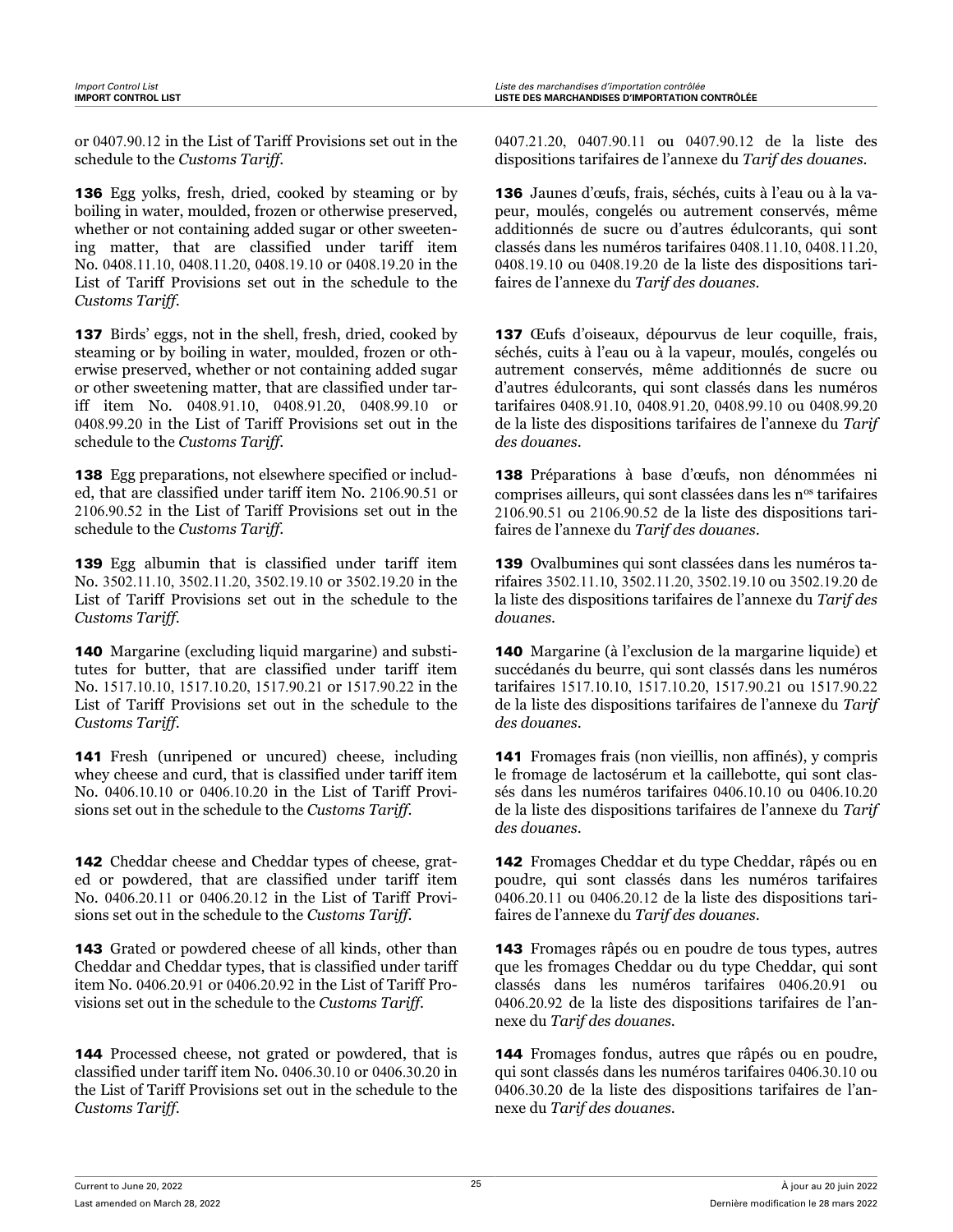145 Blue-veined cheese that is classified under tariff item No. 0406.40.10 or 0406.40.20 in the List of Tariff Provisions set out in the schedule to the *Customs Tariff*.

146 Cheddar cheese and Cheddar types of cheese that are classified under tariff item No. 0406.90.11 or 0406.90.12 in the List of Tariff Provisions set out in the schedule to the *Customs Tariff*.

147 Camembert cheese and Camembert types of cheese that are classified under tariff item No. 0406.90.21 or 0406.90.22 in the List of Tariff Provisions set out in the schedule to the *Customs Tariff*.

148 Brie cheese and Brie types of cheese that are classified under tariff item No. 0406.90.31 or 0406.90.32 in the List of Tariff Provisions set out in the schedule to the *Customs Tariff*.

149 Gouda cheese and Gouda types of cheese that are classified under tariff item No. 0406.90.41 or 0406.90.42 in the List of Tariff Provisions set out in the schedule to the *Customs Tariff*.

150 Provolone cheese and Provolone types of cheese that are classified under tariff item No. 0406.90.51 or 0406.90.52 in the List of Tariff Provisions set out in the schedule to the *Customs Tariff*.

151 Mozzarella cheese and Mozzarella types of cheese that are classified under tariff item No. 0406.90.61 or 0406.90.62 in the List of Tariff Provisions set out in the schedule to the *Customs Tariff*.

152 Swiss/Emmental cheese and Swiss/Emmental types of cheese that are classified under tariff item No. 0406.90.71 or 0406.90.72 in the List of Tariff Provisions set out in the schedule to the *Customs Tariff*.

**153** Gruyère cheese and Gruyère types of cheese that are classified under tariff item No. 0406.90.81 or 0406.90.82 in the List of Tariff Provisions set out in the schedule to the *Customs Tariff*.

154 Havarti cheese and Havarti types of cheese that are classified under tariff item No. 0406.90.91 or 0406.90.92 in the List of Tariff Provisions set out in the schedule to the *Customs Tariff*.

155 Parmesan cheese and Parmesan types of cheese that are classified under tariff item No. 0406.90.93 or 0406.90.94 in the List of Tariff Provisions set out in the schedule to the *Customs Tariff*.

156 Romano cheese and Romano types of cheese that are classified under tariff item No. 0406.90.95 or

145 Fromages à pâte persillée qui sont classés dans les numéros tarifaires 0406.40.10 ou 0406.40.20 de la liste des dispositions tarifaires de l'annexe du *Tarif des douanes*.

146 Fromages Cheddar et du type Cheddar qui sont classés dans les numéros tarifaires 0406.90.11 ou 0406.90.12 de la liste des dispositions tarifaires de l'annexe du *Tarif des douanes*.

147 Fromages Camembert et du type Camembert qui sont classés dans les numéros tarifaires 0406.90.21 ou 0406.90.22 de la liste des dispositions tarifaires de l'annexe du *Tarif des douanes*.

148 Fromages Brie et du type Brie qui sont classés dans les numéros tarifaires 0406.90.31 ou 0406.90.32 de la liste des dispositions tarifaires de l'annexe du *Tarif des douanes*.

149 Fromages Gouda et du type Gouda qui sont classés dans les numéros tarifaires 0406.90.41 ou 0406.90.42 de la liste des dispositions tarifaires de l'annexe du *Tarif des douanes*.

150 Fromages Provolone et du type Provolone qui sont classés dans les numéros tarifaires 0406.90.51 ou 0406.90.52 de la liste des dispositions tarifaires de l'annexe du *Tarif des douanes*.

151 Fromages Mozzarella et du type Mozzarella qui sont classés dans les numéros tarifaires 0406.90.61 ou 0406.90.62 de la liste des dispositions tarifaires de l'annexe du *Tarif des douanes*.

152 Fromages Suisse/Emmental et du type Suisse/ Emmental qui sont classés dans les numéros tarifaires 0406.90.71 ou 0406.90.72 de la liste des dispositions tarifaires de l'annexe du *Tarif des douanes*.

153 Fromages Gruyère et du type Gruyère qui sont classés dans les numéros tarifaires 0406.90.81 ou 0406.90.82 de la liste des dispositions tarifaires de l'annexe du *Tarif des douanes*.

154 Fromages Havarti et du type Havarti qui sont classés dans les numéros tarifaires 0406.90.91 ou 0406.90.92 de la liste des dispositions tarifaires de l'annexe du *Tarif des douanes*.

155 Fromages Parmesan et du type Parmesan qui sont classés dans les numéros tarifaires 0406.90.93 ou 0406.90.94 de la liste des dispositions tarifaires de l'annexe du *Tarif des douanes*.

156 Fromages Romano et du type Romano qui sont classés dans les numéros tarifaires 0406.90.95 ou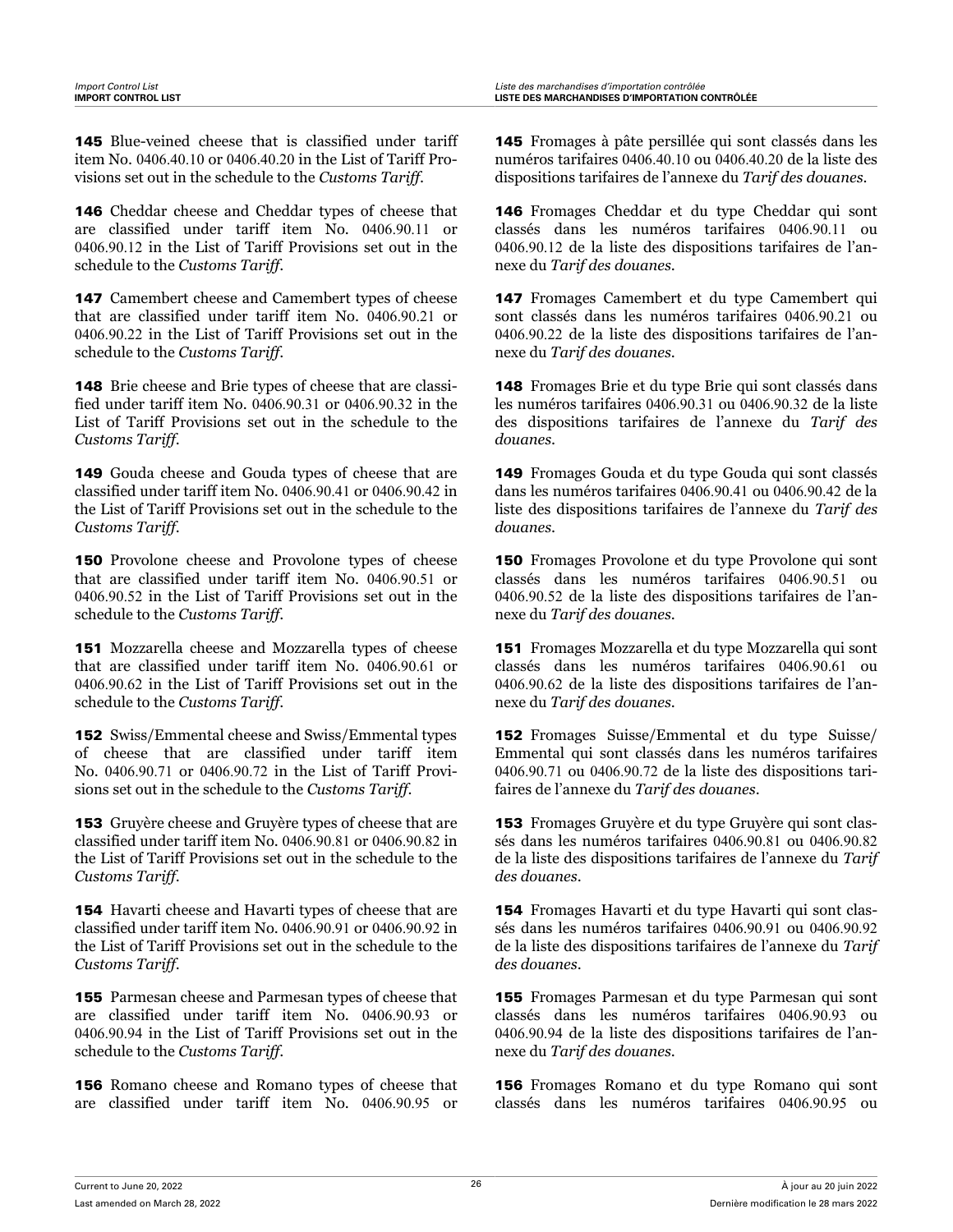0406.90.96 in the List of Tariff Provisions set out in the schedule to the *Customs Tariff*.

157 All other cheeses that are classified under tariff item No. 0406.90.98 or 0406.90.99 in the List of Tariff Provisions set out in the schedule to the *Customs Tariff*.

158 Yogurt (other than yogurt containing chocolate, spices, coffee or coffee extracts, plants, parts of plants, cereals or bakers' wares, provided that any added substance is not used for the purpose of replacing, in whole or in part, any milk constituent, and the product retains the essential character of yogurt) that is classified under tariff item No. 0403.20.29 or 0403.20.39 in the List of Tariff Provisions set out in the schedule to the *Customs Tariff*.

158.1 Yogurt — containing chocolate, spices, coffee or coffee extracts, plants, parts of plants, cereals or bakers' wares, provided that any added substance is not used for the purpose of replacing, in whole or in part, any milk constituent, and the product retains the essential character of yogurt — not put up for retail sale, that is classified under tariff item No. 0403.20.21 or 0403.20.31 in the List of Tariff Provisions set out in the schedule to the *Customs Tariff*.

159 Butter that is classified under tariff item No. 0405.10.10 or 0405.10.20 in the List of Tariff Provisions set out in the schedule to the *Customs Tariff*.

159.1 Dairy spreads that are classified under tariff item No. 0405.20.10 or 0405.20.20 in the List of Tariff Provisions set out in the schedule to the *Customs Tariff*.

160 Fats and oils derived from milk, other than butter or dairy spreads, that are classified under tariff item No. 0405.90.10 or 0405.90.20 in the List of Tariff Provisions set out in the schedule to the *Customs Tariff*.

161 Wheat and meslin that are classified under tariff item No. 1001.11.10, 1001.11.20, 1001.19.10, 1001.19.20, 1001.91.10, 1001.91.20, 1001.99.10 or 1001.99.20 in the List of Tariff Provisions set out in the schedule to the *Customs Tariff*.

162 Wheat or meslin flour that is classified under tariff item No. 1101.00.10 or 1101.00.20 in the List of Tariff Provisions set out in the schedule to the *Customs Tariff*.

163 Wheat groats, meal and pellets, that are classified under tariff item No. 1103.11.10, 1103.11.20, 1103.20.11 or 1103.20.12 in the List of Tariff Provisions set out in the schedule to the *Customs Tariff*.

0406.90.96 de la liste des dispositions tarifaires de l'annexe du *Tarif des douanes*.

157 Tous les autres fromages qui sont classés dans les numéros tarifaires 0406.90.98 ou 0406.90.99 de la liste des dispositions tarifaires de l'annexe du *Tarif des douanes*.

158 Yoghourt (autre que le yoghourt contenant du chocolat, des épices, du café ou des extraits de café, des plantes, des parties de plantes, des céréales ou des produits de la boulangerie, pour autant que les substances ajoutées ne soient pas utilisées en vue de remplacer, en tout ou en partie, l'un des constituants du lait et que le produit conserve le caractère essentiel du yoghourt) qui est classé dans les numéros tarifaires 0403.20.29 ou 0403.20.39 de la liste des dispositions tarifaires de l'annexe du *Tarif des douanes*.

158.1 Yoghourt — contenant du chocolat, des épices, du café ou des extraits de café, des plantes, des parties de plantes, des céréales ou des produits de la boulangerie, pour autant que les substances ajoutées ne soient pas utilisées en vue de remplacer, en tout ou en partie, l'un des constituants du lait et que le produit conserve le caractère essentiel du yoghourt — non conditionné pour la vente au détail, qui est classé dans les numéros tarifaires 0403.20.21 ou 0403.20.31 de la liste des dispositions tarifaires de l'annexe du *Tarif des douanes*.

159 Beurre qui est classé dans les numéros tarifaires 0405.10.10 ou 0405.10.20 de la liste des dispositions tarifaires de l'annexe du *Tarif des douanes*.

159.1 Pâtes à tartiner laitières qui sont classées dans les numéros tarifaires 0405.20.10 ou 0405.20.20 de la liste des dispositions tarifaires de l'annexe du *Tarif des douanes*.

160 Gras et huiles dérivés du lait, autres que le beurre ou les pâtes à tartiner laitières, qui sont classés dans les numéros tarifaires 0405.90.10 ou 0405.90.20 de la liste des dispositions tarifaires de l'annexe du *Tarif des douanes*.

161 Froment (blé) et méteil qui sont classés dans les numéros tarifaires 1001.11.10, 1001.11.20, 1001.19.10, 1001.19.20, 1001.91.10, 1001.91.20, 1001.99.10 ou 1001.99.20 de la liste des dispositions tarifaires de l'annexe du *Tarif des douanes*.

162 Farine de froment (blé) ou de méteil, qui est classée dans les numéros tarifaires 1101.00.10 ou 1101.00.20 de la liste des dispositions tarifaires de l'annexe du *Tarif des douanes*.

163 Gruaux, semoules et agglomérés sous forme de pellets, de froment (blé), qui sont classés dans les n<sup>os</sup> tarifaires 1103.11.10, 1103.11.20, 1103.20.11 ou 1103.20.12 de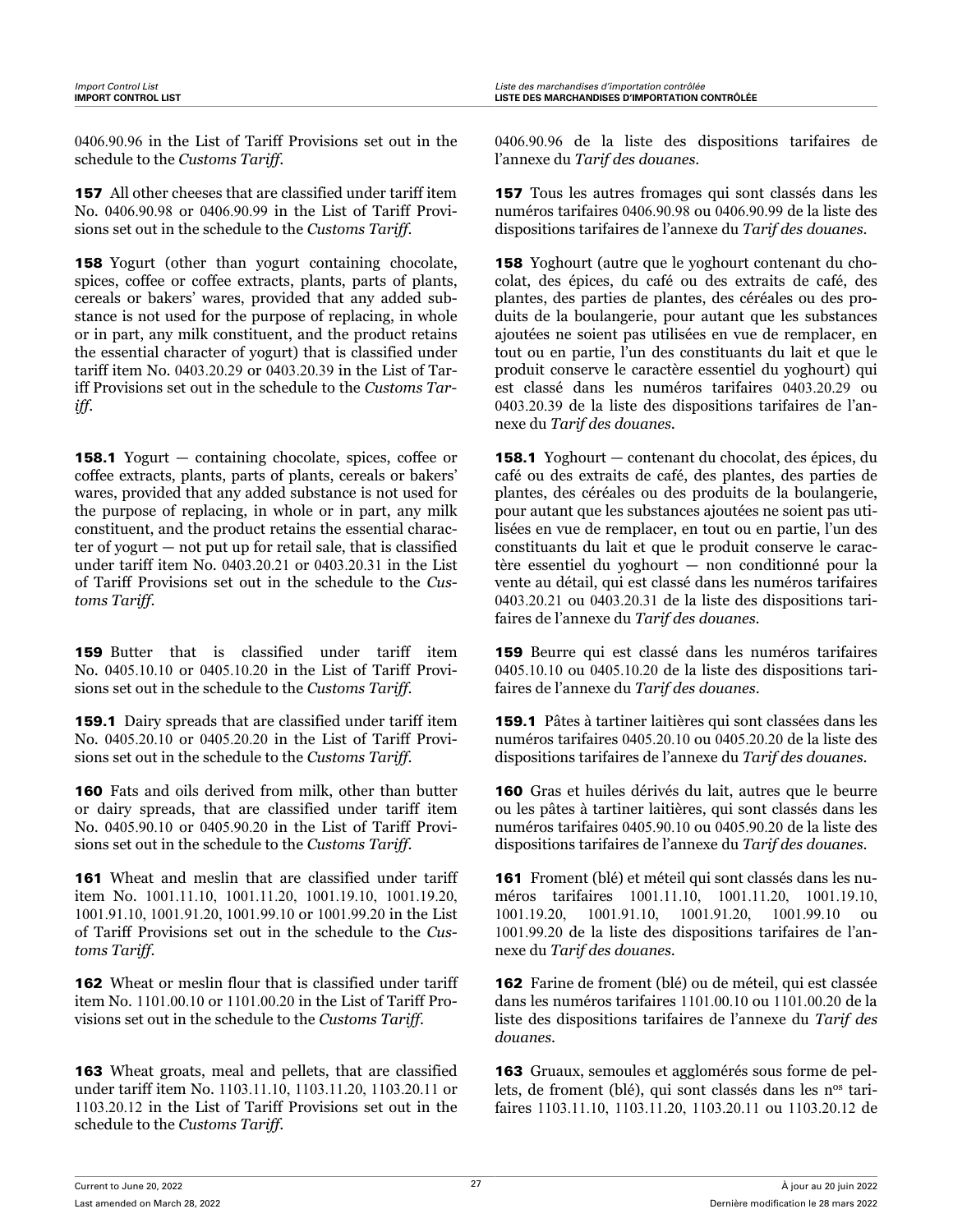164 Wheat grains otherwise worked (for example, hulled, rolled, flaked, pearled, sliced or kibbled) that are classified under tariff item No. 1104.19.11, 1104.19.12, 1104.29.11 or 1104.29.12 in the List of Tariff Provisions set out in the schedule to the *Customs Tariff*.

165 Wheat germ, whole, rolled, flaked or ground, that is classified under tariff item No. 1104.30.11 or 1104.30.12 in the List of Tariff Provisions set out in the schedule to the *Customs Tariff*.

166 Wheat starch that is classified under tariff item No. 1108.11.10 or 1108.11.20 in the List of Tariff Provisions set out in the schedule to the *Customs Tariff*.

167 Wheat gluten, whether or not dried, that is classified under tariff item No. 1109.00.10 or 1109.00.20 in the List of Tariff Provisions set out in the schedule to the *Customs Tariff*.

168 Mixes and doughs, for the preparation of bread, pastry, cakes, biscuits and other bakers' wares classified under heading No. 19.05 in the List of Tariff Provisions set out in the schedule to the *Customs Tariff*, containing 25 per cent or more by weight of wheat, that are classified under tariff item No. 1901.20.13, 1901.20.14, 1901.20.15, 1901.20.23 or 1901.20.24 in the List of Tariff Provisions set out in the schedule to the *Customs Tariff*.

169 Uncooked pasta, containing 25 per cent or more by weight of wheat, not stuffed or otherwise prepared, containing eggs, that is classified under tariff item No. 1902.11.10, 1902.11.21 or 1902.11.29 in the List of Tariff Provisions set out in the schedule to the *Customs Tariff*.

170 Uncooked pasta, containing flour and water only (where the flour content is 25 per cent or more by weight of wheat), that is classified under tariff item No. 1902.19.21, 1902.19.22 or 1902.19.23 in the List of Tariff Provisions set out in the schedule to the *Customs Tariff*.

171 Uncooked pasta, containing 25 per cent or more by weight of wheat, not stuffed or otherwise prepared, that is classified under tariff item No. 1902.19.11, 1902.19.12, 1902.19.91, 1902.19.92 or 1902.19.93 in the List of Tariff Provisions set out in the schedule to the *Customs Tariff*.

la liste des dispositions tarifaires de l'annexe du *Tarif des douanes*.

164 Grains de froment (blé) autrement travaillés (par exemple, mondés, aplatis, en flocons, perlés, tranchés ou concassés), qui sont classés dans les numéros tarifaires 1104.19.11, 1104.19.12, 1104.29.11 ou 1104.29.12 de la liste des dispositions tarifaires de l'annexe du *Tarif des douanes*.

165 Germes de froment (blé), entiers, aplatis, en flocons ou moulus, qui sont classés dans les numéros tarifaires 1104.30.11 ou 1104.30.12 de la liste des dispositions tarifaires de l'annexe du *Tarif des douanes*.

166 Amidon de froment (blé), qui est classé dans les numéros tarifaires 1108.11.10 ou 1108.11.20 de la liste des dispositions tarifaires de l'annexe du *Tarif des douanes*.

167 Gluten de froment (blé), même à l'état sec, qui est classé dans les numéros tarifaires 1109.00.10 ou 1109.00.20 de la liste des dispositions tarifaires de l'annexe du *Tarif des douanes*.

168 Mélanges et pâtes pour la préparation des produits de la boulangerie, de la pâtisserie ou de la biscuiterie classés dans la position  $n^{\circ}$  19.05 de la liste des dispositions tarifaires de l'annexe du *Tarif des douanes*, contenant 25 % ou plus en poids de froment (blé), qui sont classés dans les nos tarifaires 1901.20.13, 1901.20.14, 1901.20.15, 1901.20.23 ou 1901.20.24 de la liste des dispositions tarifaires de l'annexe du *Tarif des douanes*.

169 Pâtes alimentaires non cuites, contenant 25 % ou plus en poids de froment (blé), non farcies ni autrement préparées, contenant des œufs, qui sont classées dans les n os tarifaires 1902.11.10, 1902.11.21 ou 1902.11.29 de la liste des dispositions tarifaires de l'annexe du *Tarif des douanes*.

170 Pâtes alimentaires non cuites, contenant de la farine et de l'eau uniquement (lorsque le contenu en farine est de 25 % ou plus en poids de froment (blé)), qui sont classées dans les nos tarifaires 1902.19.21, 1902.19.22 ou 1902.19.23 de la liste des dispositions tarifaires de l'annexe du *Tarif des douanes*.

171 Pâtes alimentaires non cuites, contenant 25 % ou plus en poids de froment (blé), non farcies ni autrement préparées, qui sont classées dans les nos tarifaires 1902.19.11, 1902.19.12, 1902.19.91, 1902.19.92 ou 1902.19.93 de la liste des dispositions tarifaires de l'annexe du *Tarif des douanes*.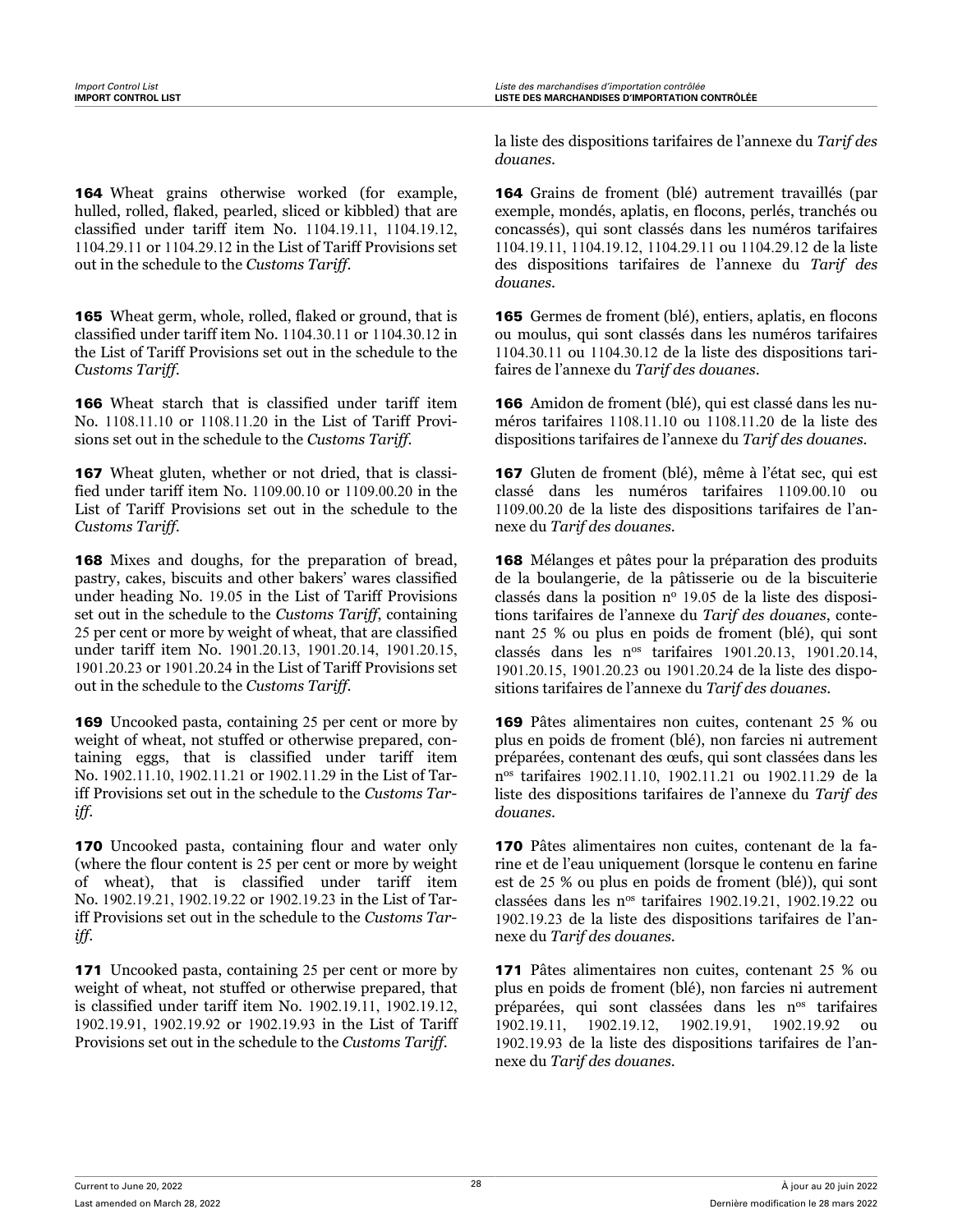172 Cooked or pre-cooked pasta, containing 25 per cent or more by weight of wheat, not stuffed and without meat, that is classified under tariff item No. 1902.30.11, 1902.30.12, 1902.30.20, 1902.30.31 or 1902.30.39 in the List of Tariff Provisions set out in the schedule to the *Customs Tariff*.

173 Prepared foods, containing 25 per cent or more by weight of wheat, obtained by the swelling or roasting of cereals or cereal products, that are classified under tariff item No. 1904.10.10, 1904.10.21 or 1904.10.29 in the List of Tariff Provisions set out in the schedule to the *Customs Tariff*.

**173.1** Prepared foods, containing 25 per cent or more by weight of wheat, obtained from unroasted cereal flakes or from mixtures of unroasted cereal flakes and roasted cereal flakes or swelled cereals, that are classified under tariff item No. 1904.20.10, 1904.20.21, 1904.20.29, 1904.20.61 or 1904.20.62 in the List of Tariff Provisions set out in the schedule to the *Customs Tariff*.

174 Cereals, containing 25 per cent or more by weight of wheat, in grain form or in the form of flakes or other worked grains (except flour and meal), pre-cooked or otherwise prepared, not elsewhere specified or included, that are classified under tariff item No. 1904.30.10, 1904.30.21, 1904.30.61, 1904.30.62, 1904.90.10, 1904.90.21, 1904.90.29, 1904.90.61 or 1904.90.62 in the List of Tariff Provisions set out in the schedule to the *Customs Tariff*.

175 Crispbread, containing 25 per cent or more by weight of wheat, that is classified under tariff item No. 1905.10.10, 1905.10.21, 1905.10.29, 1905.10.40, 1905.10.51, 1905.10.59, 1905.10.71 or 1905.10.72 in the List of Tariff Provisions set out in the schedule to the *Customs Tariff*.

176 Sweet biscuits, waffles and wafers, containing 25 per cent or more by weight of wheat, that are classified under tariff item No. 1905.31.21, 1905.31.22, 1905.31.23, 1905.31.91, 1905.31.92, 1905.31.93, 1905.32.91 or 1905.32.93 in the List of Tariff Provisions set out in the schedule to the *Customs Tariff*.

177 Rusks, toasted bread and similar toasted products, containing 25 per cent or more by weight of wheat, that are classified under tariff item No. 1905.40.20, 1905.40.31, 1905.40.39, 1905.40.50, 1905.40.61 or 1905.40.69 in the List of Tariff Provisions set out in the schedule to the *Customs Tariff*.

172 Pâtes alimentaires cuites ou précuites, contenant 25 % ou plus en poids de froment (blé), non farcies et sans viande, qui sont classées dans les n<sup>os</sup> tarifaires 1902.30.11, 1902.30.12, 1902.30.20, 1902.30.31 ou 1902.30.39 de la liste des dispositions tarifaires de l'annexe du *Tarif des douanes*.

173 Produits à base de céréales, contenant 25 % ou plus en poids de froment (blé), obtenus par soufflage ou grillage, qui sont classés dans les n<sup>os</sup> tarifaires 1904.10.10, 1904.10.21 ou 1904.10.29 de la liste des dispositions tarifaires de l'annexe du *Tarif des douanes*.

173.1 Préparations alimentaires, contenant 25 % ou plus en poids de froment (blé), obtenues à partir de flocons de céréales non grillés ou de mélanges de flocons de céréales non grillés et de flocons de céréales grillés ou de céréales soufflées, qui sont classées dans les n<sup>os</sup> tarifaires 1904.20.10, 1904.20.21, 1904.20.29, 1904.20.61 ou 1904.20.62 de la liste des dispositions tarifaires de l'annexe du *Tarif des douanes*.

174 Céréales, contenant 25 % ou plus en poids de froment (blé), en grains ou sous forme de flocons ou d'autres grains travaillés (à l'exception de la farine et de la semoule), pré-cuites ou autrement préparées, non dénommées ni comprises ailleurs, qui sont classées dans les n<sup>os</sup> tarifaires 1904.30.10, 1904.30.21, 1904.30.61, 1904.30.62, 1904.90.10, 1904.90.21, 1904.90.29, 1904.90.61 ou 1904.90.62 de la liste des dispositions tarifaires de l'annexe du *Tarif des douanes*.

175 Pain croustillant dit « knackebrot », contenant 25 % ou plus en poids de froment (blé), qui est classé dans les n<sup>os</sup> tarifaires 1905.10.10, 1905.10.21, 1905.10.29, 1905.10.40, 1905.10.51, 1905.10.59, 1905.10.71 ou 1905.10.72 de la liste des dispositions tarifaires de l'annexe du *Tarif des douanes*.

176 Biscuits additionnés d'édulcorants, gaufres et gaufrettes, contenant 25 % ou plus en poids de froment (blé), qui sont classés dans les n<sup>os</sup> tarifaires 1905.31.21, 1905.31.22, 1905.31.23, 1905.31.91, 1905.31.92, 1905.31.93, 1905.32.91 ou 1905.32.93 de la liste des dispositions tarifaires de l'annexe du *Tarif des douanes*.

177 Biscottes, pain grillé et produits similaires grillés, contenant 25 % ou plus en poids de froment (blé), qui sont classés dans les n<sup>os</sup> tarifaires 1905.40.20, 1905.40.31, 1905.40.39, 1905.40.50, 1905.40.61 ou 1905.40.69 de la liste des dispositions tarifaires de l'annexe du *Tarif des douanes*.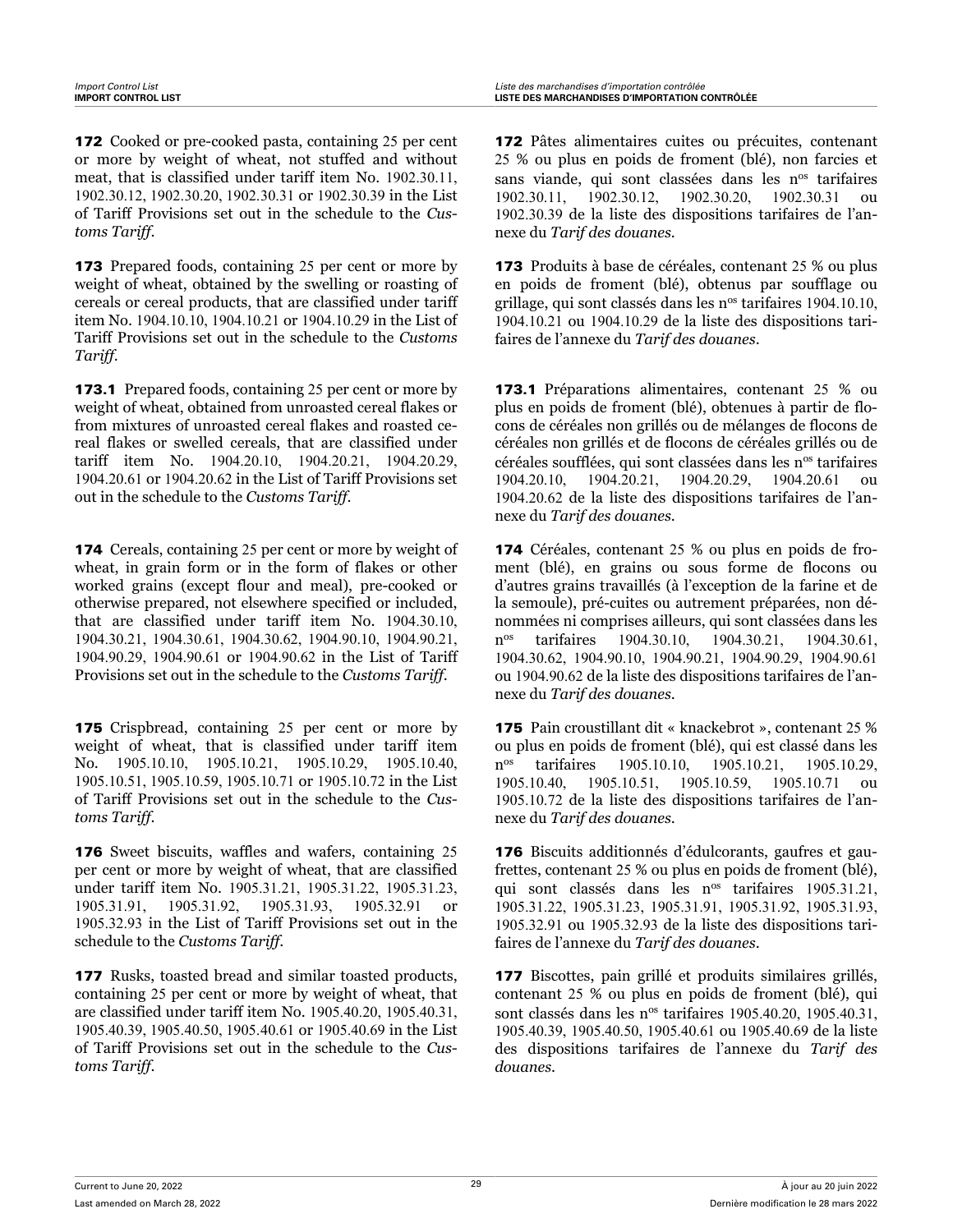178 Bread (other than bread leavened with yeast and unleavened bread for sacramental purposes), containing 25 per cent or more by weight of wheat, that is classified under tariff item No. 1905.90.31, 1905.90.32, 1905.90.33, 1905.90.34 or 1905.90.35 in the List of Tariff Provisions set out in the schedule to the *Customs Tariff*.

179 Biscuits, containing 25 per cent or more by weight of wheat, that are classified under tariff item No. 1905.90.41, 1905.90.42, 1905.90.43, 1905.90.44 or 1905.90.45 in the List of Tariff Provisions set out in the schedule to the *Customs Tariff*.

180 Pretzels, containing 25 per cent or more by weight of wheat, that are classified under tariff item No. 1905.90.61, 1905.90.62 or 1905.90.63 in the List of Tariff Provisions set out in the schedule to the *Customs Tariff*.

181 Wheat bran, sharps and other residues, whether or not in the form of pellets, derived from the sifting, milling or other working of wheat, that are classified under tariff item No. 2302.30.10 or 2302.30.20 in the List of Tariff Provisions set out in the schedule to the *Customs Tariff*.

182 Barley that is classified under tariff item No. 1003.10.11, 1003.10.12, 1003.10.91, 1003.10.92, 1003.90.11, 1003.90.12, 1003.90.91 or 1003.90.92 in the List of Tariff Provisions set out in the schedule to the *Customs Tariff*.

183 Barley flour that is classified under tariff item No. 1102.90.11 or 1102.90.12 in the List of Tariff Provisions set out in the schedule to the *Customs Tariff*.

184 Barley groats, meal and pellets, that are classified under tariff item No. 1103.19.11, 1103.19.12, 1103.20.21 or 1103.20.22 in the List of Tariff Provisions set out in the schedule to the *Customs Tariff*.

185 Barley grains otherwise worked (for example, hulled, rolled, flaked, pearled, sliced or kibbled) that are classified under tariff item No. 1104.19.21, 1104.19.22, 1104.29.21 or 1104.29.22 in the List of Tariff Provisions set out in the schedule to the *Customs Tariff*.

186 Malt, whether or not roasted, that is classified under tariff item No. 1107.10.11, 1107.10.12, 1107.10.91, 1107.10.92, 1107.20.11, 1107.20.12, 1107.20.91 or 1107.20.92 in the List of Tariff Provisions set out in the schedule to the *Customs Tariff*.

178 Pain (autre que pain fait avec de la levure comme levain et pain non levé à des fins sacramentelles), contenant 25 % ou plus en poids de froment (blé), qui est classé dans les nos tarifaires 1905.90.31, 1905.90.32, 1905.90.33, 1905.90.34 ou 1905.90.35 de la liste des dispositions tarifaires de l'annexe du *Tarif des douanes*.

179 Biscuits, contenant 25 % ou plus en poids de froment (blé), qui sont classés dans les n<sup>os</sup> tarifaires 1905.90.41, 1905.90.42, 1905.90.43, 1905.90.44 ou 1905.90.45 de la liste des dispositions tarifaires de l'annexe du *Tarif des douanes*.

180 Bretzels, contenant 25 % ou plus en poids de froment (blé), qui sont classés dans les n<sup>os</sup> tarifaires 1905.90.61, 1905.90.62 ou 1905.90.63 de la liste des dispositions tarifaires de l'annexe du *Tarif des douanes*.

181 Sons, remoulages et autres résidus, même agglomérés sous forme de pellets, du criblage, de la mouture ou d'autres traitements du froment (blé), qui sont classés dans les numéros tarifaires 2302.30.10 ou 2302.30.20 de la liste des dispositions tarifaires de l'annexe du *Tarif des douanes*.

182 Orge qui est classée dans les numéros tarifaires 1003.10.11, 1003.10.12, 1003.10.91, 1003.10.92, 1003.90.11, 1003.90.12, 1003.90.91 ou 1003.90.92 de la liste des dispositions tarifaires de l'annexe du *Tarif des douanes*.

183 Farine d'orge qui est classée dans les numéros tarifaires 1102.90.11 ou 1102.90.12 de la liste des dispositions tarifaires de l'annexe du *Tarif des douanes*.

184 Gruaux, semoules et agglomérés sous forme de pellets, d'orge, qui sont classés dans les  $n^{\text{os}}$  tarifaires 1103.19.11, 1103.19.12, 1103.20.21 ou 1103.20.22 de la liste des dispositions tarifaires de l'annexe du *Tarif des douanes*.

185 Grains d'orge autrement travaillés (par exemple, mondés, aplatis, en flocons, perlés, tranchés ou concassés), qui sont classés dans les n<sup>os</sup> tarifaires 1104.19.21, 1104.19.22, 1104.29.21 ou 1104.29.22 de la liste des dispositions tarifaires de l'annexe du *Tarif des douanes*.

186 Malt, même torréfié, qui est classé dans les numéros tarifaires 1107.10.11, 1107.10.12, 1107.10.91, 1107.10.92, 1107.20.11, 1107.20.12, 1107.20.91 ou 1107.20.92 de la liste des dispositions tarifaires de l'annexe du *Tarif des douanes*.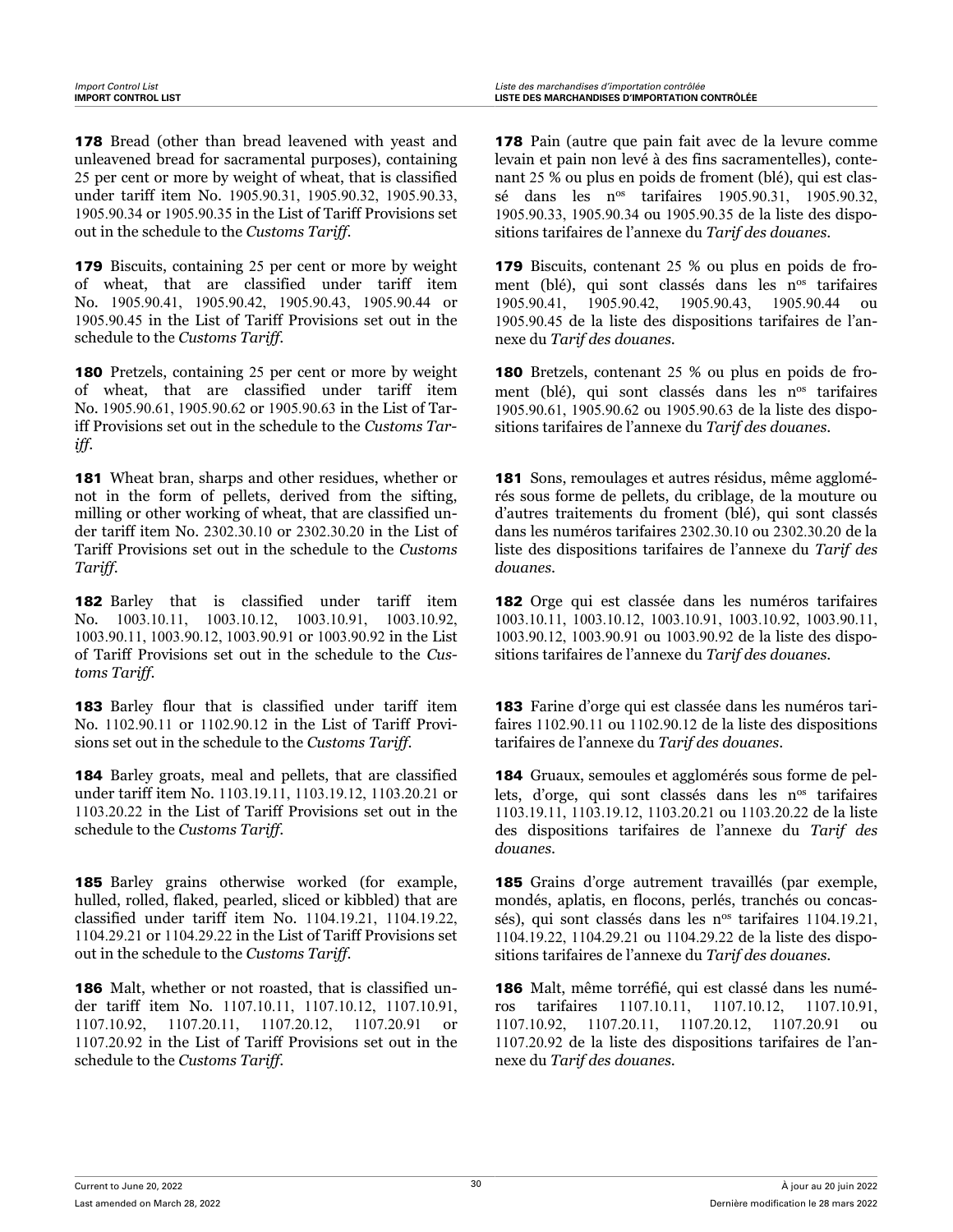187 Barley starch that is classified under tariff item No. 1108.19.11 or 1108.19.12 in the List of Tariff Provisions set out in the schedule to the *Customs Tariff*.

188 Malt extract that is classified under tariff item No. 1901.90.11 or 1901.90.12 in the List of Tariff Provisions set out in the schedule to the *Customs Tariff*.

189 Prepared foods obtained by the swelling or roasting of barley that are classified under tariff item No. 1904.10.30, 1904.10.41 or 1904.10.49 in the List of Tariff Provisions set out in the schedule to the *Customs Tariff*.

189.1 Prepared foods, of barley, obtained from unroasted cereal flakes or from mixtures of unroasted cereal flakes and roasted cereal flakes or swelled cereals, that are classified under tariff item No. 1904.20.30, 1904.20.41, 1904.20.49, 1904.20.63 or 1904.20.64 in the List of Tariff Provisions set out in the schedule to the *Customs Tariff*.

190 Barley cereals, in grain form or in the form of flakes or other worked grains (except flour and meal), precooked or otherwise prepared, not elsewhere specified or included, that are classified under tariff item No. 1904.90.30, 1904.90.40, 1904.90.63 or 1904.90.64 in the List of Tariff Provisions set out in the schedule to the *Customs Tariff*.

191 Barley bran, sharps and other residues, whether or not in the form of pellets, derived from the sifting, milling or other working of barley, that are classified under tariff item No. 2302.40.11 or 2302.40.12 in the List of Tariff Provisions set out in the schedule to the *Customs Tariff*.

192 Goods that are classified under heading No. 98.04 or 98.26 in the List of Tariff Provisions set out in the schedule to the *Customs Tariff* and that are otherwise classifiable under a tariff item referred to in any of items 94 to 191 of this List.

193 (1) In this item, *imported from Israel or another CIFTA beneficiary* has the meaning assigned by *Regulations Defining Certain Expressions for the Purposes of the Customs Tariff*.

(2) Cut roses and rose buds, fresh, suitable for bouquets or for ornamental purposes, that are imported from Israel or another CIFTA beneficiary and that are classified under tariff item No. 0603.10.11 or under heading No. 98.04 or 98.26 of the List of Tariff Provisions set out in the schedule to the *Customs Tariff*.

187 Amidon d'orge, qui est classé dans les numéros tarifaires 1108.19.11 ou 1108.19.12 de la liste des dispositions tarifaires de l'annexe du *Tarif des douanes*.

188 Extraits de malt qui sont classés dans les numéros tarifaires 1901.90.11 ou 1901.90.12 de la liste des dispositions tarifaires de l'annexe du *Tarif des douanes*.

189 Produits à base d'orge, obtenus par soufflage ou grillage, qui sont classés dans les n<sup>os</sup> tarifaires 1904.10.30, 1904.10.41 ou 1904.10.49 de la liste des dispositions tarifaires de l'annexe du *Tarif des douanes*.

189.1 Préparations alimentaires d'orge, obtenues à partir de flocons de céréales non grillés ou de mélanges de flocons de céréales non grillés et de flocons de céréales grillés ou de céréales soufflées, qui sont classées dans les n os tarifaires 1904.20.30, 1904.20.41, 1904.20.49, 1904.20.63 ou 1904.20.64 de la liste des dispositions tarifaires de l'annexe du *Tarif des douanes*.

190 Céréales d'orge, en grains ou sous forme de flocons ou d'autres grains travaillés (à l'exception de la farine et de la semoule), pré-cuites ou autrement préparées, non dénommées ni comprises ailleurs, qui sont classées dans les nos tarifaires 1904.90.30, 1904.90.40, 1904.90.63 ou 1904.90.64 de la liste des dispositions tarifaires de l'annexe du *Tarif des douanes*.

191 Sons, remoulages et autres résidus, même agglomérés sous forme de pellets, du criblage, de la mouture ou d'autres traitements de l'orge, qui sont classés dans les numéros tarifaires 2302.40.11 ou 2302.40.12 de la liste des dispositions tarifaires de l'annexe du *Tarif des douanes*.

192 Les marchandises classées dans les positions 98.04 ou 98.26 de la liste des dispositions tarifaires de l'annexe du *Tarif des douanes* et qui peuvent, autrement, être classées dans l'un ou l'autre des numéros tarifaires visés aux articles 94 à 191 de la présente liste.

193 (1) Dans le présent article, *importé d'Israël ou d'un autre bénéficiaire de l'ALÉCI* s'entend au sens du *Règlement définissant certaines expressions pour l'application du Tarif des douanes*.

(2) Roses et boutons de roses coupés pour bouquets ou pour ornements, frais, qui sont importés d'Israël ou d'un autre bénéficiaire de l'ALÉCI et qui sont classés dans le n<sup>o</sup> tarifaire 0603.10.11, ou dans les positions n<sup>os</sup> 98.04 ou 98.26 de la liste des dispositions tarifaires de l'annexe du *Tarif des douanes*.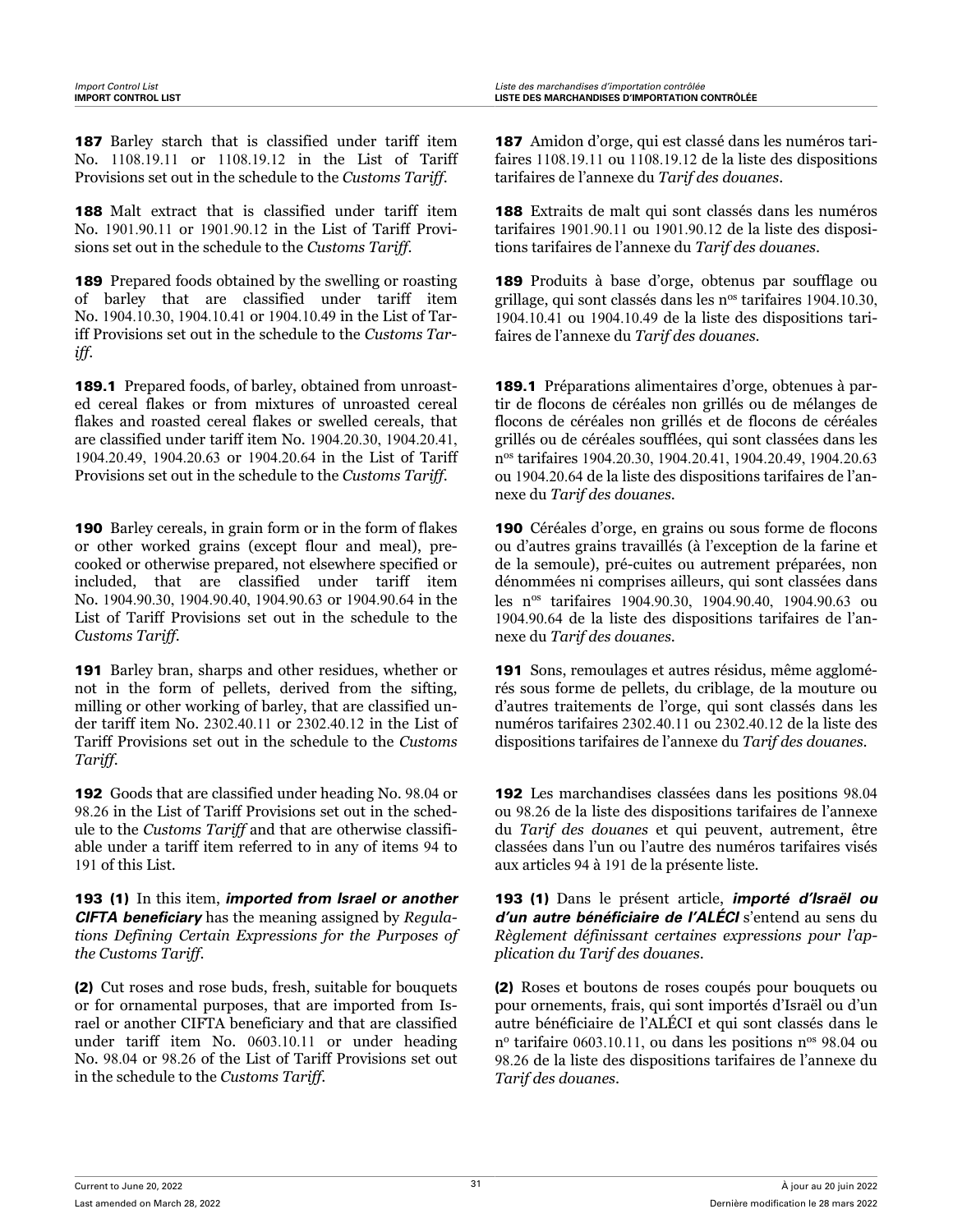#### **194** [Repealed, SOR/2011-157, s. 1]

SOR/78-23, s. 1; SOR/78-129, s. 1; SOR/78-130, s. 1; SOR/78-202, s. 1; SOR/78-330, s. 1; SOR/78-346, s. 1; SOR/78-683, s. 1; SOR/79-70, s. 1; SOR/79-256, ss. 1 to 5; SOR/79-380, ss. 1 to 5; SOR/80-31, s. 1; SOR/80-207, s. 1; SOR/80-339, s. 1; SOR/80-624, s. 1; SOR/ 80-625, s. 1; SOR/80-657, s. 1; SOR/80-689, s. 1; SOR/80-773, s. 1; SOR/81-58, s. 1; SOR/ 81-857, s. 1; SOR/81-978, s. 1; SOR/81-1027, s. 1; SOR/82-233, ss. 1 to 10; SOR/82-234, ss. 1 to 14; SOR/82-442, s. 1; SOR/82-667, s. 1; SOR/82-679, ss. 1, 2; SOR/82-781, s. 1(F); SOR/82-905, s. 1; SOR/83-53, s. 1; SOR/83-251, ss. 1, 2; SOR/83-252, s. 1; SOR/83-667, s. 1; SOR/84-94, s. 1; SOR/84-938, ss. 1, 2; SOR/85-49, s. 1; SOR/85-247, s. 1; SOR/85-1093, ss. 1, 2; SOR/85-1163, s. 1; SOR/86-39, s. 1; SOR/86-646, s. 1; SOR/86-860, s. 1; SOR/ 86-986, s. 1; SOR/86-1068, s. 1; SOR/87-17, ss. 1 to 12; SOR/87-298, s. 1; SOR/87-557, ss. 1 to 6; SOR/88-117, ss. 1 to 4; SOR/88-187, s. 1; SOR/89-44, s. 1; SOR/89-46, s. 1; SOR/ 89-101, s. 1(F); SOR/89-251, ss. 1(F), 2; SOR/89-363, ss. 1, 2; SOR/89-430, ss. 1 to 4; SOR/89-431, s. 1; SOR/89-532, s. 1; SOR/90-222, s. 1; SOR/90-316, s. 1; SOR/91-97, ss. 1, 2; SOR/91-108, s. 1(F); SOR/91-574, s. 1; SOR/91-610, s. 1; SOR/91-663, s. 1; SOR/ 92-510, ss. 1, 2; SOR/92-565, s. 1; SOR/92-656, s. 1; SOR/93-489, s. 1; SOR/93-588, s. 1; SOR/93-613, ss. 1, 2; SOR/94-551, s. 1; SOR/94-647, s. 1; SOR/95-32, ss. 1 to 8; SOR/ 95-235, s. 1; SOR/95-395, ss. 1 to 10; SOR/96-47, ss. 1 to 10; SOR/96-408, s. 1; SOR/ 97-18, ss. 1 to 7; SOR/97-59, ss. 1 to 3; SOR/97-317, s. 1; SOR/97-318, s. 1; SOR/98-24, ss. 1 to 11; SOR/98-249, s. 1; SOR/99-317, s. 5; SOR/99-319, s. 1; SOR/2002-84, ss. 1 to 6; SOR/2002-85, s. 1; SOR/2002-213, s. 1; SOR/2003-269, s. 1; SOR/2005-71, ss. 1 to 15; SOR/2005-239, s. 1; SOR/2007-261, s. 1; SOR/2008-203, s. 1; SOR/2008-282, s. 1; SOR/ 2011-157, s. 1; SOR/2011-171, s. 1; SOR/2011-321, ss. 1 to 7; SOR/2012-258, ss. 1, 2; SOR/2014-224, s. 1; SOR/2014-247, s. 1; SOR/2017-171, ss. 1 to 4, 5(F); SOR/2017-230, s. 1; SOR/2018-207, s. 1; SOR/2019-37, s. 1; SOR/2019-128, s. 1; SOR/2019-316, s. 1; SOR/ 2020-69, s. 1; SOR/2020-69, s. 2; SOR/2020-69, s. 3; SOR/2020-69, s. 4; SOR/2020-69, s. 5; SOR/2020-69, s. 6; SOR/2020-146, s. 1; SOR/2020-221, s. 1; SOR/2021-70, s. 1; SOR/ 2021-70, s. 2; SOR/2021-70, s. 3; SOR/2021-70, s. 4; SOR/2022-37, s. 1; SOR/2022-37, s. 2; SOR/2022-37, s. 3; SOR/2022-37, s. 4; SOR/2022-37, s. 5; SOR/2022-37, s. 6; SOR/ 2022-37, s. 7; SOR/2022-72, s. 1.

#### 194 [Abrogé, DORS/2011-157, art. 1]

DORS/78-23, art. 1; DORS/78-129, art. 1; DORS/78-130, art. 1; DORS/78-202, art. 1; DORS/78-330, art. 1; DORS/78-346, art. 1; DORS/78-683, art. 1; DORS/79-70, art. 1; DORS/79-256, art. 1 à 5; DORS/79-380, art. 1 à 5; DORS/80-31, art. 1; DORS/80-207, art. 1; DORS/80-339, art. 1; DORS/80-624, art. 1; DORS/80-625, art. 1; DORS/80-657, art. 1; DORS/80-689, art. 1; DORS/80-773, art. 1; DORS/81-58, art. 1; DORS/81-857, art. 1; DORS/81-978, art. 1; DORS/81-1027, art. 1; DORS/82-233, art. 1 à 10; DORS/82-234, art. 1 à 14; DORS/82-442, art. 1; DORS/82-667, art. 1; DORS/82-679, art. 1 et 2; DORS/ 82-781, art. 1(F); DORS/82-905, art. 1; DORS/83-53, art. 1; DORS/83-251, art. 1 et 2; DORS/83-252, art. 1; DORS/83-667, art. 1; DORS/84-94, art. 1; DORS/84-938, art. 1 et 2; DORS/85-49, art. 1; DORS/85-247, art. 1; DORS/85-1093, art. 1 et 2; DORS/85-1163, art. 1; DORS/86-39, art. 1; DORS/86-646, art. 1; DORS/86-860, art. 1; DORS/86-986, art. 1; DORS/86-1068, art. 1; DORS/87-17, art. 1 à 12; DORS/87-298, art. 1; DORS/87-557, art. 1 à 6; DORS/88-117, art. 1 à 4; DORS/88-187, art. 1; DORS/89-44, art. 1; DORS/89-46, art. 1; DORS/89-101, art. 1(F); DORS/89-251, art. 1(F) et 2; DORS/89-363, art. 1 et 2; DORS/ 89-430, art. 1 à 4; DORS/89-431, art. 1; DORS/89-532, art. 1; DORS/90-222, art. 1; DORS/ 90-316, art. 1; DORS/91-97, art. 1 et 2; DORS/91-108, art. 1(F); DORS/91-574, art. 1; DORS/91-610, art. 1; DORS/91-663, art. 1; DORS/92-510, art. 1 et 2; DORS/92-565, art. 1; DORS/92-656, art. 1; DORS/93-489, art. 1; DORS/93-588, art. 1; DORS/93-613, art. 1 et 2; DORS/94-551, art. 1; DORS/94-647, art. 1; DORS/95-32, art. 1 à 8; DORS/95-235, art. 1; DORS/95-395, art. 1 à 10; DORS/96-47, art. 1 à 10; DORS/96-408, art. 1; DORS/97-18, art. 1 à 7; DORS/97-59, art. 1 à 3; DORS/97-317, art. 1; DORS/97-318, art. 1; DORS/98-24, art. 1 à 11; DORS/98-249, art. 1; DORS/99-317, art. 5; DORS/99-319, art. 1; DORS/2002-84, art. 1 à 6; DORS/2002-85, art. 1; DORS/2002-213, art. 1; DORS/2003-269, art. 1; DORS/ 2005-71, art. 1 à 15; DORS/2005-239, art. 1; DORS/2007-261, art. 1; DORS/2008-203, art. 1; DORS/2008-282, art. 1; DORS/2011-157, art. 1; DORS/2011-171, art. 1; DORS/ 2011-321, art. 1 à 7; DORS/2012-258, art. 1 et 2; DORS/2014-224, art. 1; DORS/2014-247, art. 1; DORS/2017-171, art. 1 à 4 et 5(F); DORS/2017-230, art. 1; DORS/2018-207, art. 1; DORS/2019-37, art. 1; DORS/2019-128, art. 1; DORS/2019-316, art. 1; DORS/2020-69, art. 1; DORS/2020-69, art. 2; DORS/2020-69, art. 3; DORS/2020-69, art. 4; DORS/2020-69, art. 5; DORS/2020-69, art. 6; DORS/2020-146, art. 1; DORS/2020-221, art. 1; DORS/2021-70, art. 1; DORS/2021-70, art. 2; DORS/2021-70, art. 3; DORS/2021-70, art. 4; DORS/2022-37, art. 1; DORS/2022-37, art. 2; DORS/2022-37, art. 3; DORS/2022-37, art. 4; DORS/2022-37, art. 5; DORS/2022-37, art. 6; DORS/2022-37, art. 7; DORS/2022-72, art. 1.